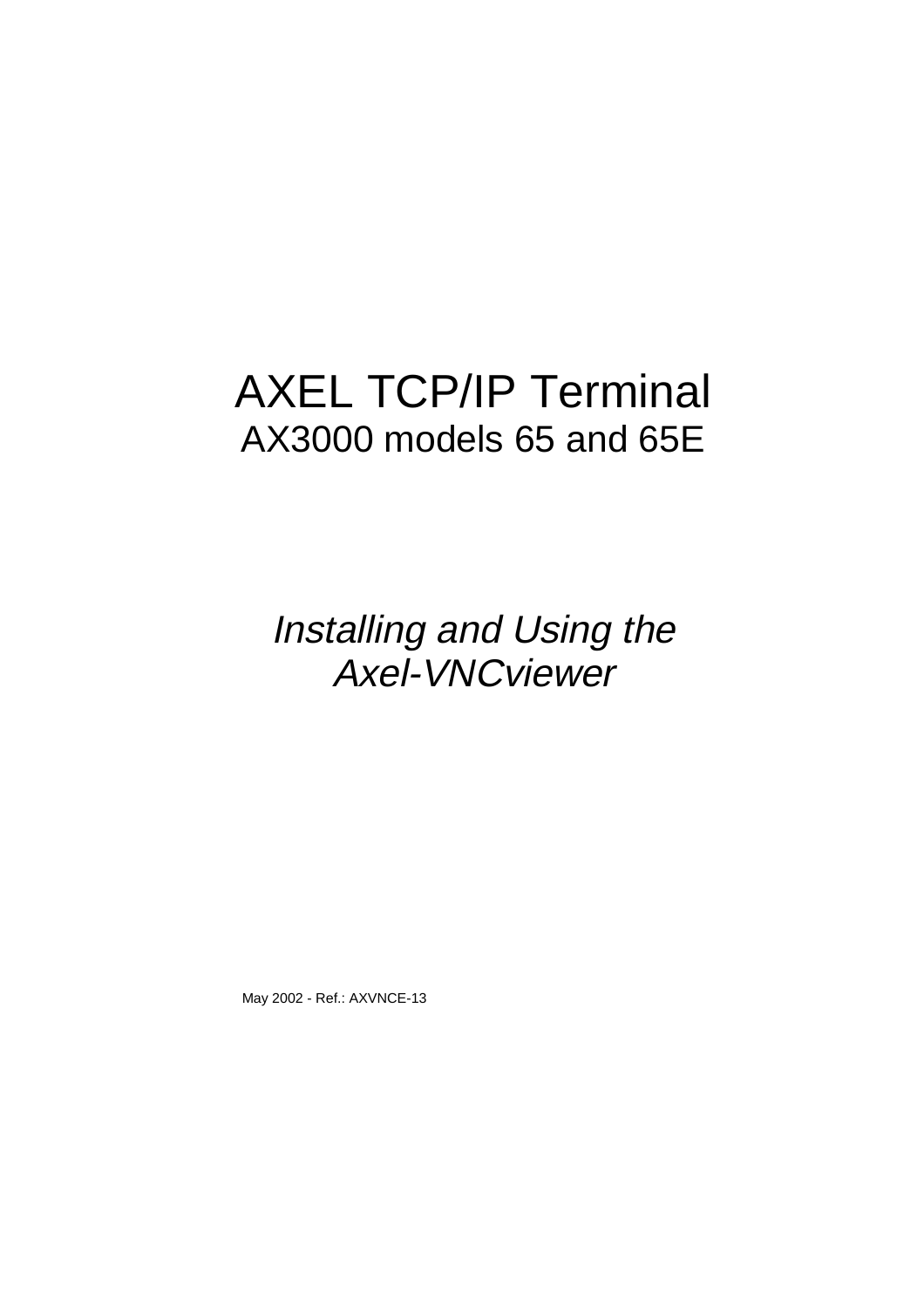The reproduction of this material, in part or whole, is strictly prohibited. For additional information, please contact:

> AXEL<br>14 Avenue du Québec Bât. K2 - BP 728 91962 Courtabœuf cedex - FRANCE Tel.: 33 1.69.28.27.27 Fax: 33 1.69.28.82.04 Email: info@axel.com

The information in this document is subject to change without notice. AXEL assumes no responsibility for any errors that may appear in this document.

All trademarks and registered trademarks are the property of their respective holders.

© - 2000-2002 - AXEL - All Rights Reserved.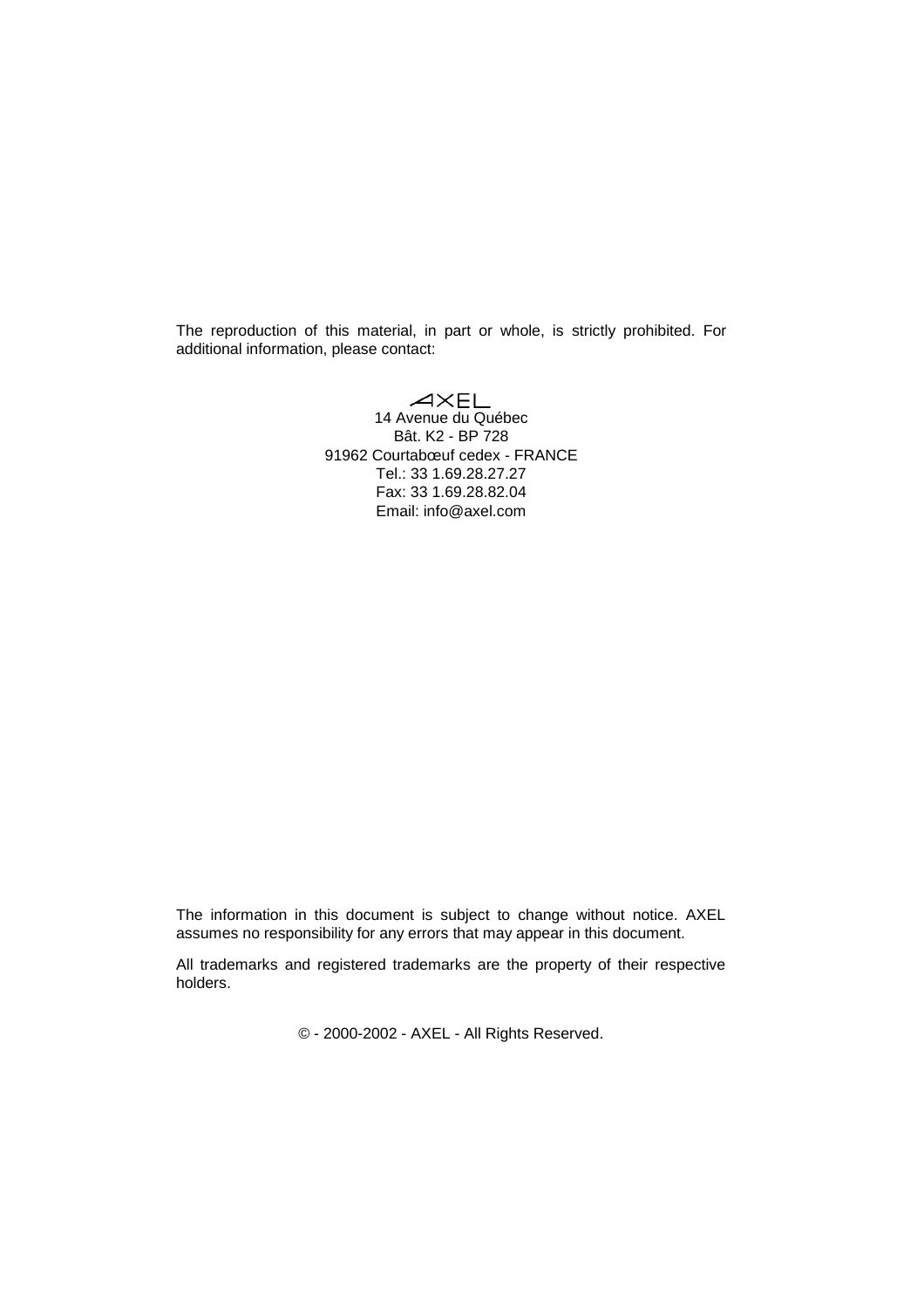## **NOTES**

The Axel-VNCviewer is the AX3000 TCP/IP Platine Terminal model 65 or 65E equipped with VNC firmware. In this document we assume that the AX3000 has been fitted with this firmware.

This documentation deals only with features specific to the Axel-VNCviewer. We assume that the reader is already familiar with the AX3000 set up procedures. For more information, please read the AX3000 TCP/IP - User's Manual.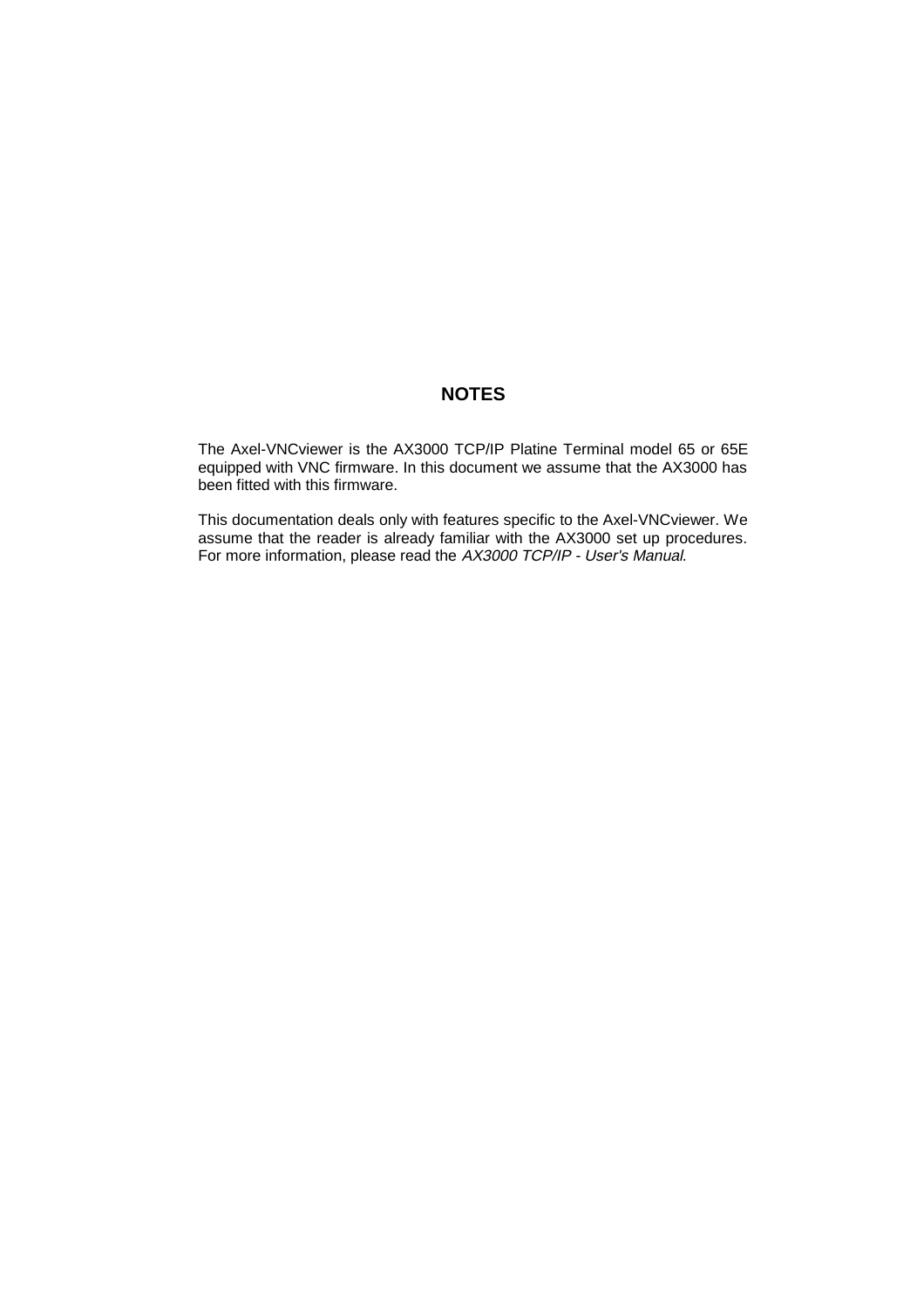# **TABLE OF CONTENTS**

|                                                     | 1 |
|-----------------------------------------------------|---|
|                                                     |   |
|                                                     |   |
|                                                     |   |
| 3.3 - MANUALLY CONFIGURING THE UNIX/LINUX SERVER 13 |   |
|                                                     |   |
|                                                     |   |
|                                                     |   |
|                                                     |   |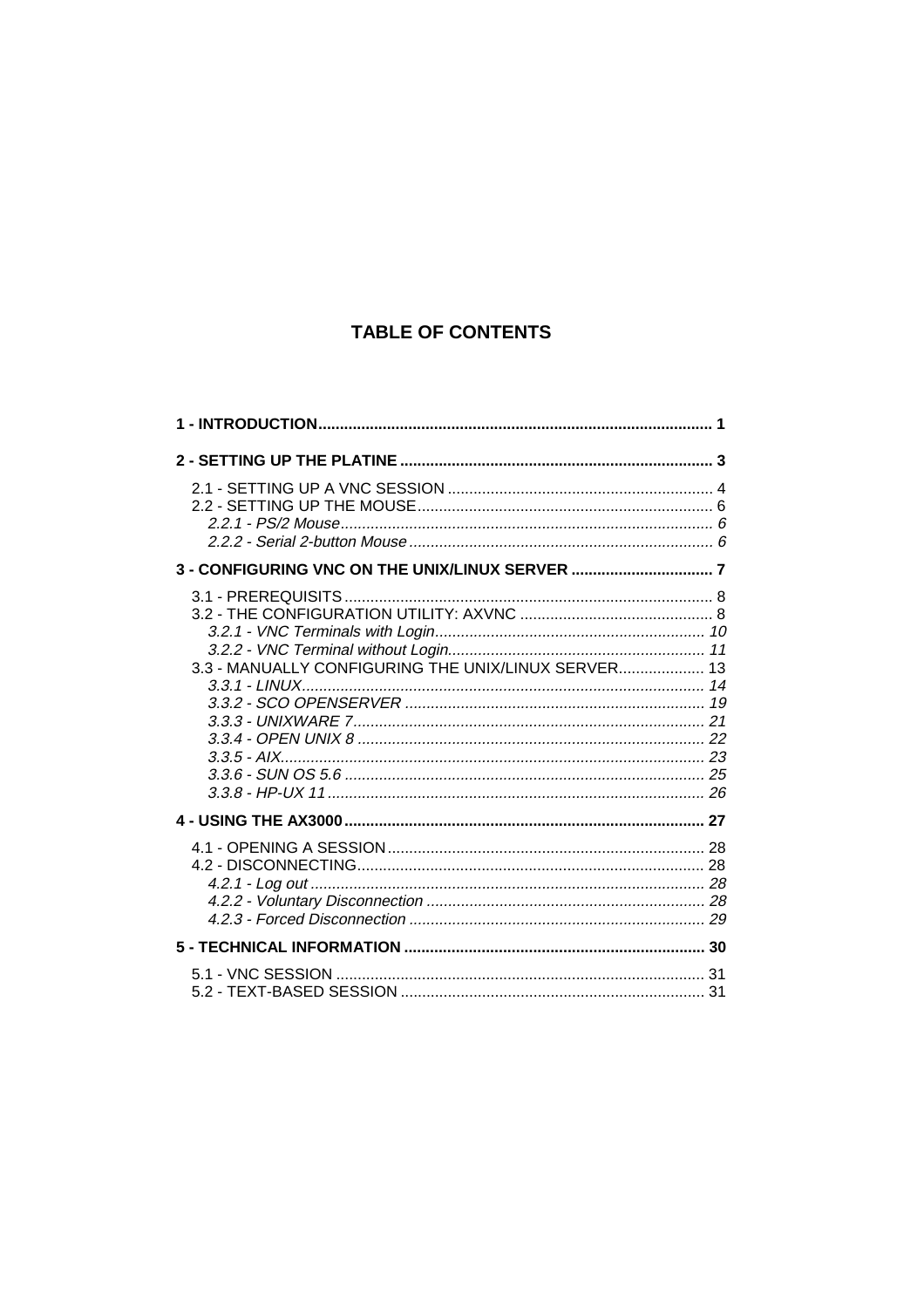|                                                             | .33 |
|-------------------------------------------------------------|-----|
|                                                             |     |
|                                                             |     |
|                                                             |     |
|                                                             |     |
|                                                             |     |
|                                                             |     |
|                                                             |     |
| 6.5 - RUNNING SOFTWARE WITHOUT DISPLAY MANAGER OR           |     |
|                                                             |     |
|                                                             |     |
| 6.5.2 - Internet Terminal: Automatically Running Netscape41 |     |
| 6.5.3 - Windows Terminal: Automatically Running Rdesktop 41 |     |
|                                                             |     |
|                                                             |     |
|                                                             |     |
|                                                             |     |
|                                                             |     |
|                                                             |     |
| 7.1 - THE AX3000 DISPLAY IS BLACK OR DISTORTED 48           |     |
|                                                             |     |
| 7.3 - LINUX: 'WHO' COMMAND DOESN'T LIST VNC USERS 50        |     |
|                                                             |     |
| 7.5 - SCO: KEYBOARD DIFFICULTIES WITH SCOTERM 51            |     |
| 7.6 - XVNC: ERROR MESSAGE "HOST UNWILLING"51                |     |
|                                                             |     |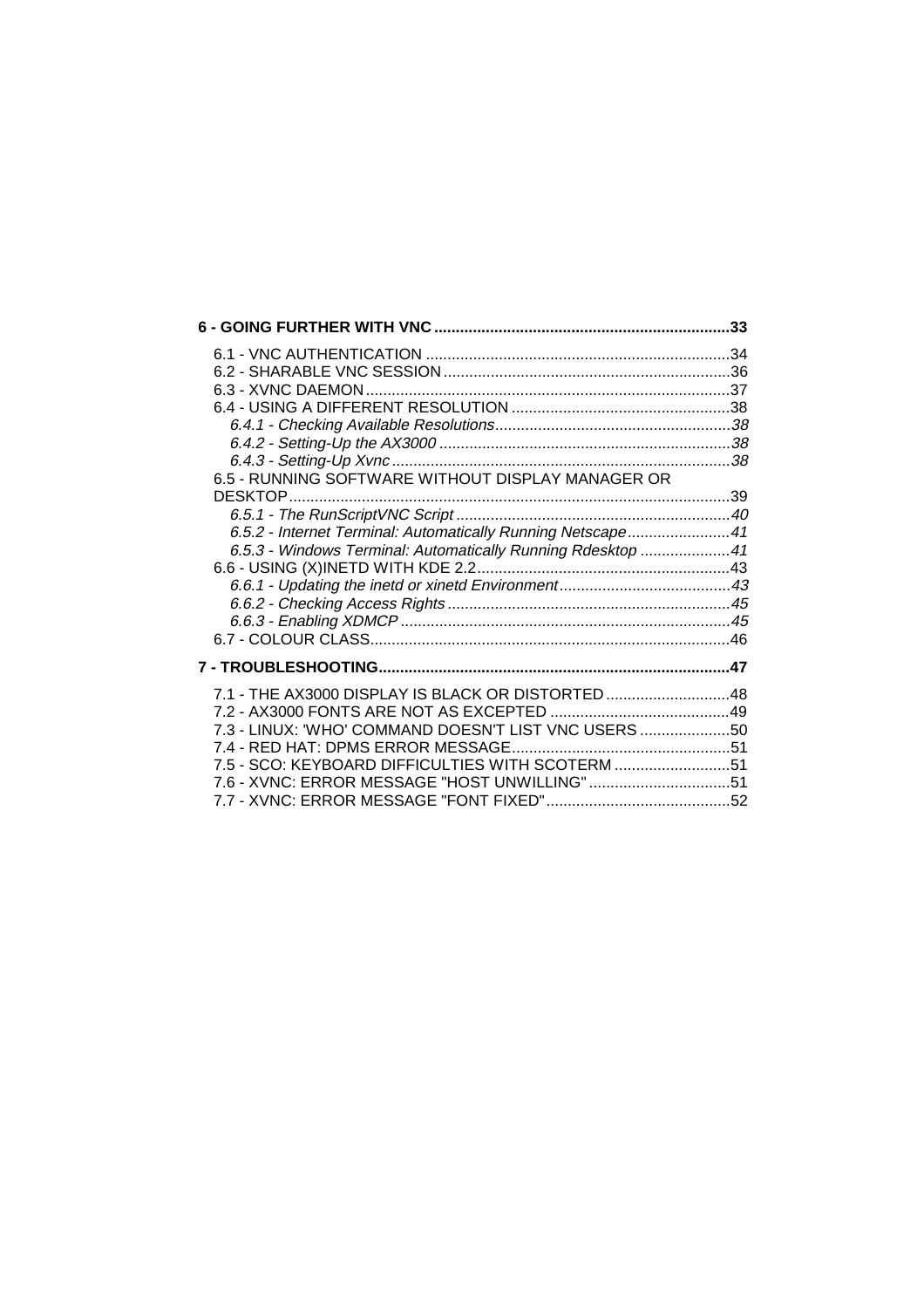# **- 1 - INTRODUCTION**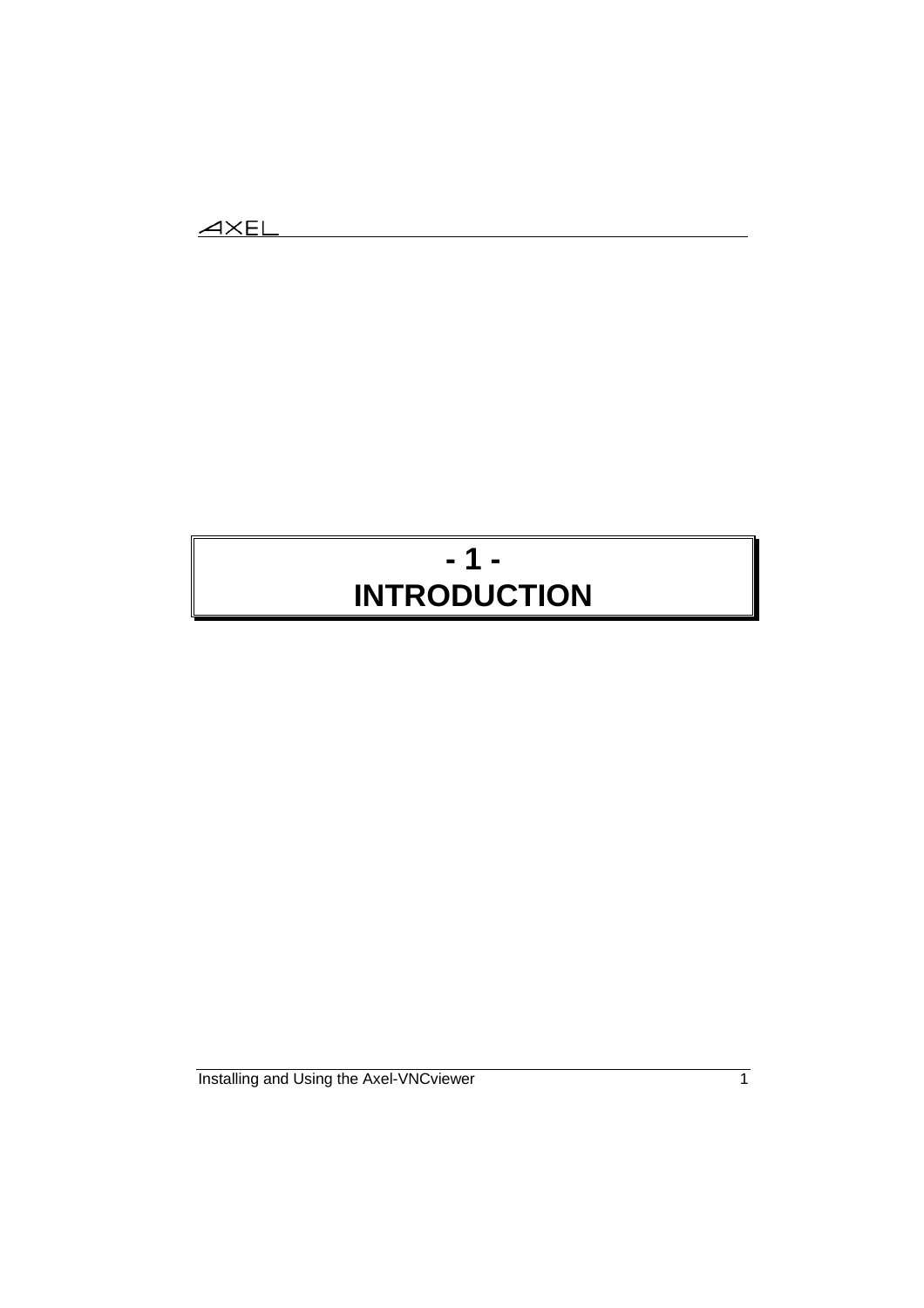$4\times$ el

The VNC protocol enables a remote graphical display on the Axel-VNCviewer. The image is constructed, maintained and updated within the Unix server's frame buffer, and transmitted across the TCP/IP network.

**Note**: this protocol is public and the associated software is free. For more information please see http://www.uk.research.att.com/vnc.

VNC protocol information:

- **Server side**: the VNC server daemon (Xvnc) is required. This software is an X server with embedded VNC.
- **Client side** (called VNC viewer): the AX3000 must support VNC.
- **VNC protocol key points**: display update requests are sent by the viewer. An update request can be incremental (the part of the display that changed is transmitted) or total (the complete display is updated).

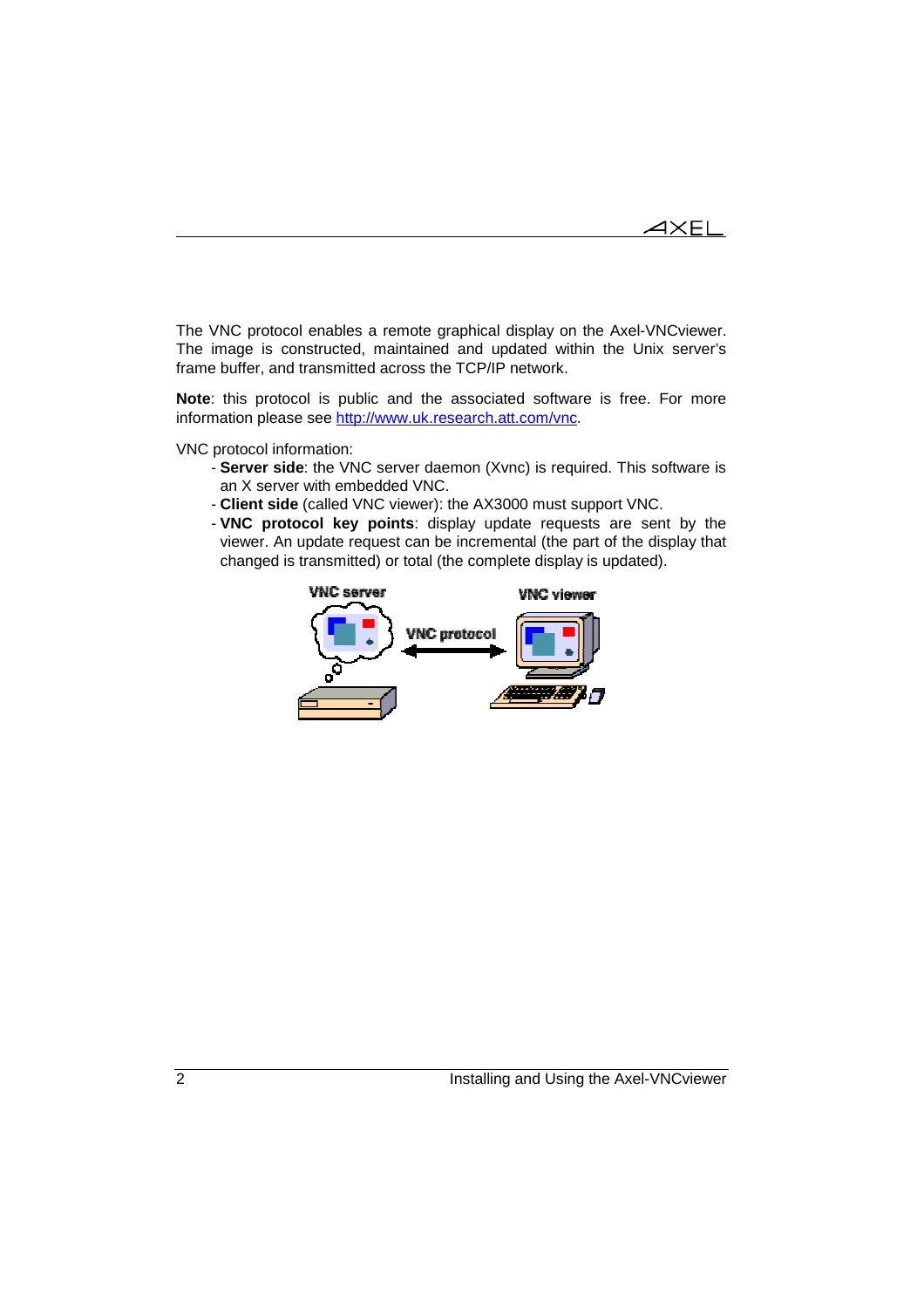# **- 2 - SETTING UP THE PLATINE**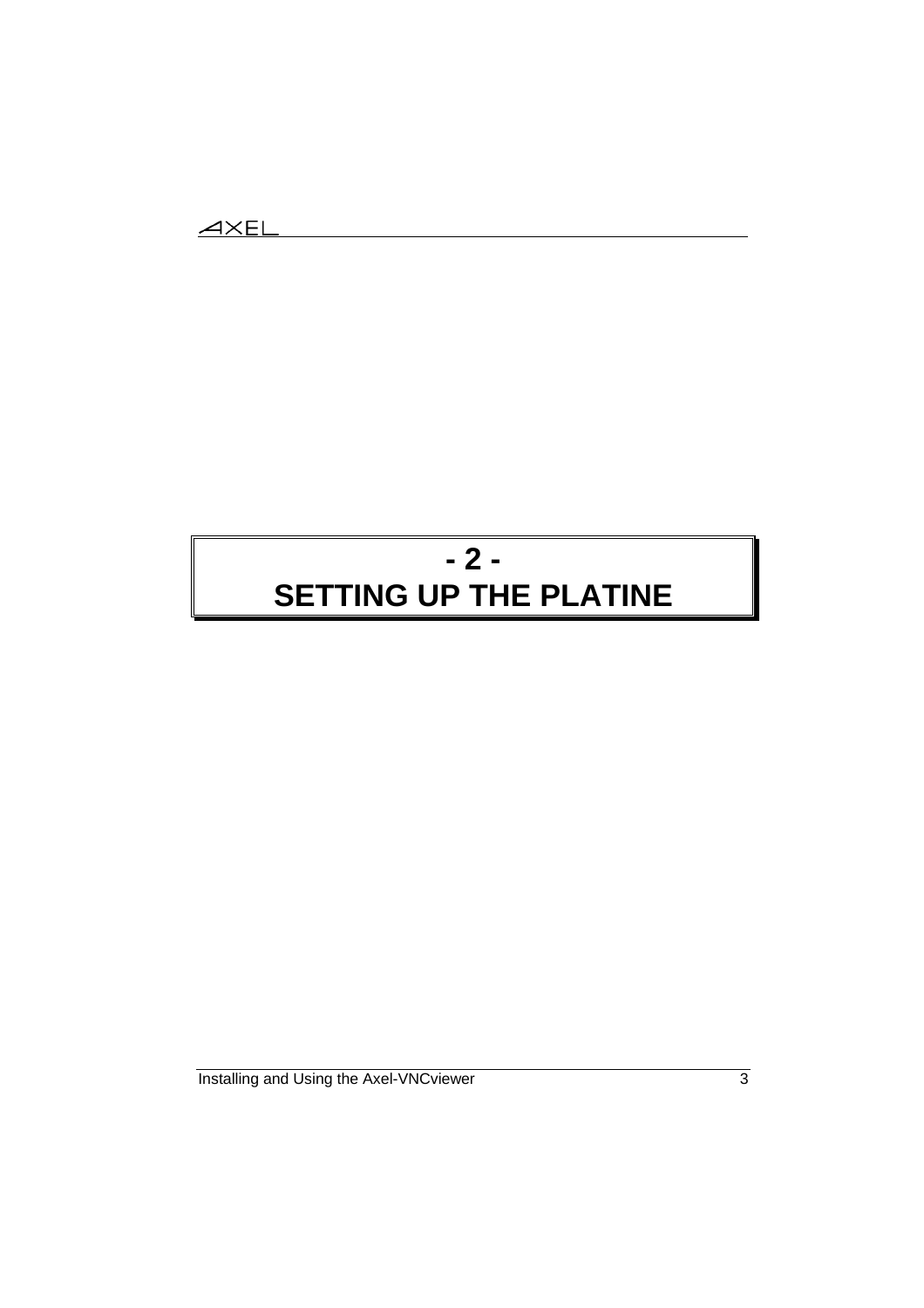## **2.1 - SETTING UP A VNC SESSION**

This chapter deals only with the VNC session set-up. We assume that the other set-up parameters (such as AX3000 IP address, hosts, routers, etc.) have been already set. For more information please read AX3000 TCP/IP - User's Manual.

To set-up a VNC session, enter the AX3000 Set-Up (**<Ctrl><Alt><Esc>**) select **[Configuration]**→**[Terminal]**→**[Session X]** (where X is the session number). The following dialog box is displayed:

| Session 1 Profile                                       |                                |  |
|---------------------------------------------------------|--------------------------------|--|
| <b>Connection Parameters</b>                            |                                |  |
| <b>Connection Protocol</b>                              | <u>unci</u>                    |  |
| Host<br>TCP Port                                        | no host<br>5901                |  |
| Auto-Connection                                         | No.                            |  |
| Auto-Reconnection                                       | No                             |  |
| Terminal Parameters                                     |                                |  |
| Pre-defined Configuration<br><b>TERM Value</b>          |                                |  |
| <b>General Parameters</b>                               | $\langle\texttt{Space}\rangle$ |  |
| User-defined Keys                                       |                                |  |
| <b>Overscan</b>                                         |                                |  |
| <b>Colouring Mode</b><br><b>Colouring Mode Settings</b> |                                |  |
| <b>Session Label</b>                                    |                                |  |
|                                                         |                                |  |

Set the following parameters:

….

- **Protocol**: vnc

- **Host**: the hostname on which the Xvnc daemon is run

- **TCP Port**: numeric value associated with the DISPLAY environment (see Chapter 3):

| 5901 | : DISPLAY = 1 |
|------|---------------|
| 5902 | : DISPLAY = 2 |

- **Auto Connection**: yes or no, to automatically connect this session on power up.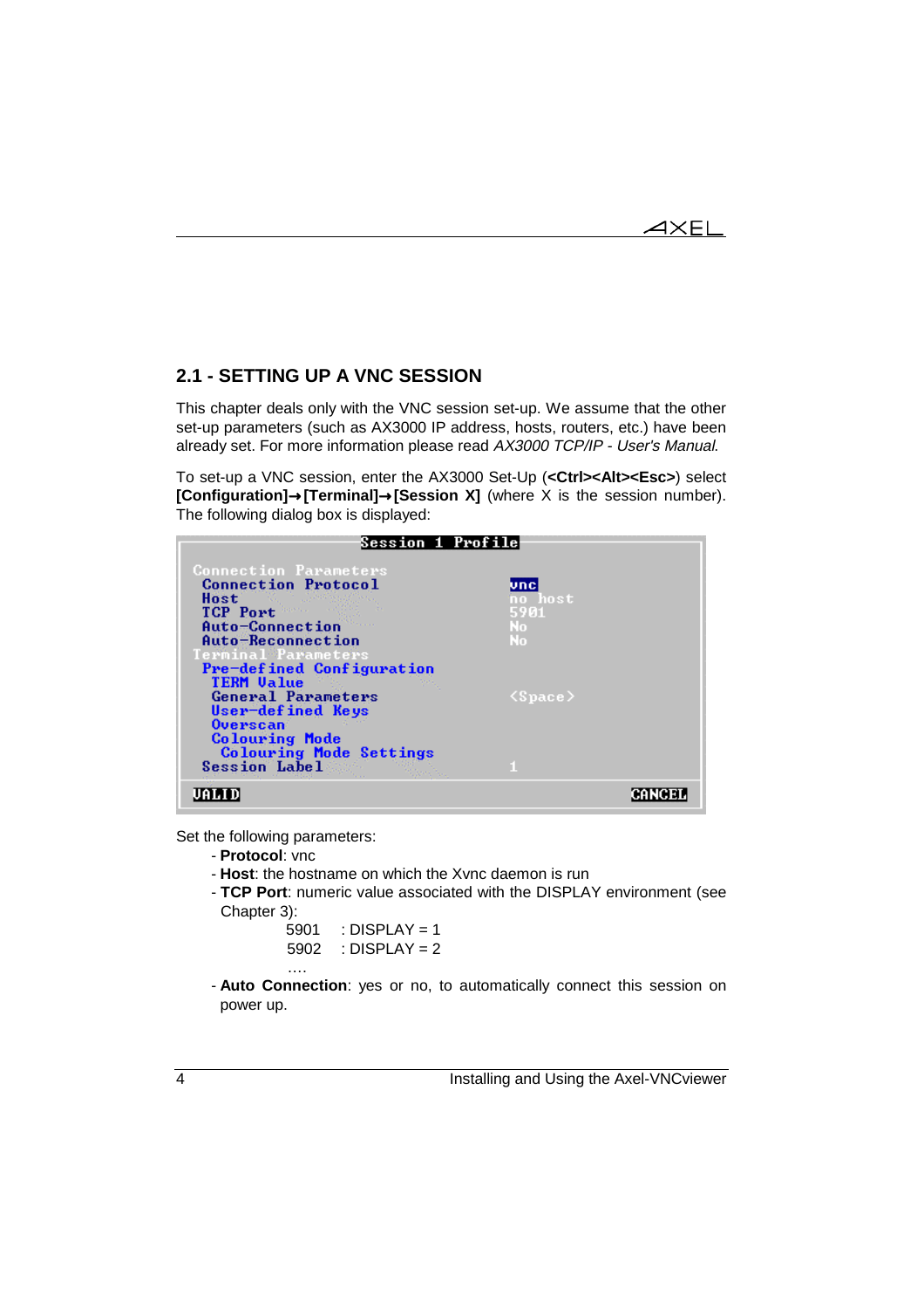

- **Auto Reconnection**: yes or no, to automatically connect this session on re-connection.
- **General Parameters**: press <Space> to display the following box:

| UNC Properties                                                                                                                                                                          |  |                                    |
|-----------------------------------------------------------------------------------------------------------------------------------------------------------------------------------------|--|------------------------------------|
| Screen<br><b>Resolution</b><br>Operating Mode<br><b>Shared Session</b><br>Keyboard and mouse ignored No<br>Mouse<br>Local mouse cursor<br>Emulate a 3-button mouse<br>Mouse accelerator |  | 800x600<br>No<br>Yes<br>Yes<br>Yes |
| UALID                                                                                                                                                                                   |  | CANCEI                             |

These parameters are:

- **Resolution**: the default resolution of a VNC session is 800x600. Press <Space> to change to 1024x768.

**Note**: to check if the 1024x768 resolution is available refer to Chapter 6.4.

- **Shared Session** and **Keyboard and Mouse Ignored**: these parameters allow several VNC terminals to share the same graphical display. For more information, refer to Chapter 6.2.
- **Local Mouse Cursor**: if 'yes', the local mouse cursor location is indicated by a little square pointer (2x2 pixels). This could be useful when the local mouse cursor location is different from the VNC cursor location (for example when the Unix/Linux box or the network are overloaded).
- **Emulate a 3-button Mouse**: if 'yes', the mouse middle button is emulated by clicking both left and right buttons.
- **Mouse Accelerator**: if 'yes', the AX3000 speeds up the mouse cursor.

**Note**: after exiting set-up, we advise a power-cycle of the AX3000.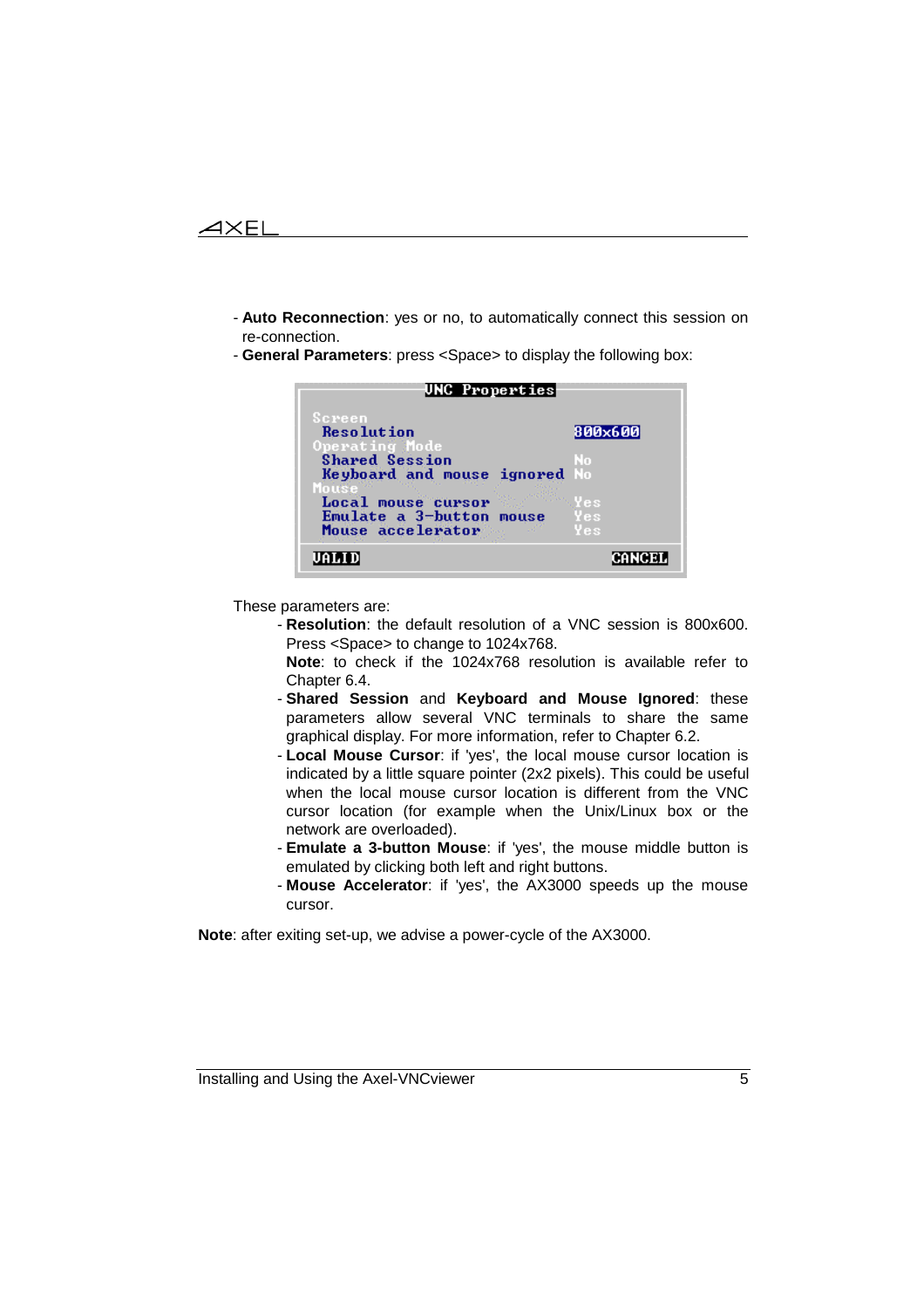

## **2.2 - SETTING UP THE MOUSE**

The VNC Platine Terminal controls either PS/2 mouse or a serial 2-button mouse.

### **2.2.1 - PS/2 Mouse**

The PS/2 mouse is automatically enabled when a VNC session is set.

In event of problem, enter the AX3000 Set-Up (**<Ctrl><Alt><Esc>**) and select the **[Configuration]**→**[Terminal]**→**[General]** menu. Within the displayed dialog box, set the "Mouse" parameter to "PS2".

### **2.2.2 - Serial 2-button Mouse**

Attach this mouse to the AUX2 port (if needed, use RJ45-9pts adaptor supplied).

**Note**: for electrical reasons, only a native serial mouse or a combo-mouse (supporting both serial and PS/2 protocol) can be connected. For example, a exclusive PS/2 mouse (equipped with a "9pts-PS/2" adaptor) won't work.

To set-up the serial mouse, perform the following:

- enter the AX3000 Set-Up (**<Ctrl><Alt><Esc>**),
- select **[Configuration]**→**[Terminal]**→**[ General]**,
- within this dialog box, set "Mouse" to "AUX2",
- select **[Configuration]**→**[Aux. Ports]**→**[AUX2 (RJ45)]**,
- within this dialog box, set "Operating Mode" to "Mouse",
- exit the set-up,
- power-cycle the AX3000.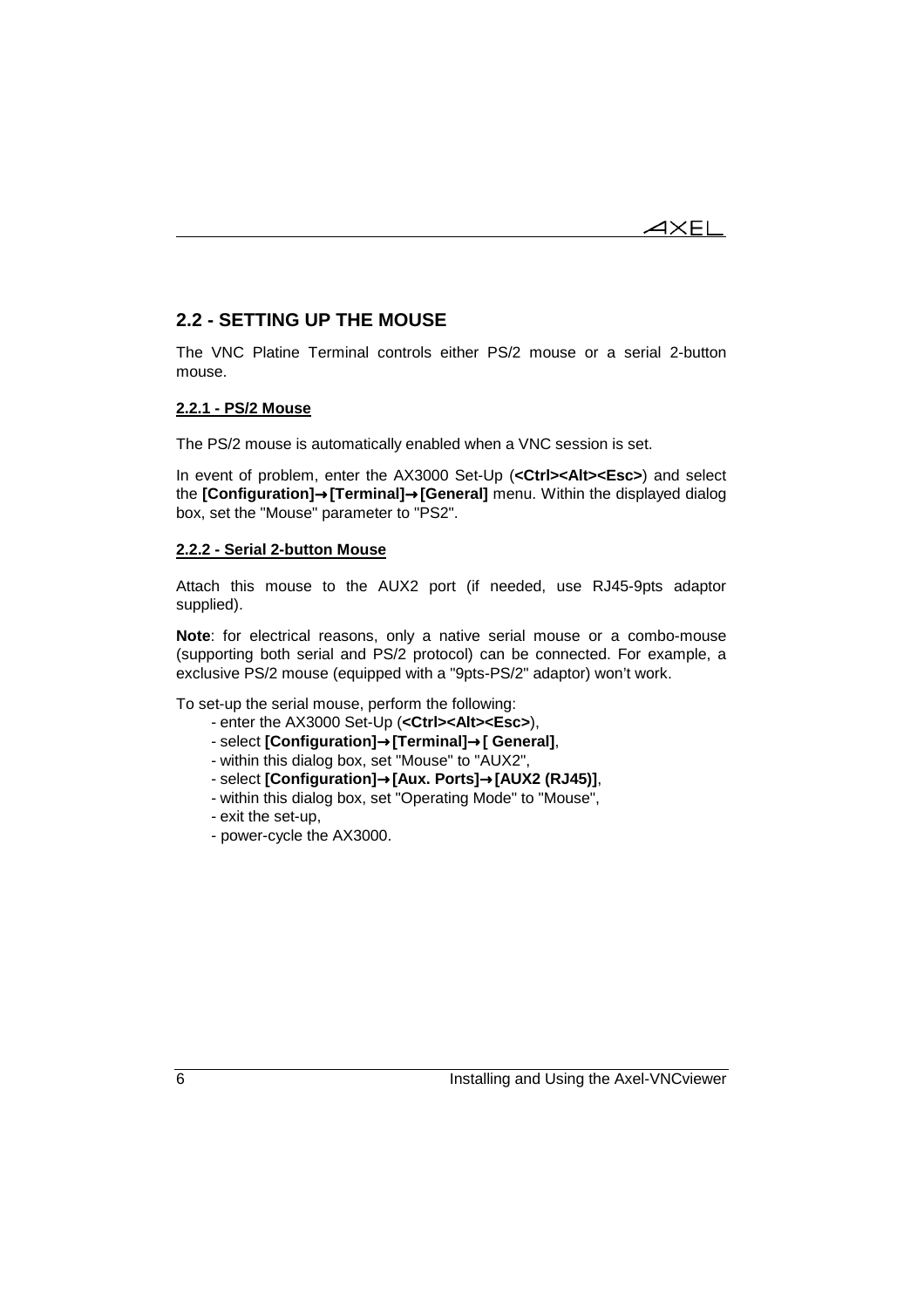# **- 3 - CONFIGURING VNC ON THE UNIX/LINUX SERVER**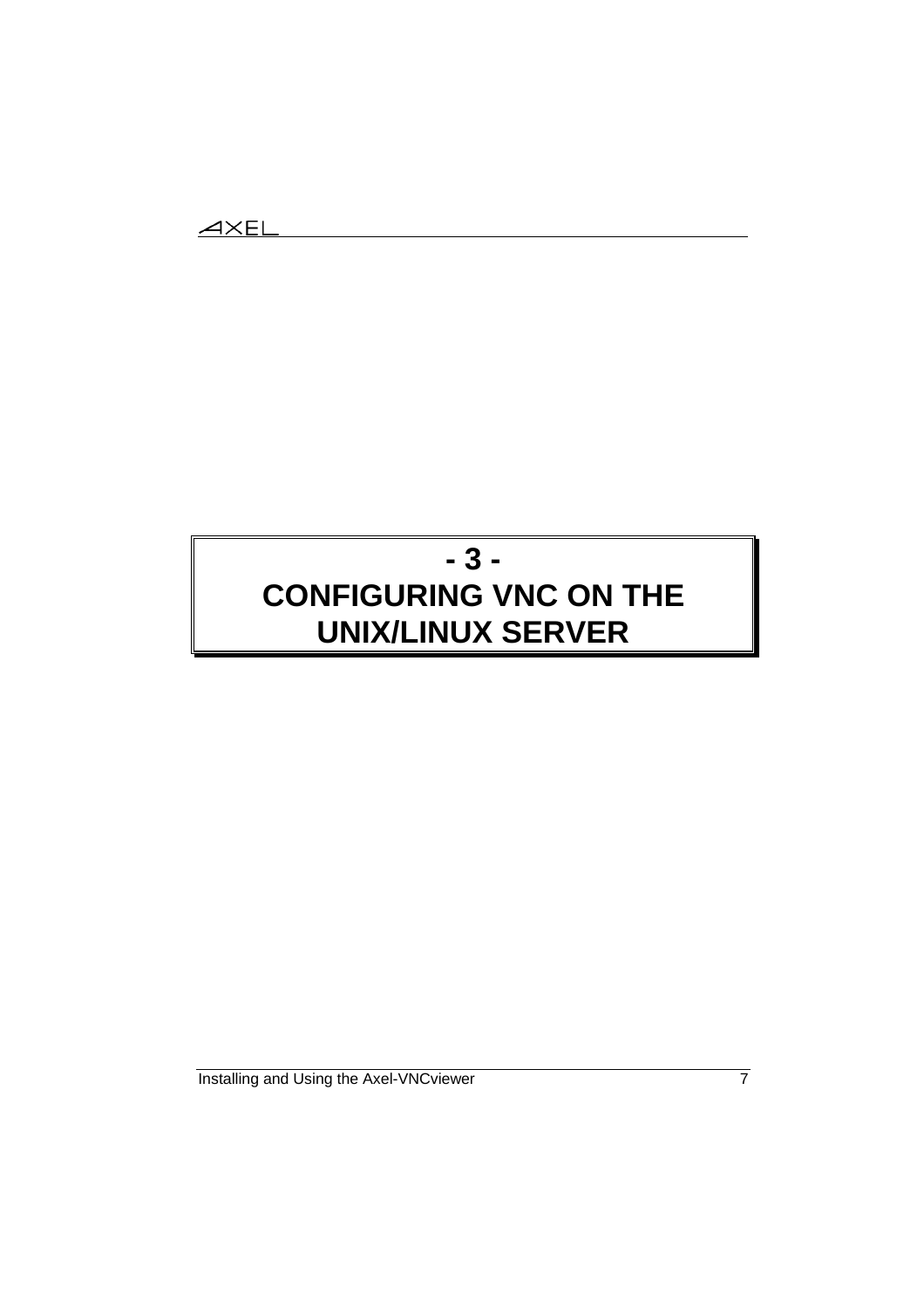$\overline{\mathsf{4}\mathsf{XEL}}$ 

## **3.1 - PREREQUISITS**

**Warning:** it is assumed that the X11 environment is already installed (utilities, directories and files) on the Unix/Linux server.

Mount the Axel CD-ROM and copy the following files onto the hard disk:

- **Xvnc** (VNC server, on CD supplied, under /bin). Copy and rename as 'Xvnc' the appropriate binary (Xvnc.SCO, Xvnc.LINUX, Xvnc.UW7, Xvnc.AIX) to a local directory (ie /usr/local/bin). Set execute permission by invoking **chmod +x Xvnc**.
- **vncpasswd** (VNC authentication, on CD supplied, under /bin). Copy and rename as 'vncpasswd' the appropriate binary (vncpasswd.SCO, vncpasswd.LINUX, vncpasswd.UW7, vncpasswd.AIX) to a local directory (i.e. /usr/local/bin). Set execute permission by invoking **chmod +x vncpasswd**.
- **axvnc** (VNC configuration utility, on CD supplied, under /bin). Copy axvnc to /etc. Set execute permission by invoking **chmod +x axvnc**.
- other files: copy files located in /misc to /tmp:
	- xservers.SCO (for SCO OpenServer 5.0.5),
	- govnc.SCO (for previous SCO versions),
	- govnc.LINUX (for Linux with gdm),
	- govnc.KDE22 (for Linux with KDE 2.2),
	- xservers.LINUX (for Linux),
	- xservers.UW7 (for UnixWare 7),
	- xservers.OU8 (for Open Unix 8),
	- xservers.AIX (for AIX),
	- xservers.SUN (for SUN),
	- xservers.HPUX (for HP-UX),
	- runNS (autorun script for Netscape),
	- runRDP (autorun script for rdesktop).

## **3.2 - THE CONFIGURATION UTILITY: AXVNC**

The axvnc configuration utility can be used to easily set up the Unix/Linux server. This script has been certified for Linux, SCO OpenServer and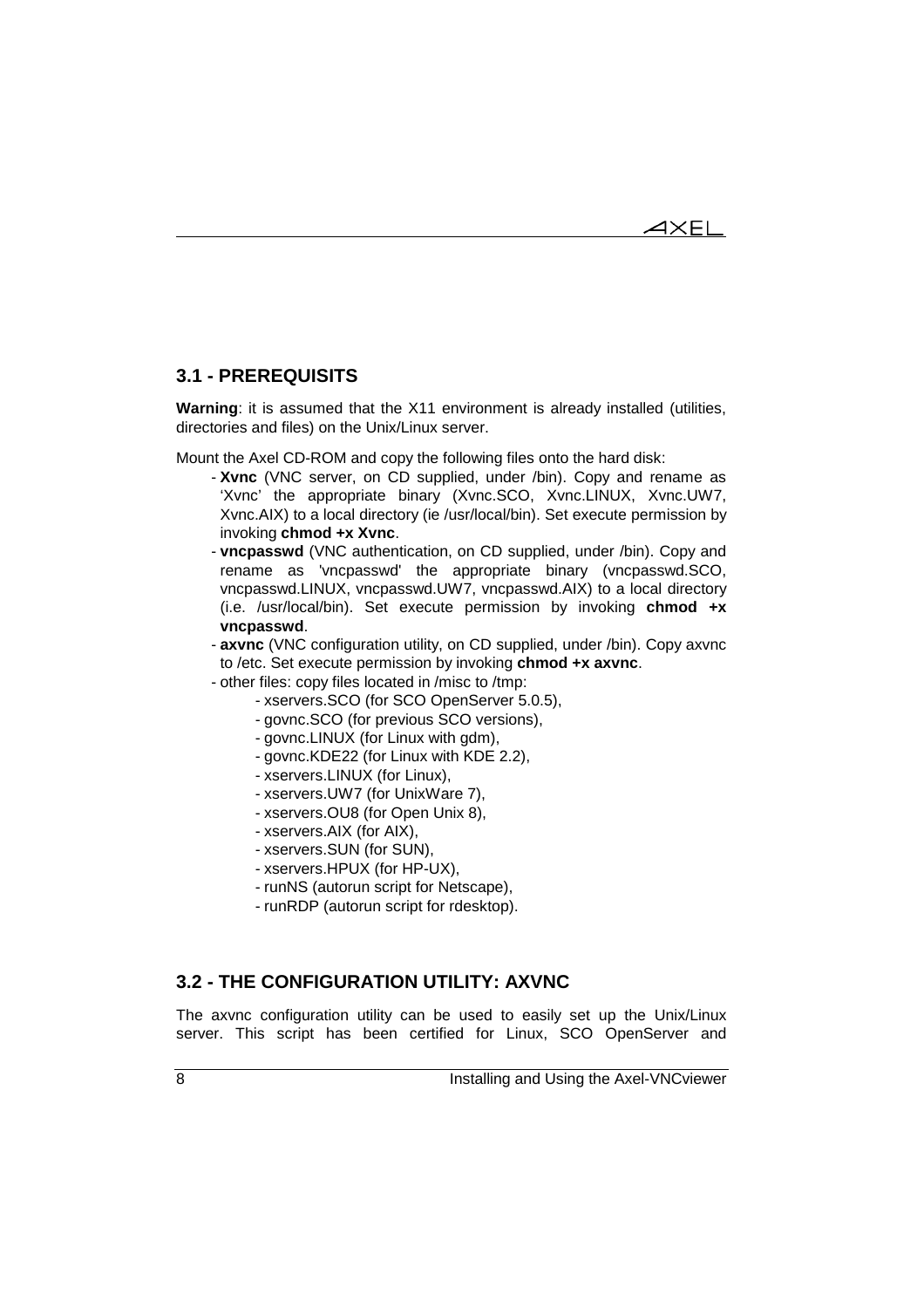### $\boldsymbol{\mathsf{X}\mathsf{H}}$

UnixWare 7, Sun OS and HP-UX environments. For other environments manual configuration is required.

The axvnc utility must be run from the graphical Unix/Linux console by invoking **/etc/axvnc**.

The first operation performed by axvnc is to check the system has the necessary components for correct VNC operation:

```
 AXEL VNC UTILITY (V1.2-0)
 -------------------------
Checking system configuration:
  - Operating System:
     --> Linux (runlevel 5)
  - VNC server (Xvnc):
    \rightarrow OK
  - Misc Utilities:
    --> OK
   - X11 font:
     --> unix/:-1
Press <CR>
```
**Note**: if the default font paths given by the O.S are not needed, use the '-nofp' option when axvnc is run.

The second screen gives two choices:

- The user being presented with a standard Unix/Linux desktop following a graphical login.
- The ability to run a program or script without running the X display manager. (For example 'rdesktop' or 'netscape' can be run without an underlying display manager reducing memory and CPU requirements).

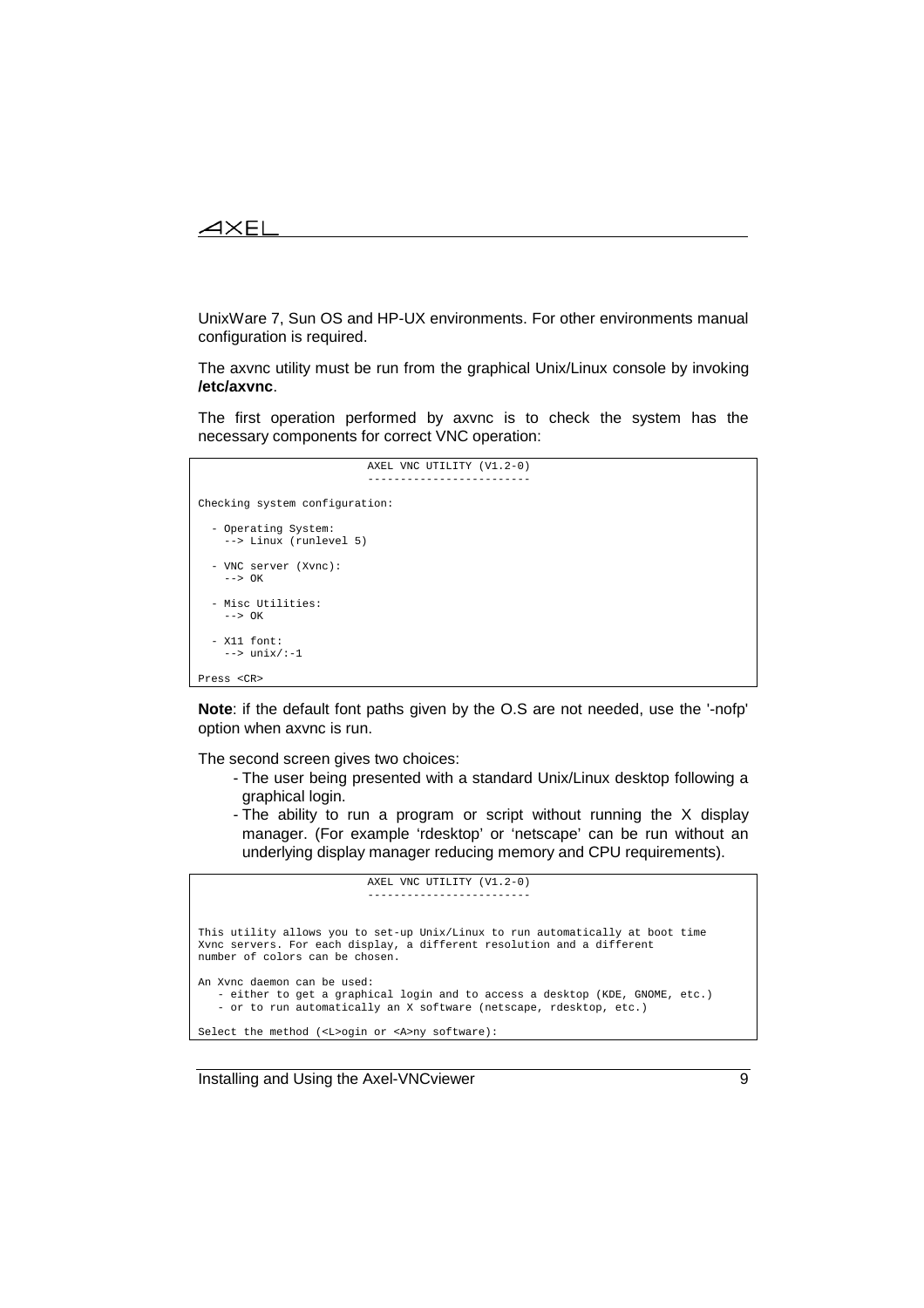

### **3.2.1 - VNC Terminals with Login**

This method offers a standard Linux/Unix "login box" on the VNC terminal. This logon (username + password) allows the AX3000 user to be identified and given their respective desktop

The procedure to set up a login session can vary on the display manager used. (See below).

### **a) Display Manager KDE 2.2**

For KDE 2.2, VNC terminals can be declared either through /etc/inittab or the environment (x)inetd.

There are two main differences:

- inittab gives each terminal its own unique TCP port (5901, 5902, etc.).
- (x)inetd requires only one TCP port for each type of terminal (example: 5950 for all 800x600 and 256-colour terminals).

**Note**: a more precise list of differences is given in Chapter 6.6.

This chapter deals only with the (x)inetd method. For more information about the inittab method, consult the Section 'Other Display Managers'.

After selecting the (x)inetd method, a similar screen is displayed:

```
(x)inetd and /usr/share/config/kdm/kdmrc will be modified.
Please confirm: Y
*** Checking INET environment (/etc/services and /etc/xinetd.d/vnc)
800x600 - 8 bpp (port 5950): OK
800x600 - 16 bpp (port 5951): OK
1024x768 - 8 bpp (port 5952): OK
1024x768 - 16 bpp (port 5953): OK
*** Checking XDMCP (/usr/share/config/kdm/kdmrc)
xdmcp has been already enabled !
```
The four 5950, 5951, 5952 and 5953 TCP ports have been set to handle VNC connections.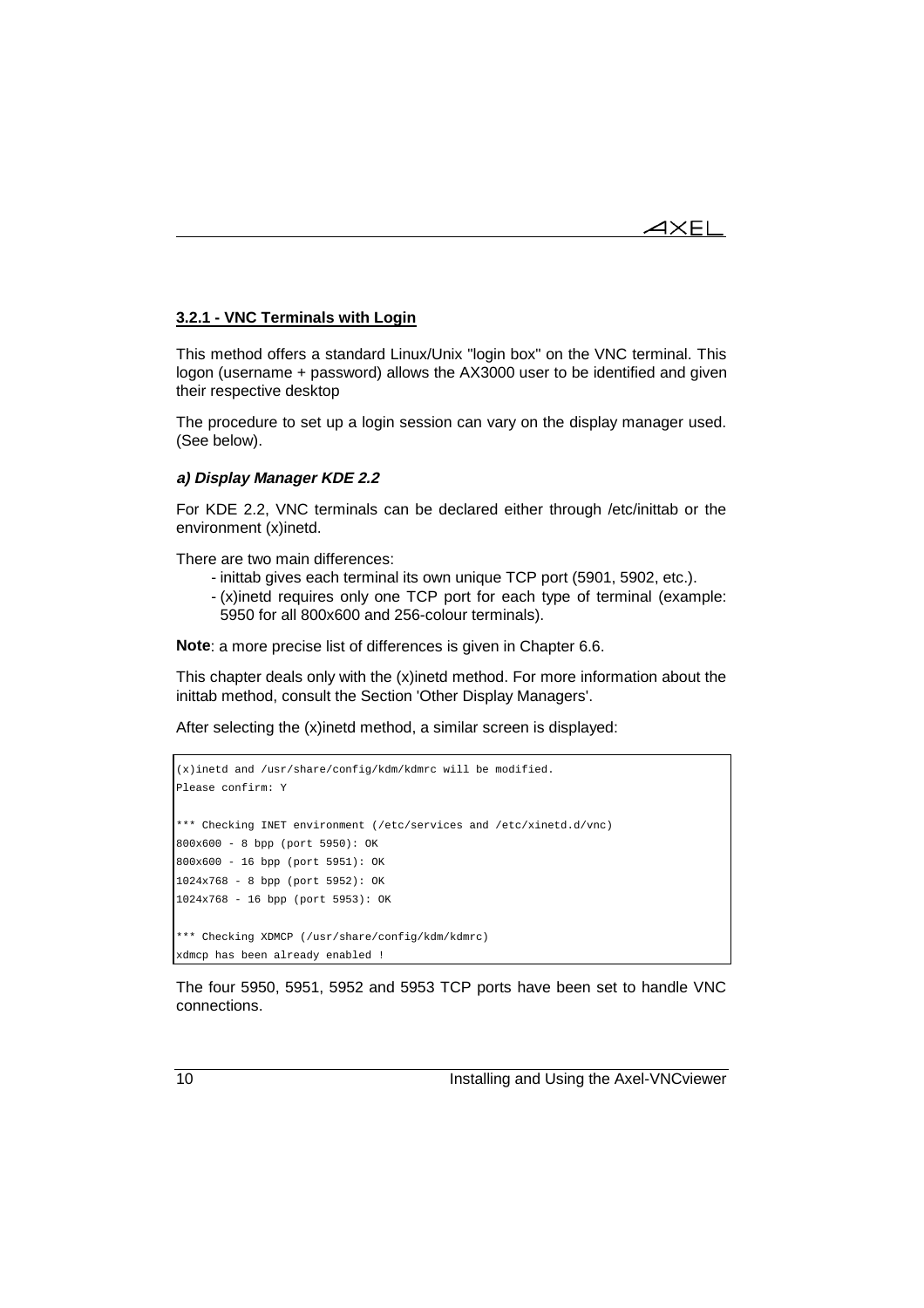### **b) Other Display Managers**

The following screen allows the removal or addition of a VNC terminal with Login:

|                                                                                                | MANAGING GRAPHICAL DISPLAY FILE |            |  |
|------------------------------------------------------------------------------------------------|---------------------------------|------------|--|
| Contents of /etc/inittab:                                                                      |                                 |            |  |
| $:1$ Xvnc 800x600 - 8 bpp $:16$ free                                                           |                                 | :31 free   |  |
| :2 Xvnc $1024x768 - 8$ bpp :17 free                                                            |                                 | :32 free   |  |
| :3<br>busy                                                                                     | :18 free                        | :33 free   |  |
| :4 free                                                                                        | :19 free                        | :34 free   |  |
| :5 free                                                                                        | :20 free                        | :35 free   |  |
| :6 free                                                                                        | :21 free                        | :36 free   |  |
| :7 free                                                                                        | $:22$ free                      | $:37$ free |  |
| :8 free                                                                                        | :23 free                        | :38 free   |  |
| :9 free                                                                                        | :24 free                        | :39 free   |  |
| $:10$ free                                                                                     | :25 free                        | :40 free   |  |
| $:11$ free                                                                                     | :26 free                        | :41 free   |  |
| :12 free                                                                                       | :27 free                        | :42 free   |  |
| :13 free                                                                                       | :28 free                        | :43 free   |  |
| :14 free                                                                                       | :29 free                        | :44 free   |  |
| :15 free                                                                                       | :30 free                        | :45 free   |  |
|                                                                                                |                                 |            |  |
| $\alpha$ >dd a display / <d>elete a display / <m>odify a display settings / <q>uit</q></m></d> |                                 |            |  |
| Enter your choice $(A, D, M or 0)$ :                                                           |                                 |            |  |

A VNC terminal with Login is defined by:

- its display number: this is the VNC session TCP port (1=5901, 2=5902...),
- its resolution: 800x600 or 1024x768,
- its number of supported colour bits: 8 bits/pixel.

### **Notes**:

- Depending on the O.S., the Xvnc daemon will be launched either from Xservers or /etc/inittab.
- If the entry of a display is described as 'busy' it means a VNC terminal WITHOUT login is assigned to that port.

## **3.2.2 - VNC Terminal without Login**

Depending of the use of the terminal, a login and a desktop may not be needed. Running a dedicated application can be very useful. Examples:

- "Intranet Terminal": running automatically Netscape,
- "Windows Terminal": running automatically an RDP client.

**Note**: refer to Chapter 6.5 for more information.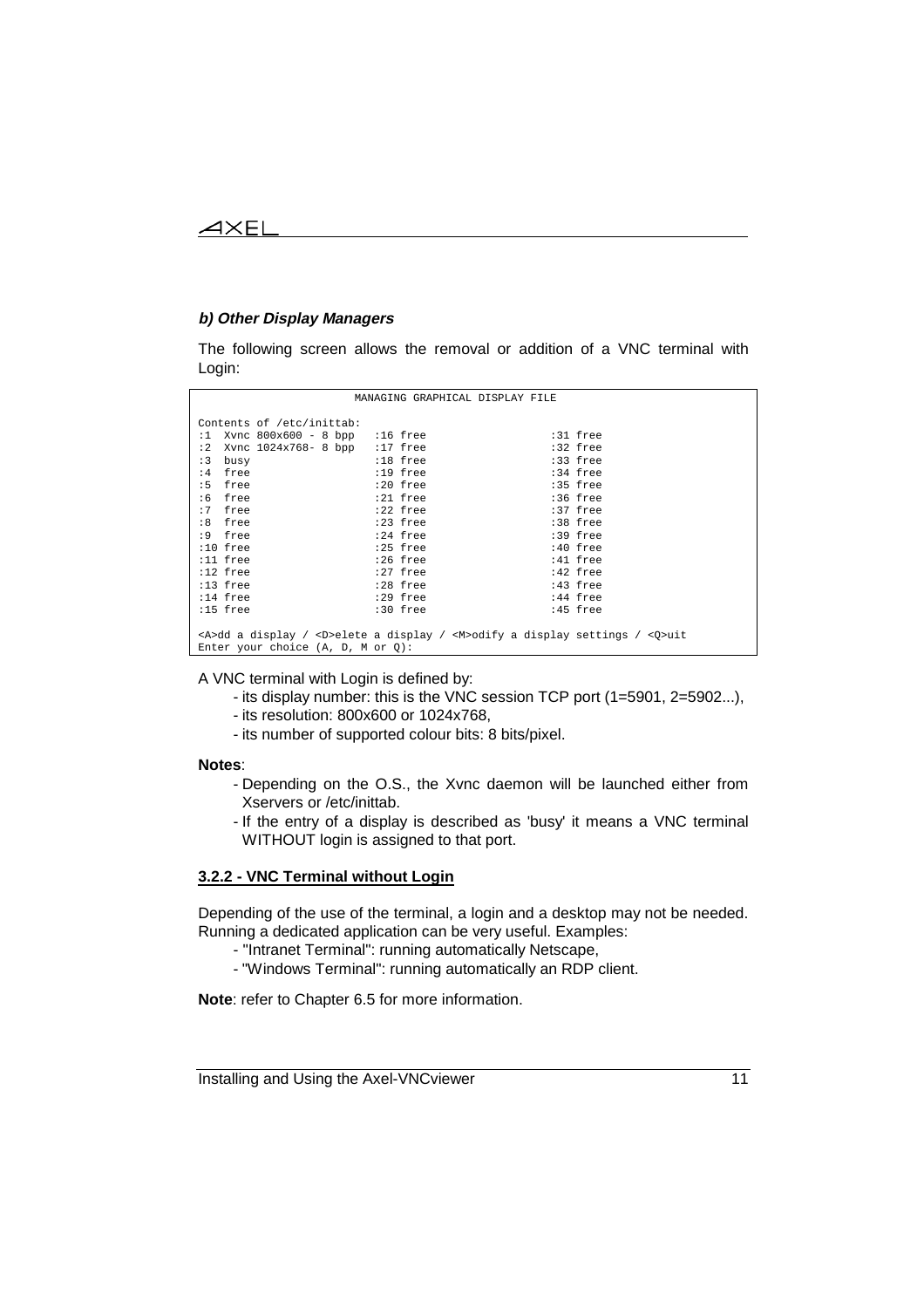$\mathrel{{\mathsf{X}\mathsf{E}\mathsf{L}}}$ 

The following screen allows the addition or removal of a VNC terminal without Login (the application is automatically run):

|    |                                                                                                            | MANAGING GRAPHICAL DISPLAY FILE |            |  |
|----|------------------------------------------------------------------------------------------------------------|---------------------------------|------------|--|
|    | Contents of /etc/inittab:                                                                                  |                                 |            |  |
|    | $:1$ busy                                                                                                  |                                 | $:16$ free |  |
| :2 | busy                                                                                                       |                                 | $:17$ free |  |
|    | $:3$ (800x600 - 8) /usr/local/bin/a                                                                        |                                 | :18 free   |  |
|    | :4 free                                                                                                    |                                 | $:19$ free |  |
|    | :5 free                                                                                                    |                                 | :20 free   |  |
|    | $:6$ free                                                                                                  |                                 | :21 free   |  |
|    | :7 free                                                                                                    |                                 | $:22$ free |  |
|    | :8 free                                                                                                    |                                 | :23 free   |  |
|    | :9 free                                                                                                    |                                 | :24 free   |  |
|    | $:10$ free                                                                                                 |                                 | :25 free   |  |
|    | $:11$ free                                                                                                 |                                 | $:26$ free |  |
|    | :12 free                                                                                                   |                                 | :27 free   |  |
|    | :13 free                                                                                                   |                                 | :28 free   |  |
|    | :14 free                                                                                                   |                                 | :29 free   |  |
|    | $:15$ free                                                                                                 |                                 | :30 free   |  |
|    |                                                                                                            |                                 |            |  |
|    | <a>dd a display / <d>elete a display / <m>&gt;<m>&gt;odify a display settings / <q>uit</q></m></m></d></a> |                                 |            |  |
|    |                                                                                                            |                                 |            |  |
|    | Enter your choice $(A, D, M or 0)$ :                                                                       |                                 |            |  |

A VNC terminal without Login is defined by:

- its display number: this is the VNC session TCP port (1=5901, 2=5902...),
- its resolution: 800x600 or 1024x768,
- its number of supported colour bits: 8 bits/pixel,
- the dedicated application (absolute pathname and parameters).

### **Notes**:

- The Xvnc server and application are run by the **RunScriptVNC** script which is automatically created by axvnc. The RunScriptVNC scripts are launched through /etc/inittab.
- If an entry in the display table is 'busy', it means the VNC terminal WITH login is assigned to this port.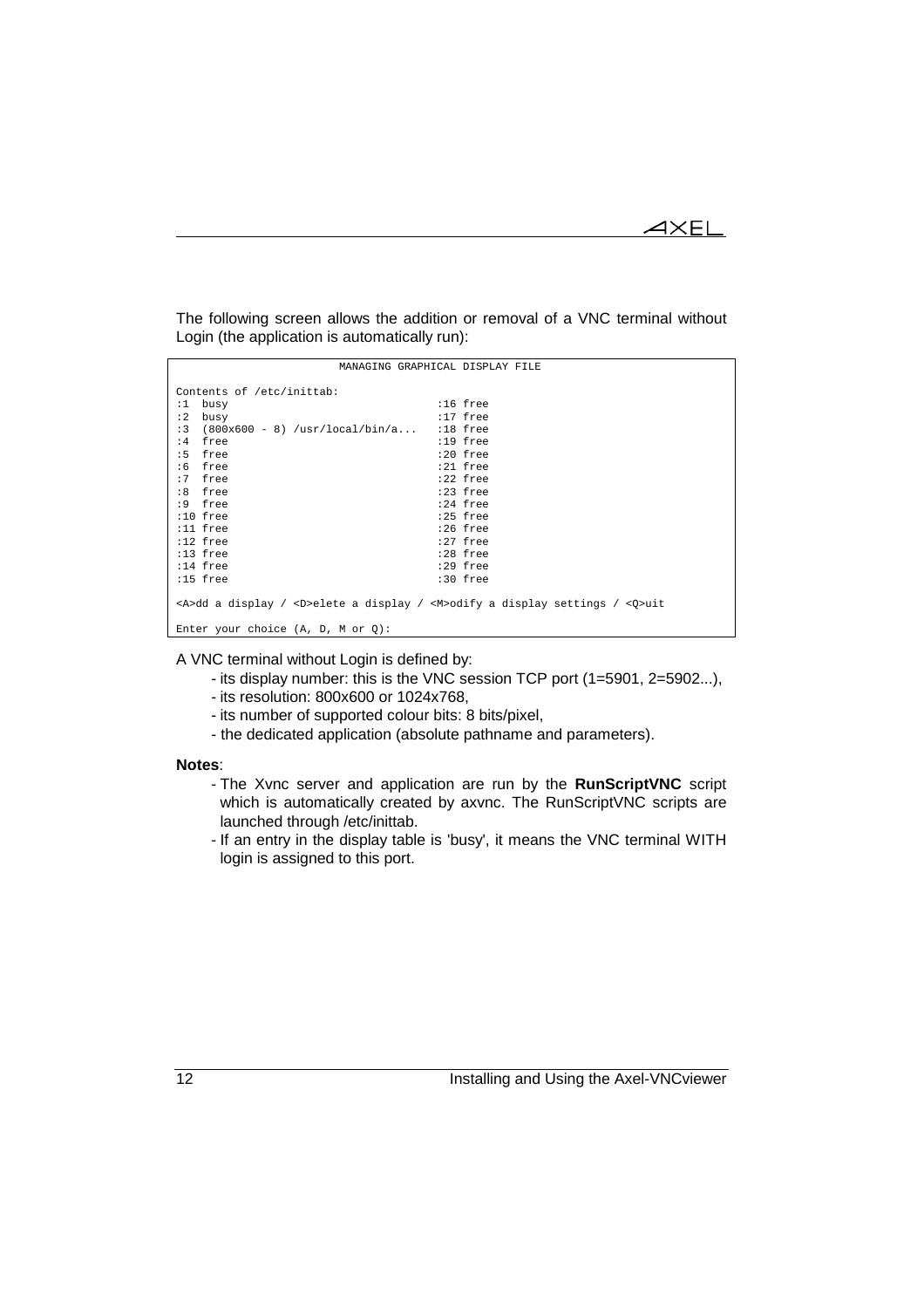## **3.3 - MANUALLY CONFIGURING THE UNIX/LINUX SERVER**

A new and separate VNC daemon (Xvnc) must be run for each Platine VNC session. Every Xvnc daemon controls a DISPLAY number (i.e. a VNC connection to 5901, 5902, etc).

There are different procedures for running the Xvnc daemon in the following environments:

- Linux (Red Hat, Mandrake, SuSE, Caldera and Corel),

- Unix SCO OpenServer,
- UnixWare 7,
- Open Unix 8,
- AIX 4.x,
- SunOS 5.6,
- HP-UX 11.

**Note**: the following examples describe how to set-up the Xvnc server for a 800x600 resolution. To handle other resolutions refer to Chapter 6.4.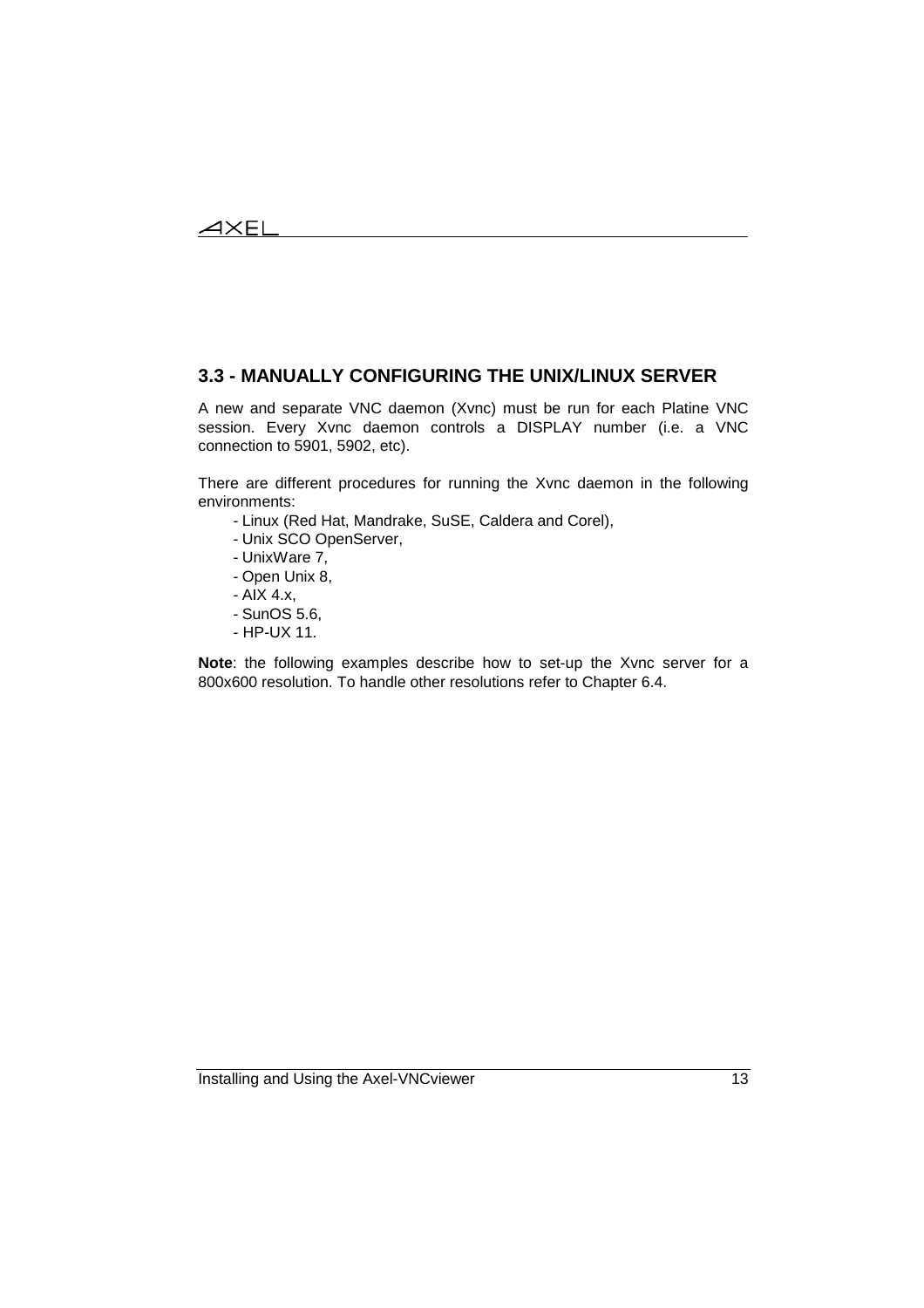## **3.3.1 - LINUX**

Under Linux, X terminal devicess (including VNC terminals) are managed by a Display Manager. A Display Manager provides services similar to those provided by init, getty and login on character terminals: i.e. prompting for login name and password, authenticating the user and running a "session".

The most common Display Managers (and their associated daemons) are:

- KDE 2.2: **kdm** daemon,
- KDE: **kdm** daemon,
- GNOME: **gdm** daemon.

To find out which Display Manager is being used by your system invoke the following command:

# ps -ef | grep dm

**Note**: if kdm is used, check if the Display Manager is KDE or KDE 2.2.

**If no gdm or kdm daemon is running:** you MUST use a runlevel which handles graphical displays. This runlevel is operating system dependent. Generally this is runlevel 5.

The following describes the VNC configuration with KDE 2.2, KDE and GNOME.

### **a) KDE 2.2 (kdm)**

First, XDMCP must be enabled. This is done through the file **kdmrc**. The location of kdmrc depends on the operating system. Possible locations are /etc/kde/kdm, /usr/share/config/kdm or /opt/kde2/share/config/kdm.

This file is divided into sections. In the xdmcp section, set the 'Enable' parameter to 'true':

| [xdmcp]     |  |  |
|-------------|--|--|
| Enable=true |  |  |

This modification will take effect after rebooting Linux, or invoking init twice to change the runlevel (invoke **init 3** then **init 5**).

Then the Xvnc daemon must be run through **/etc/inittab**.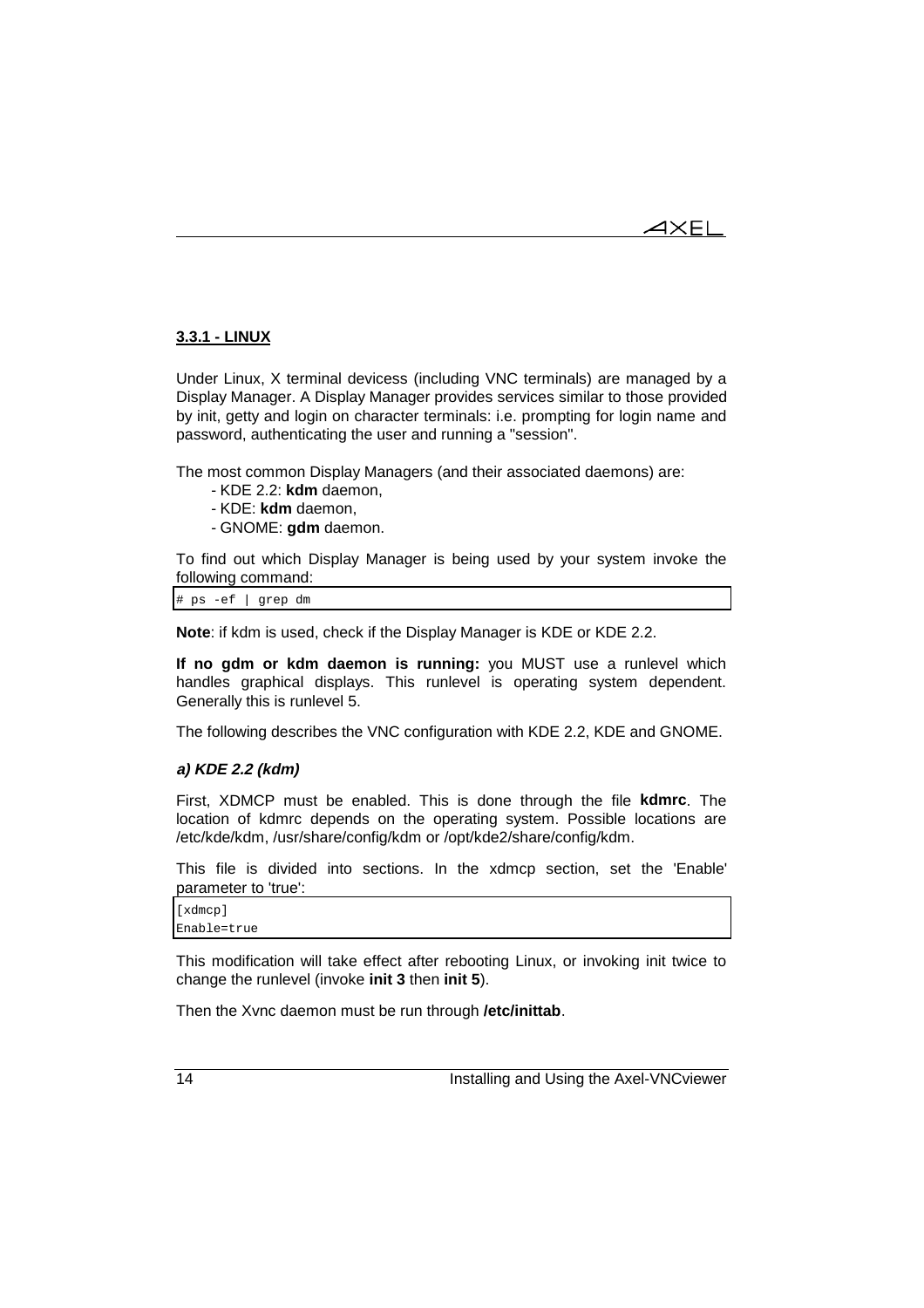## $\boldsymbol{\mathcal{A}}\times \mathsf{EL}$

Copy **govnc.KDE22** from Axel supplied CD-ROM to /etc and rename to govnc. Set execute permission by invoking **chmod +x /etc/govnc**.

For each VNC connection, add a line in /etc/inittab as shown below (the govnc parameters are the DISPLAY number, the resolution and the number of bits/pixel):

```
axv1:5:respawn:/etc/govnc 1 800x600 8 1>/tmp/axvnclog1 2>&1
axv2:5:respawn:/etc/govnc 2 800x600 8 1>/tmp/axvnclog2 2>&1
```
These modifications will take effect after invoking:

# init q

The following shows the govnc script:

```
DISPLAY=":"$1
PORT=`expr 5900 + $1`
GEOMETRY=$2
if [ "$3" = "8" ]; then
   BPP="-depth 8 -cc 3"
   else
   BPP="-depth 16"
   fi
/usr/local/bin/Xvnc $DISPLAY -ac -query localhost -once -geometry
$GEOMETRY $BPP -rfbwait 120000 -rfbport $PORT
```
These modifications will take effect after rebooting the Linux server.

The Axel-VNCviewer should display an X login. If not, check the access restriction listed in **Xaccess** (generally any host is authorised). See Chapter 7.6.

## **b) KDE (kdm)**

With KDE, X terminals are controlled through the **Xservers** file. The possible locations are operating system dependent:

- /etc/xdm/X11: Red Hat, SuSE and Mandrake
- /etc/kdm/X11: Open Linux Caldera
- /usr/X11R6/config/kdm: Corel Linux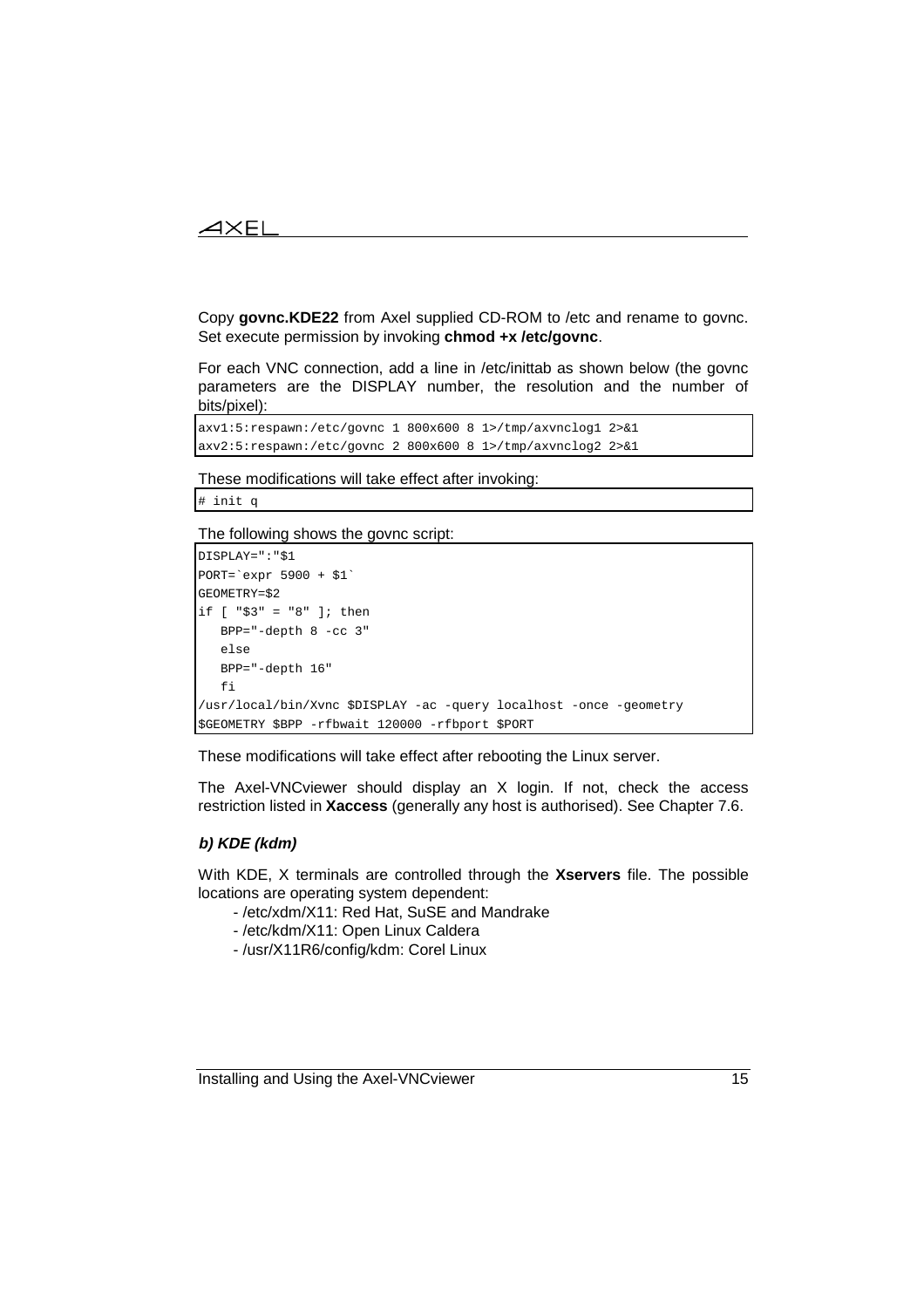$4\times E$ L

For each VNC session, add the following lines (below two Platine VNC sessions are configured):

```
:1 local /usr/local/bin/Xvnc :1 -ac -geometry 800x600 -depth 8 -rfbwait
120000 -rfbport 5901 -fp unix/:-1 -cc 3 -co /usr/lib/X11/rgb
:2 local /usr/local/bin/Xvnc :2 -ac -geometry 800x600 -depth 8 -rfbwait
120000 -rfbport 5902 -fp unix/:-1 -cc 3 -co /usr/lib/X11/rgb
```
#### **Notes**:

- Each VNC line is different by the DISPLAY number (this number is given **twice**), and the **-rfbport** option which is the TCP port number entered through the AX3000 Set-Up (see Chapter 2).
- The **-fp unix/:-1** option requires a font server to be available. If the font server is not enabled, the Xvnc daemon will terminate. To check the X resources, invoke **'xset -q'**. The **font path** section lists the font information. Use the same information for the Xvnc -**fp** option. For more information, refer to Chapter 7.2.
- An example is given in the **xservers.LINUX** file.

These modifications will take effect after resetting the Linux server.

The Axel-VNCviewer should display an X login. If not, check the access restriction listed in **Xaccess** (generally any host is authorised). See Chapter 7.6.

### **Going Further:**

In the same directory as Xservers, the **Xsetup\_0** file sets the DISPLAY 0 behaviour (the main console). Copy this file to **Xsetup\_vnc**.

The DISPLAY profiles are run by the **/etc/X11/xdm/xdm-config** file. Add the lines relating to the VNC displays. For example:

| DisplayManager._1.setup: | /etc/X11/xdm/Xsetup_vnc |
|--------------------------|-------------------------|
| DisplayManager._2.setup: | /etc/X11/xdm/Xsetup_vnc |

**Note**: if the keyboard management is not correct (i.e. unable enter the username through the X login box), the **Xsetup\_vnc** file must be modified. Remove all lines related to the **xmodmap** command from this file.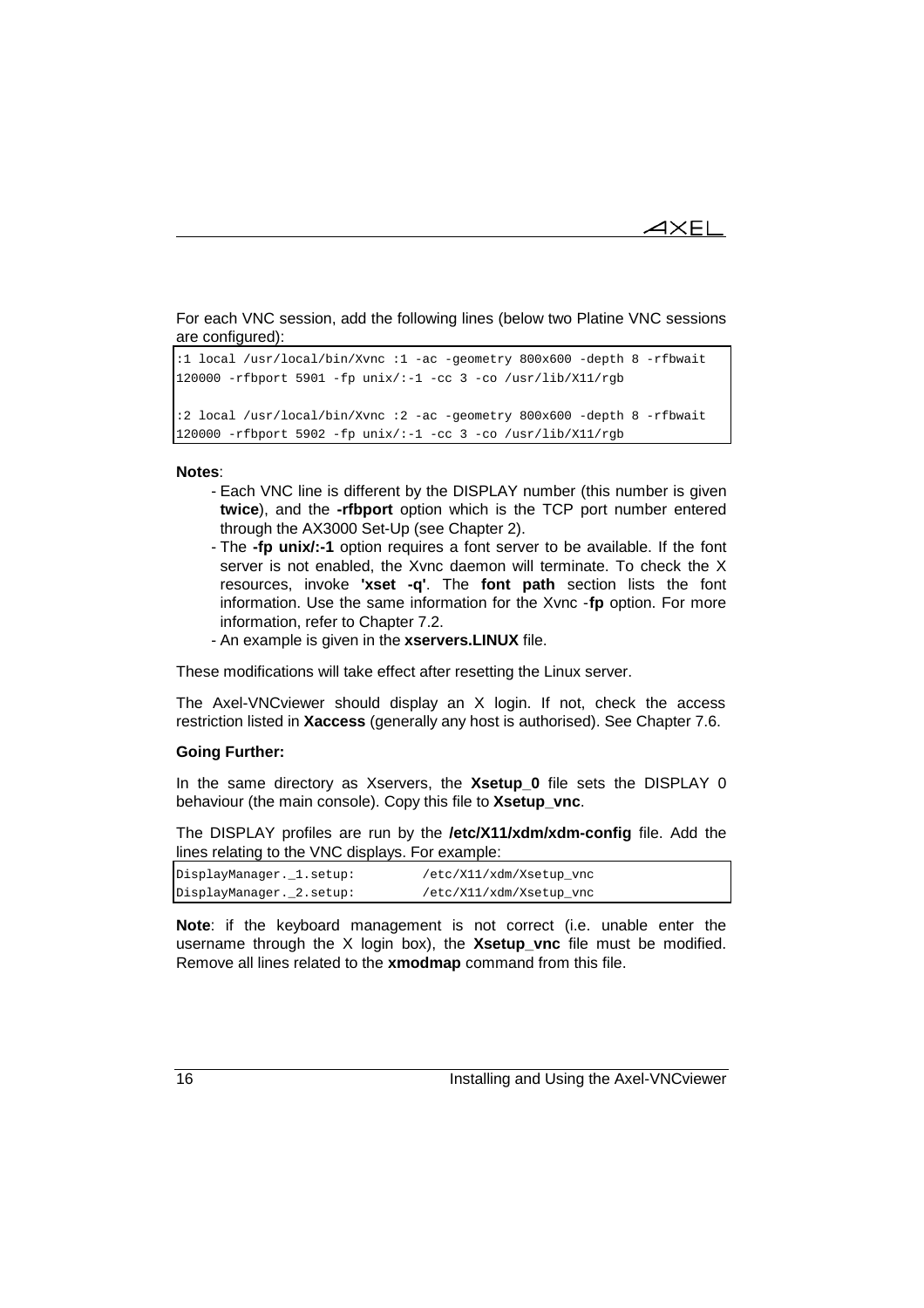## $\angle$

## **c) GNOME (gdm)**

The gdm configuration file is **/etc/X11/gdm/gdm.conf**. This file is divided into sections. The XDMCP lists the following:

[xdmcp] Enable=0 HonorIndirect=0 ...

Set the 'Enable' parameter to 1.

[xdmcp] Enable=1 HonorIndirect=0

This modification will take effect after rebooting Linux, or invoking init twice to change the runlevel (example **init 3** then **init 5**).

Then the Xvnc daemon must be run through **/etc/inittab**.

Copy **govnc.LINUX** from the Axel CD-ROM to /etc and rename it to govnc. Set execute permission by invoking **chmod +x /etcx/govnc**.

For each VNC connection, add a line in /etc/inittab as shown below (the govnc parameters are the DISPLAY number, the resolution and the number of bits/pixel):

axv1:5:respawn:/etc/govnc 1 800x600 8 1>/tmp/axvnclog1 2>&1 axv2:5:respawn:/etc/govnc 2 800x600 8 1>/tmp/axvnclog2 2>&1

These modifications will take effect after invoking:

# init q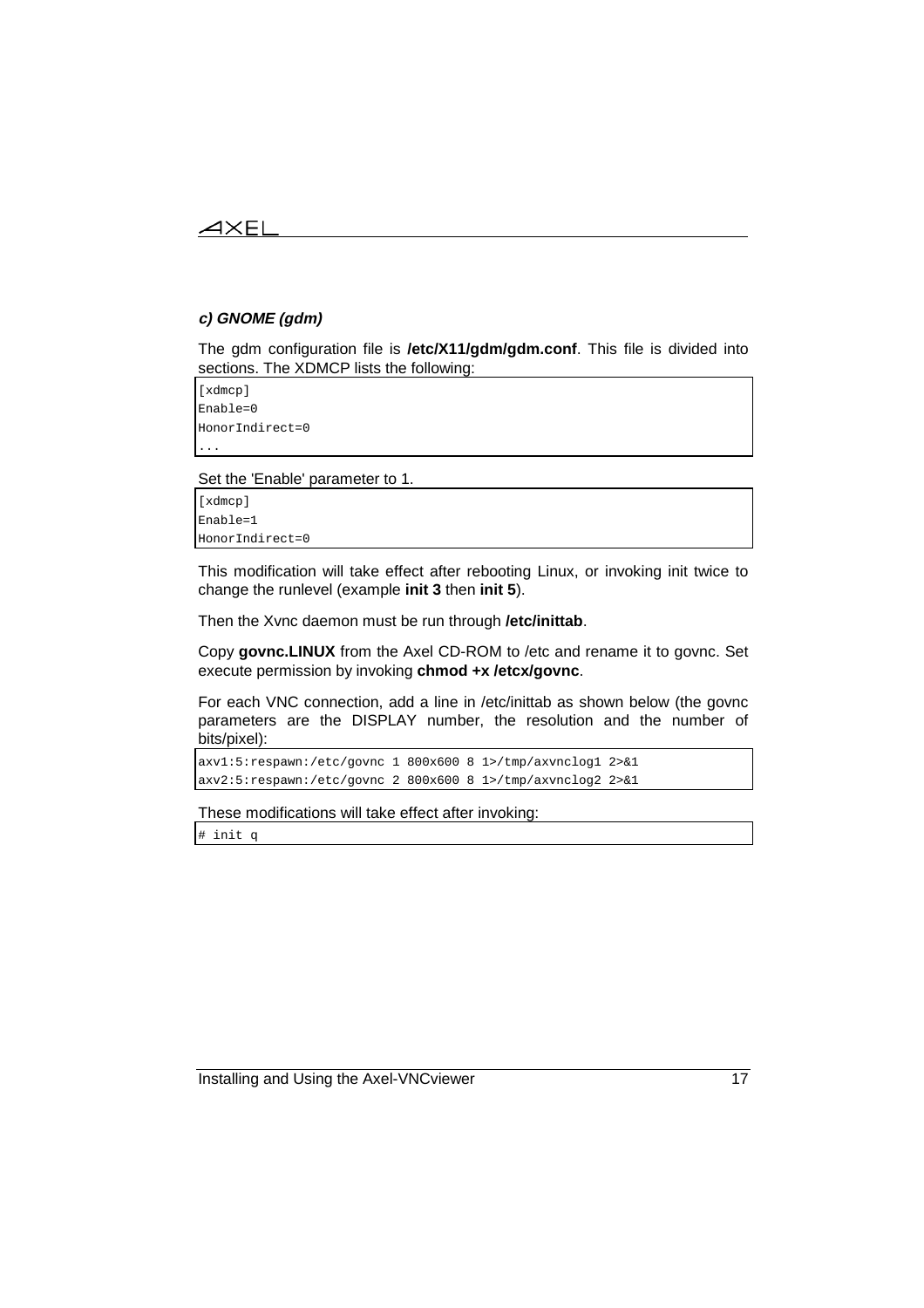The following shows the govnc script:

```
DISPLAY=":"$1
PORT=`expr 5900 + $1`
GEOMETRY=$2
if [ "$3" = "8" ]; then
   BPP="-depth 8 -cc 3"
    else
   BPP="-depth 16"
   fi
HOST=`hostname`
/usr/local/bin/Xvnc $DISPLAY -ac -query $HOST -once -terminate -geometry
800x600 -depth 8 -rfbwait 120000 -rfbport $PORT -fp unix/:-1 -cc 3 -co
/usr/lib/X11/rgb
```
**IMPORTANT**: The **-fp unix/:-1** option requires a font server to be available. If the font server is not enabled, the Xvnc daemon will terminate. To check the X resources, invoke **'xset -q'**. The **font path** section lists the font information. Use the same information for the Xvnc -**fp** option. For more information, refer to Chapter 7.2.

**Note for SuSE:** if the keyboard management is not correct (i.e. unable enter the username through the X login box), the **/etc/X11/xdm/Xsetup** file must be modified. For the TCP/IP connections, remove all lines related to the **xmodmap** command from this file:

```
if test -x $xmodmap ; then
    if test -z "${DISPLAY%:*}" ; then
        # local connection
        test -r $sysmodmap && $xmodmap $sysmodmap
    else
        # TCP/IP connection (remote or local)
### NOT NEEDED FOR VNC
### test -r $defmodmap && $xmodmap $defmodmap
### test -r $hostmodmap && $xmodmap $hostmodmap
    fi
fi
```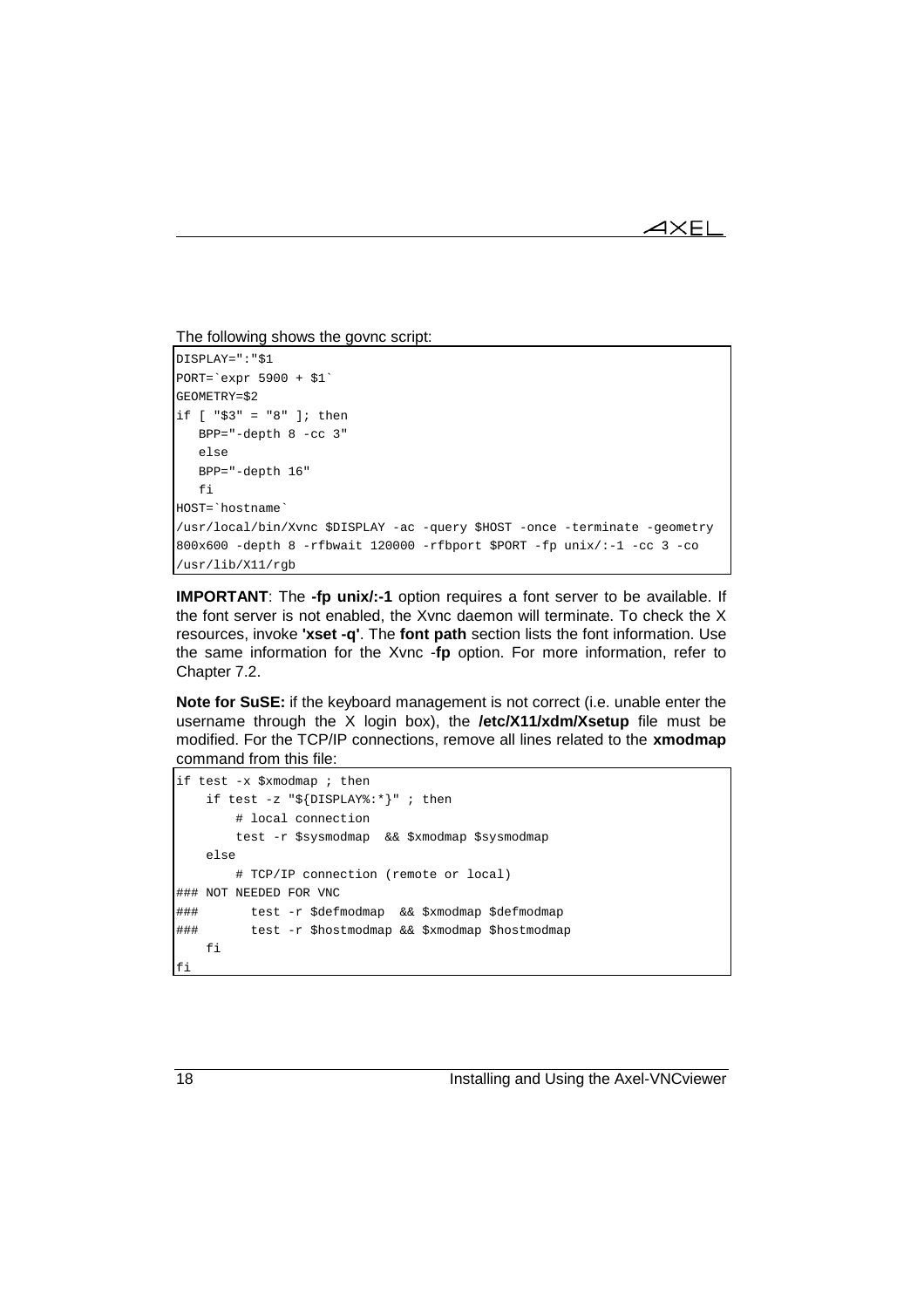## **3.3.2 - SCO OPENSERVER**

### **a) SCO OpenServer 5.0.6 and 5.0.5**

Under SCO the scologin daemon provides services similar to those provided by init, getty and login on character terminals: i.e. prompting for login name and password, authenticating the user and running a "session".

The **/usr/lib/X11/scologin/Xservers** file lists all managed X terminals. A VNC session is treated as a local connection by Linux (not as a 'foreign' connection).

For each VNC session, add the following lines (below two Platine VNC sessions are configured):

```
:1 local /usr/local/bin/Xvnc :1 -ac -geometry 800x600 -depth 8
-fp /usr/lib/X11/fonts/misc/,/usr/lib/X11/fonts/Speedo/,/usr/lib/X11/fo
nts/Type1/,/usr/lib/X11/fonts/75dpi/,/usr/lib/X11/fonts/100dpi/ -cc 3 -co
/usr/lib/X11/rgb -rfbwait 120000 -rfbport 5901
:2 local /usr/local/bin/Xvnc :2 -ac -geometry 800x600 -depth 8
-fp /usr/lib/X11/fonts/misc/,/usr/lib/X11/fonts/Speedo/,/usr/lib/X11/fo
nts/Type1/,/usr/lib/X11/fonts/75dpi/,/usr/lib/X11/fonts/100dpi/ -cc 3 -co
/usr/lib/X11/rgb -rfbwait 120000 -rfbport 5902
```
**Important**: each line is different from the other by:

- the DISPLAY number (this number is given **twice**),
- the -rfbport option. It is the TCP port number entered through the AX3000 Set-Up (see Chapter 2).

**Note**: an example is given in the **xservers.SCO** file. To add this line to the end of Xservers, invoke the following command (be careful to >>):

# cat /tmp/xservers.SCO >> /usr/lib/X11/scologin/Xservers

Reset the X server by invoking '"**scologin stop**", then "**scologin start**". The Axel-VNCviewer should display an X login (like the main console).

**Note**: in event of keyboard difficulties, refer to Chapter 7.5.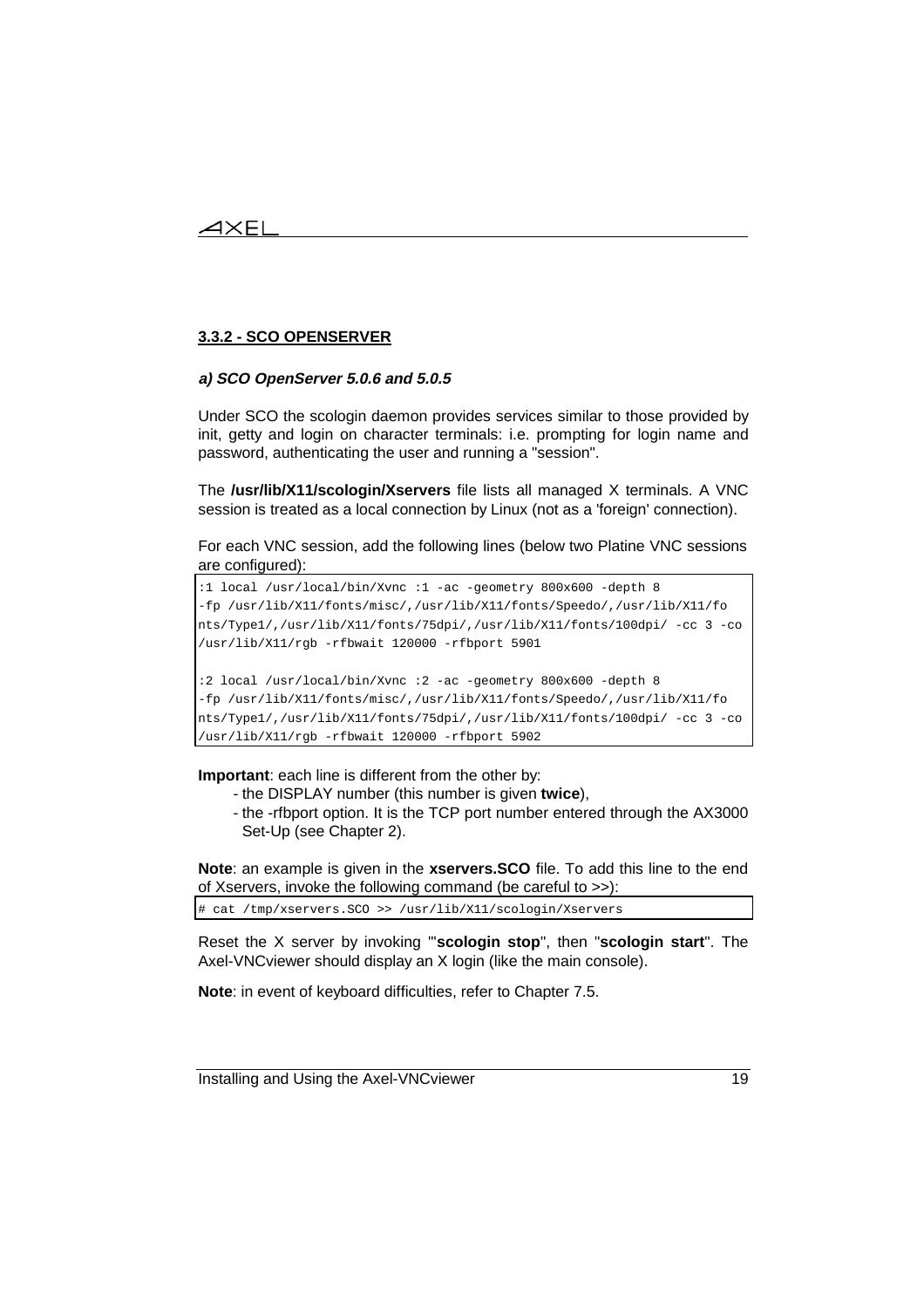### **b) Previous Versions of SCO OpenServer**

With previous versions of SCO scologin cannot be used. The Xvnc daemon must be run through **/etc/inittab**.

Copy **govnc.SCO** to /etc and rename it to govnc. Set execute permission by invoking:

# chmod +x /etc/govnc

For each VNC connection, add a line in /etc/inittab as shown below (the govnc parameter is the DISPLAY number):

```
axv1:2345:respawn:/etc/govnc 1 1>/tmp/axvnclog1 2>&1
axv2:2345:respawn:/etc/govnc 2 1>/tmp/axvnclog2 2>&1
```
**Note**: to avoid these lines being removed after relinking the kernel, we advise you to create the file /etc/conf/init.d/vnc. This file must contain the lines related to govnc.

The following shows the govnc script:

```
DISPLAY=":"$1
PORT=`expr 5900 + $1`
HOST=`hostname`
/usr/local/bin/Xvnc $DISPLAY -query $HOST -once -terminate -auth
.Xauthority -ac -geometry 800x600 -depth 8 -rfbwait 120000 -rfbport $PORT
-fp
/usr/lib/X11/fonts/misc/,/usr/lib/X11/fonts/Speedo/,/usr/lib/X11/fonts/Ty
pe1/,/usr/lib/X11/fonts/75dpi/,/usr/lib/X11/fonts/100dpi/ -cc 3 -co
/usr/lib/X11/rgb 1>/tmp/axvnclog$1 2>&1
```
These modifications will take effect after invoking:

# init q

The Axel-VNCviewer should display an X login (like the main console).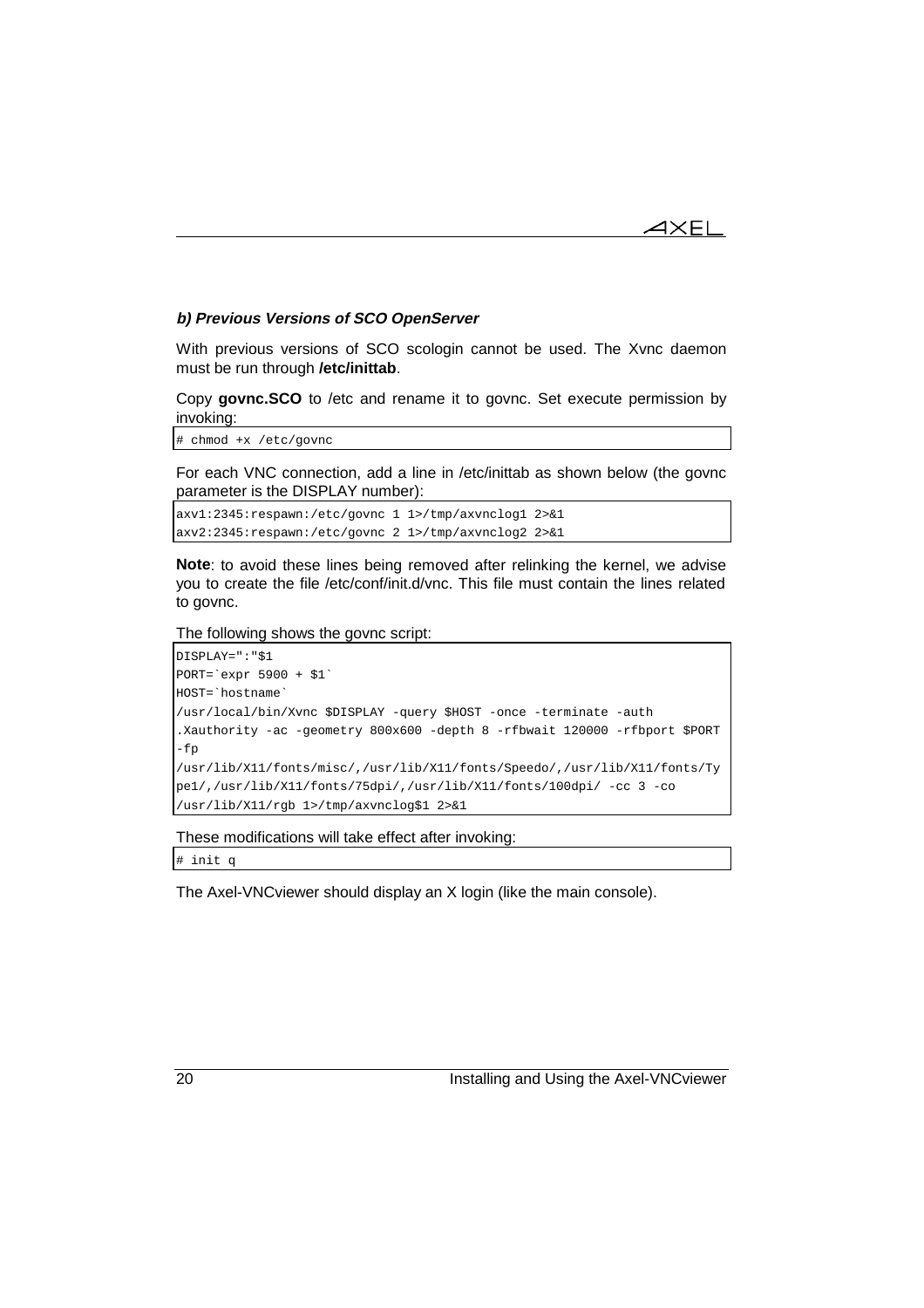## $4\times$ El

## **3.3.3 - UNIXWARE 7**

The following has been qualified for UnixWare 7.1.0 (after applying the ptf7408 and ptf7446) and UnixWare 7.1.1.

X terminals are handled by **dtlogin** under UnixWare.

The parameter file of dtlogin is **/usr/dt/config/Xservers**. For each VNC session, add the following lines (below two Platine VNC sessions are configured):

```
:1 local@none /usr/local/bin/Xvnc :1 -ac -geometry 800x600 -depth 8 -fp
/usr/X11R6.1/lib/X11/fonts/misc/,/usr/X11R6.1/lib/X11/fonts/Speedo/,/usr/
X11R6.1/lib/X11/fonts/Type1/,/usr/X11R6.1/lib/X11/fonts/75dpi/,/usr/X11R6
.1/lib/X11/fonts/100dpi/,/usr/dt/config/xfonts/C -cc 3 -co
/usr/lib/X11/rgb -rfbwait 120000 -rfbport 5901
:2 local@none /usr/local/bin/Xvnc :2 -ac -geometry 800x600 -depth 8 -fp
/usr/X11R6.1/lib/X11/fonts/misc/,/usr/X11R6.1/lib/X11/fonts/Speedo/,/usr/
X11R6.1/lib/X11/fonts/Type1/,/usr/X11R6.1/lib/X11/fonts/75dpi/,/usr/X11R6
.1/lib/X11/fonts/100dpi/,/usr/dt/config/xfonts/C -cc 3 -co
```
/usr/lib/X11/rgb -rfbwait 120000 -rfbport 5902

**Important**: each line is different from the other by:

- the DISPLAY number (this number is given **twice**),
- the -rfbport option. It is the TCP port number entered through the AX3000 Set-Up (see Chapter 2).

**Note**: an example is given in the **xservers.UW7** file. To add this line to the end of Xservers, invoke the following command (be careful to >>):

# cat /tmp/xservers.UW7 >> /usr/dt/config/Xservers

Reset the X server by invoking '"**scologin stop**", then "**scologin start**". The Axel-VNCviewer should display an X login (like the main console).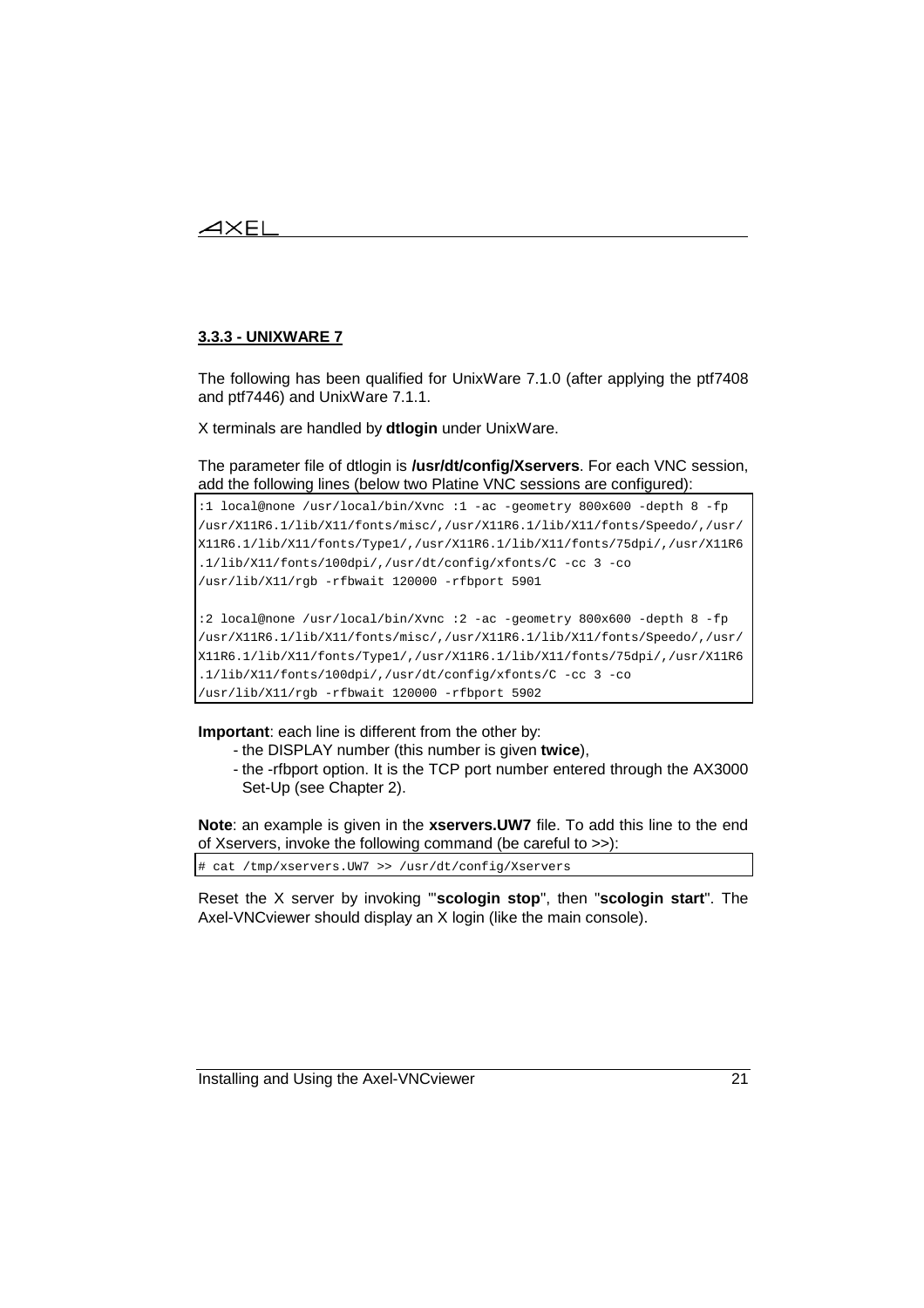1 $\times$ El

## **3.3.4 - OPEN UNIX 8**

X terminals are handled by **dtlogin** under Open Unix 8

The parameter file of dtlogin is **/usr/dt/config/Xservers**. For each VNC session, add the following lines (below two Platine VNC sessions are configured):

```
:1 local@none /usr/local/bin/Xvnc :1 -ac -geometry 800x600 -depth 8 -cc 3
-rfbwait 120000 -rfbport 5901 -fp /usr/X11R6.1/lib/X11/fonts/misc/,/usr
/X11R6.1/lib/X11/fonts/Speedo/,/usr/X11R6.1/lib/X11/fonts/Type1/,/usr/X11
R6.1/lib/X11/fonts/75dpi/,/usr/X11R6.1/lib/X11/fonts/100dpi/,/usr/dt/conf
ig/xfonts/C -co /usr/lib/X11/rgb
```

```
:2 local@none /usr/local/bin/Xvnc :2 -ac -geometry 800x600 -depth 8 -cc 3
-rfbwait 120000 -rfbport 5902 -fp /usr/X11R6.1/lib/X11/fonts/misc/,/usr
/X11R6.1/lib/X11/fonts/Speedo/,/usr/X11R6.1/lib/X11/fonts/Type1/,/usr/X11
R6.1/lib/X11/fonts/75dpi/,/usr/X11R6.1/lib/X11/fonts/100dpi/,/usr/dt/conf
ig/xfonts/C -co /usr/lib/X11/rgb
```
**Important**: each line is different from the other by:

- the DISPLAY number (this number is given **twice**),
- the -rfbport option. It is the TCP port number entered through the AX3000 Set-Up (see Chapter 2).

**Note**: an example is given in the **xservers.OU8** file. To add this line to the end of Xservers, invoke the following command (be careful to >>):

# cat /tmp/xservers.OU8 >> /usr/dt/config/Xservers

Reset the X server. The Axel-VNCviewer should display an X login (like the main console).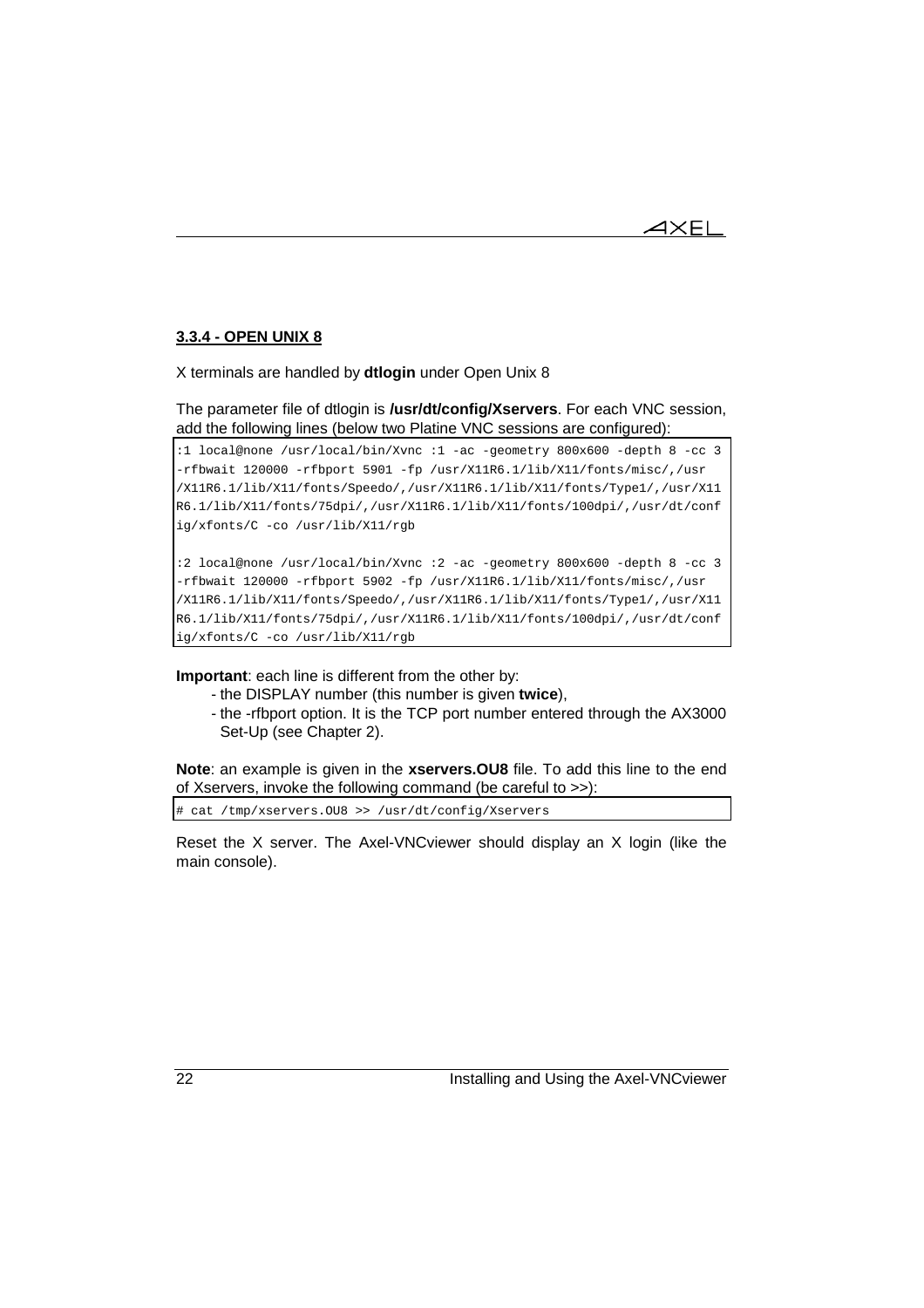## $4\times$ El

### **3.3.5 - AIX**

**Note**: in this chapter we assume that the CDE windows manager is used by the AIX main console. If not, see the chapter about the installation under Linux with kdm.

X terminals are handled by **dtlogin** under AIX.

The parameter file of dtlogin is **/usr/dt/config/Xservers**. For each VNC session, add the following lines (below two Platine VNC sessions are configured):

```
:1 local@none /usr/local/bin/Xvnc :1 -ac -geometry 800x600 -depth 8 -fp
/usr/lib/X11/fonts/,/usr/lib/X11/fonts/misc/,/usr/lib/X11/fonts/75dpi/,/u
sr/lib/X11/fonts/100dpi/,/usr/lib/X11/fonts/i18n/,/usr/lib/X11/fonts/ibm8
50/,/usr/lib/X11/fonts/TrueType/,/usr/lib/X11/fonts/Type1/ -cc 3 -co
/usr/lib/X11/rgb -rfbwait 120000 -rfbport 5901
:2 local@none /usr/local/bin/Xvnc :2 -ac -geometry 800x600 -depth 8 -fp
/usr/lib/X11/fonts/,/usr/lib/X11/fonts/misc/,/usr/lib/X11/fonts/75dpi/,/u
sr/lib/X11/fonts/100dpi/,/usr/lib/X11/fonts/i18n/,/usr/lib/X11/fonts/ibm8
50/,/usr/lib/X11/fonts/TrueType/,/usr/lib/X11/fonts/Type1/ -cc 3 -co
/usr/lib/X11/rgb -rfbwait 120000 -rfbport 5902
```
**Important**: each line is different from the other by:

- the DISPLAY number (this number is given **twice**),
- the -rfbport option. It is the TCP port number entered through the AX3000 Set-Up (see Chapter 2).

**Note**: an example is given in the **xservers.AIX** file. To add this line to the end of Xservers, invoke the following command (be careful to >>):

# cat /tmp/xservers.AIX >> /usr/dt/config/Xservers

These modifications will take effect after resetting the X server. (Log out from the main console to reset the X server).

The Axel-VNCviewer will display an X login (like the main console).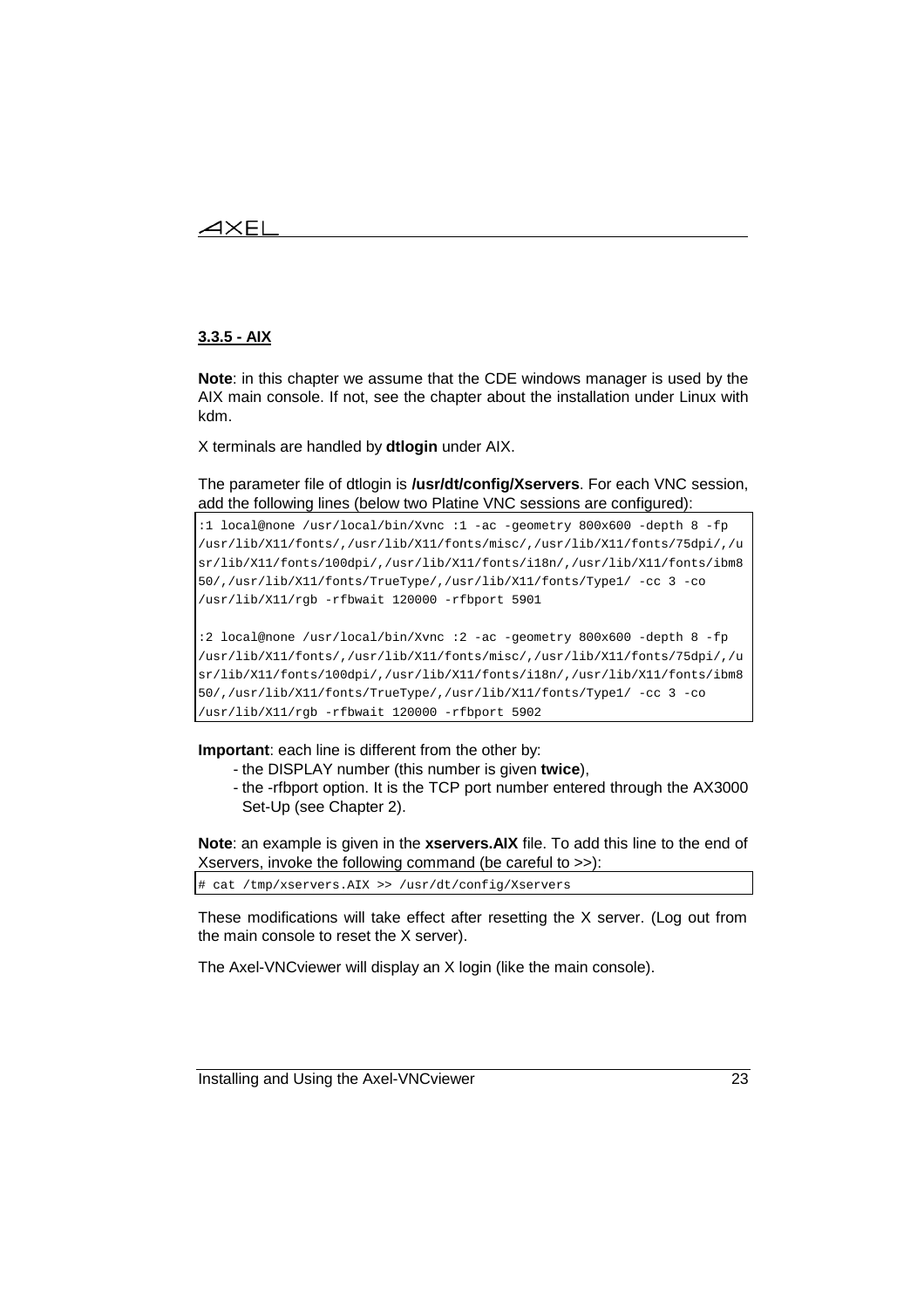$\blacktriangleleft\times$ EL

If the keyboard management is not correct (i.e. unable enter the username through the X login box), the **/usr/dt/config/Xconfig** file must be modified. This file describes X terminal settings. The following line could be in the file:

Dtlogin\*setup: Xsetup

This line means the Xsetup file is used by ALL X terminals. To use a different file for each X terminal, replace this line by:

| Dtlogin*myhost_0*setup: | Xsetup     |
|-------------------------|------------|
| Dtlogin*myhost_1*setup: | Xsetup_vnc |
| Dtlogin*myhost_2*setup: | Xsetup_vnc |

**Note**: in this example, myhost is the AIX hostname.

The **Xsetup\_vnc** file must be created in /usr/dt/config… **This file is empty**.

24 Installing and Using the Axel-VNCviewer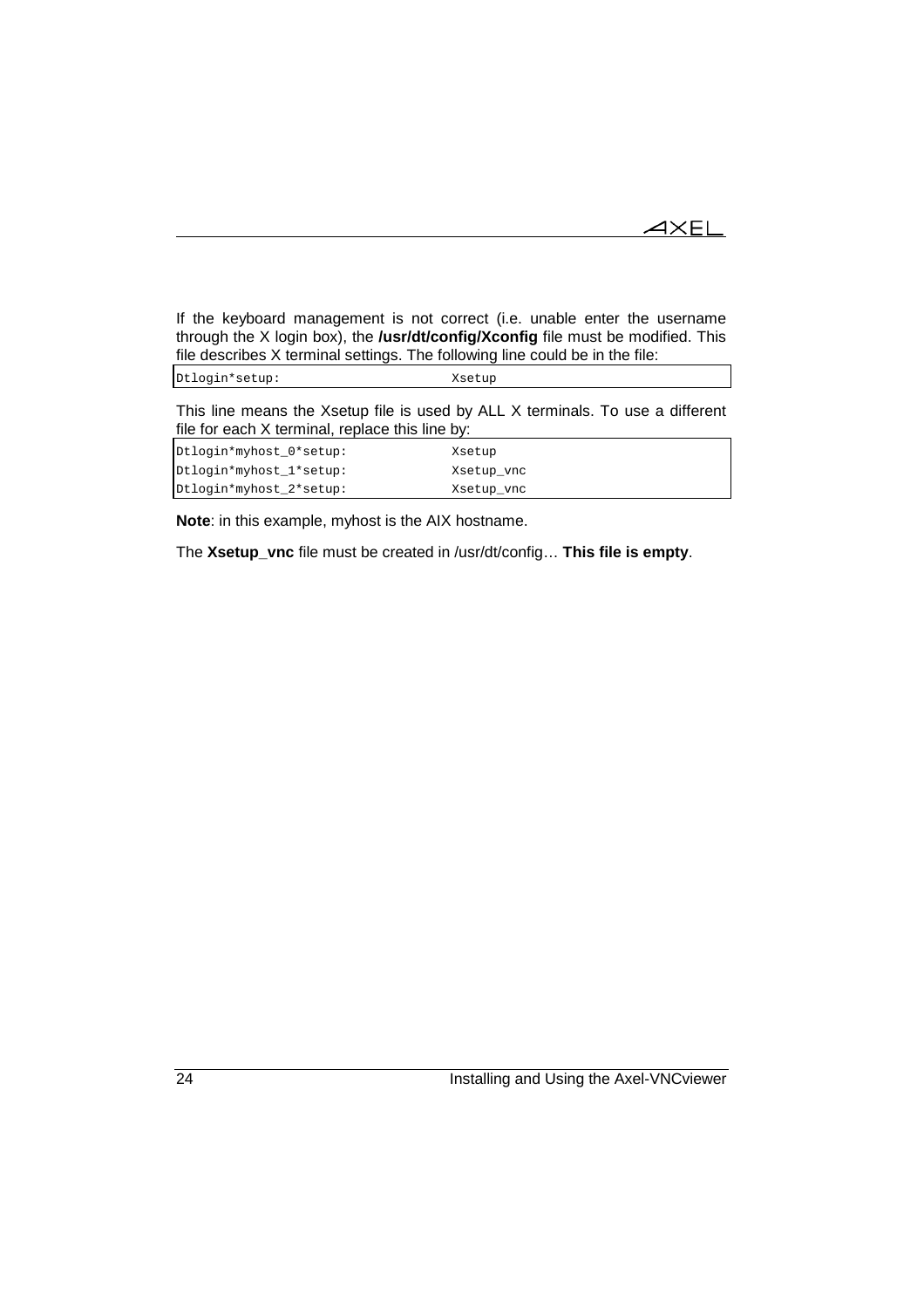## $\boldsymbol{\mathsf{4}\mathsf{X}\mathsf{El}}$

## **3.3.6 - SUN OS 5.6**

X terminals are handled by **dtlogin** under Sun OS.

The parameter file of dtlogin is **/usr/dt/config/Xservers**. For each VNC session, add the following lines (below two Platine VNC sessions are configured):

```
:1 local@none /usr/local/vnc/Xvnc :1 -ac -geometry 800x600 -depth 8 -
rfbwait 120000 -rfbport 5901 -cc 3 -co /usr/openwin/lib/X11/rgb -fp
/usr/openwin/lib/X11/fonts/misc/,/usr/openwin/lib/X11/fonts/75dpi/,
/usr/openwin/lib/X11/fonts/100dpi
```

```
:2 local@none /usr/local/vnc/Xvnc :2 -ac -geometry 800x600 -depth 8 -
rfbwait 120000 -rfbport 5902 -cc 3 -co /usr/openwin/lib/X11/rgb -fp
/usr/openwin/lib/X11/fonts/misc/,/usr/openwin/lib/X11/fonts/75dpi/,
/usr/openwin/lib/X11/fonts/100dpi
```
**Important**: each line is different from the other by:

- the DISPLAY number (this number is given **twice**),
- the -rfbport option. It is the TCP port number entered through the AX3000 Set-Up (see Chapter 2).

**Note**: an example is given in the **xservers.SUN** file. To add this line to the end of Xservers, invoke the following command (be careful to >>):

# cat /tmp/xservers.SUN >> /usr/dt/config/Xservers

These modifications will take effect after resetting the X server.

The Axel-VNCviewer will display an X login (like the main console).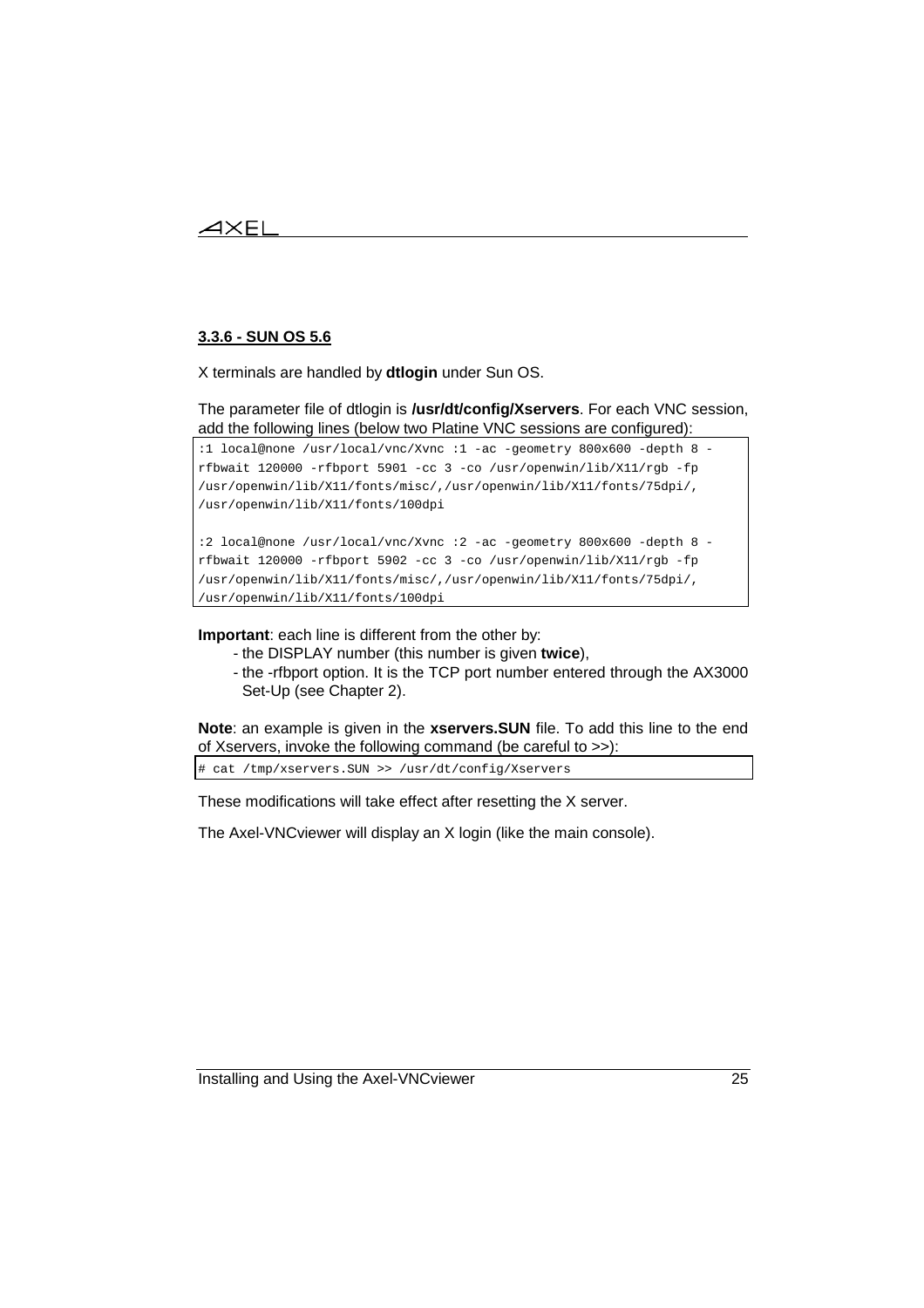

## **3.3.8 - HP-UX 11**

X terminals are handled by **dtlogin** under HP-UX.

The parameter file of dtlogin is **/etc/dt/config/Xservers**. For each VNC session, add the following lines (below two Platine VNC sessions are configured):

:1 local@none /usr/local/bin/Xvnc :1 -ac -geometry 800x600 -depth 8 -cc 3 -rfbwait 120000 -rfbport 5901 -co /usr/lib/X11/rgb -fp /usr/lib/X11/fonts /misc/,/usr/lib/X11/fonts/hp\_roman8/75dpi/,/usr/dt/config/xfonts/C,/usr/l ib/X11/fonts/iso\_8859.15/75dpi

```
:2 local@none /usr/local/bin/Xvnc :2 -ac -geometry 800x600 -depth 8 -cc 3
-rfbwait 120000 -rfbport 5902 -co /usr/lib/X11/rgb -fp /usr/lib/X11/fonts
/misc/,/usr/lib/X11/fonts/hp_roman8/75dpi/,/usr/dt/config/xfonts/C,/usr/l
ib/X11/fonts/iso_8859.15/75dpi
```
**Important**: each line is different from the other by:

- the DISPLAY number (this number is given **twice**),
- the -rfbport option. It is the TCP port number entered through the AX3000 Set-Up (see Chapter 2).

**Note**: an example is given in the **xservers.HPUX** file. To add this line to the end of Xservers, invoke the following command (be careful to >>):

# cat /tmp/xservers.HPUX >> /etc/dt/config/Xservers

These modifications will take effect after resetting the X server.

The Axel-VNCviewer will display an X login (like the main console).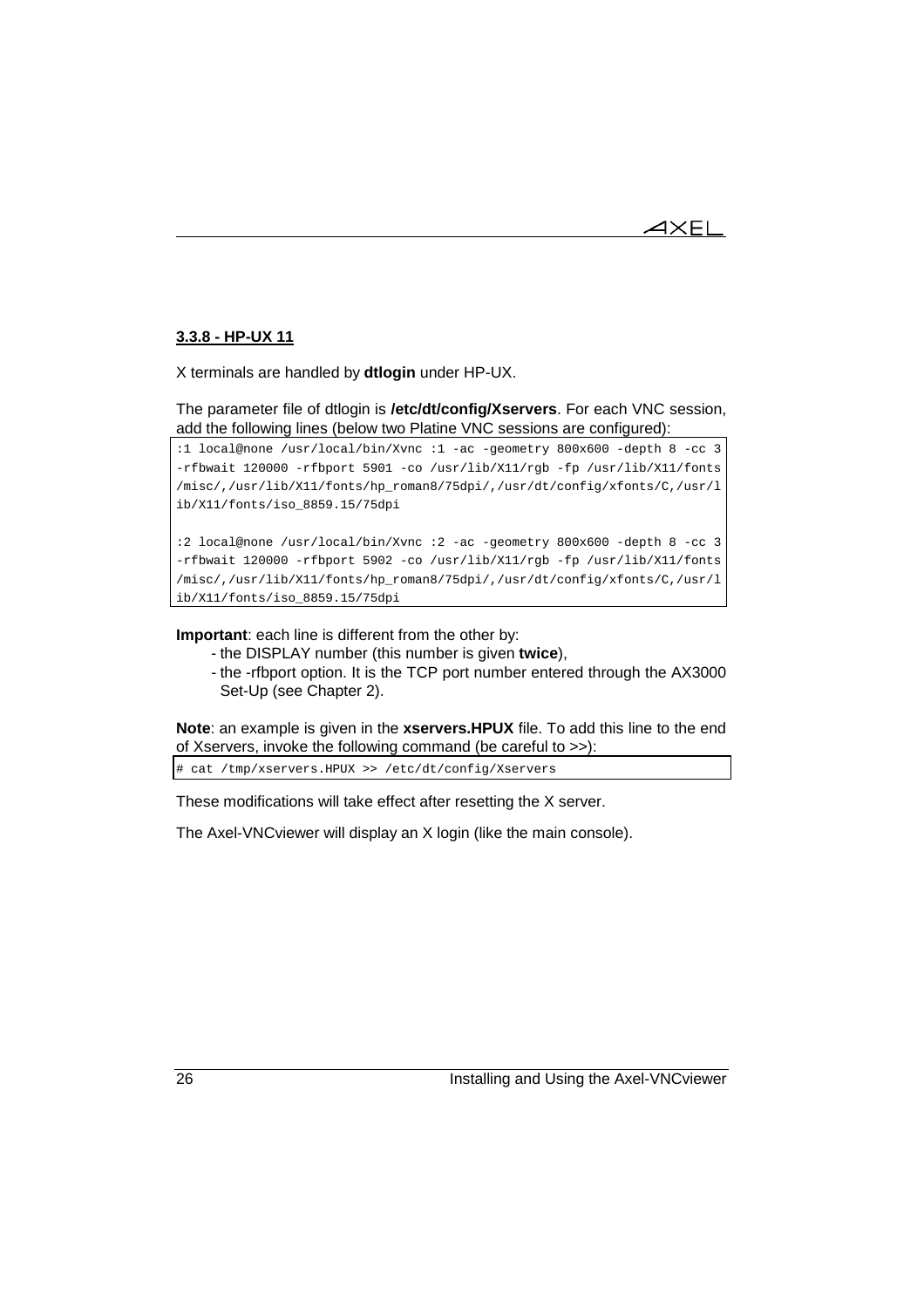# **- 4 - USING THE AX3000**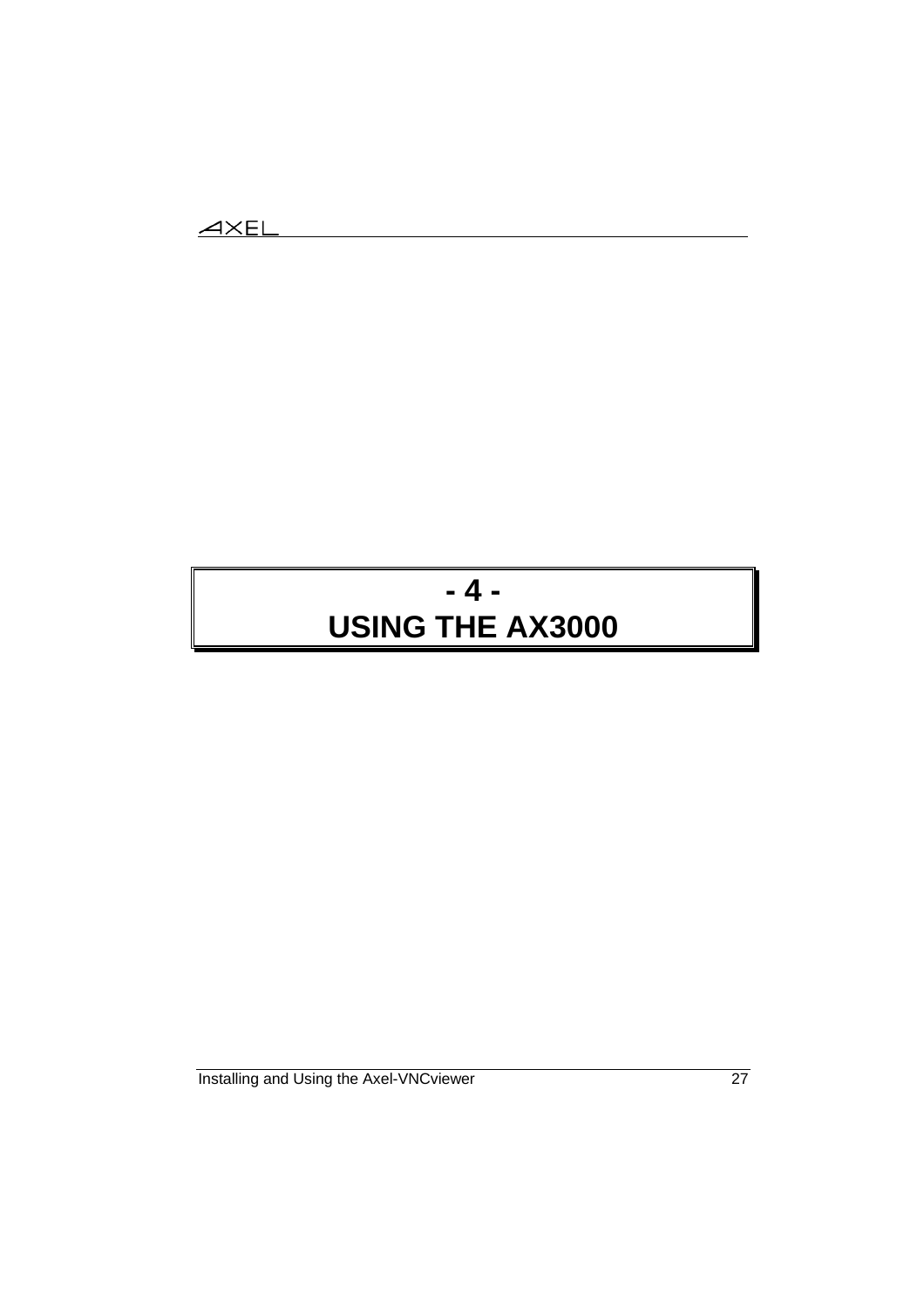$\overline{\mathcal{A}}\times$ EL

# **4.1 - OPENING A SESSION**

The default keystroke used to open a session is **<Alt><Fx>** (where <Fx> is a function key from <F1> to <F4>).

When the VNC authentication is enabled (see Chapter 6.1) the VNC password must be entered. If the VNC authentication fails the VNC session is disconnected.

On successful authentication, the Axel-VNCviewer displays a graphical login screen or a previously opened session depending which type of disconnection was previously performed

## **4.2 - DISCONNECTING**

Three cases of disconnection can be distinguished:

## **4.2.1 - Log out**

**Note**: only for SCO, UNIXWARE 7 and Linux with gdm.

When the user selects 'Exit session' from the X desktop menu, the VNC connection is automatically closed. To get a new login screen, the user must open again a VNC connection (pressing <Alt><Fx>).

 $\odot$ : if you need a new login screen to be displayed automatically, set 'auto reconnection' to 'yes' in the AX3000 Set-Up.

### **4.2.2 - Voluntary Disconnection**

The user closes the VNC session at the AX3000 level by pressing <Ctrl><Alt><Shift><D>. At Unix level, the VNC session is not closed, the next time the Platine connects, the existing/current X screen will be displayed.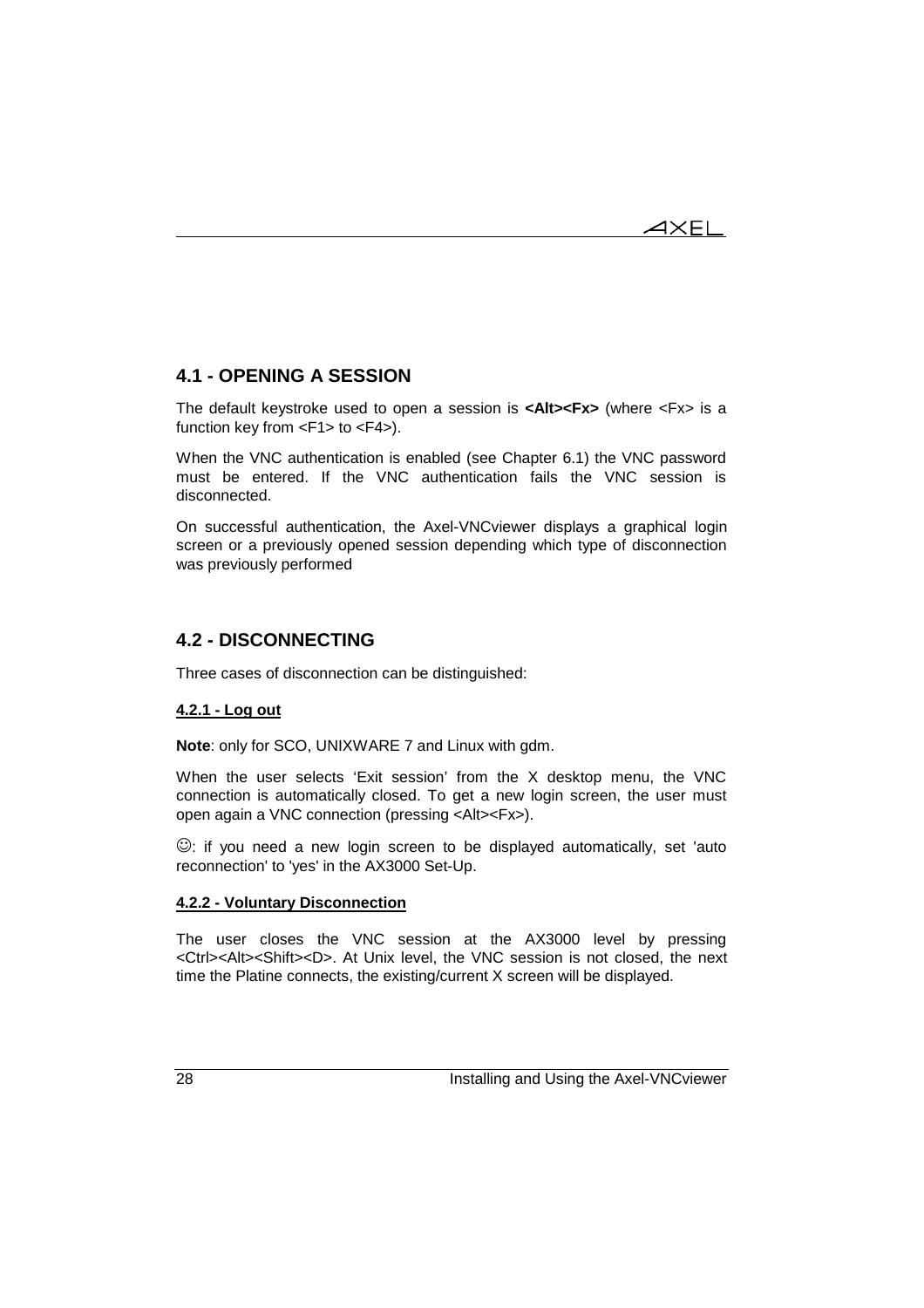## **4.2.3 - Forced Disconnection**

Another VNC viewer has opened a VNC session with the same TCP port as the AX3000. In this case, the VNC server closes the AX3000 connection before accepting the second connection.

### **Notes**:

- To prevent a VNC terminal being disconnected by a second VNC terminal, use the '-dontdisconnect' Xvnc option. Then second VNC terminal connection will be refused.
- If a sharable VNC session is needed (i.e. several VNC viewers share the same graphical screen), refer to Chapter 6.2.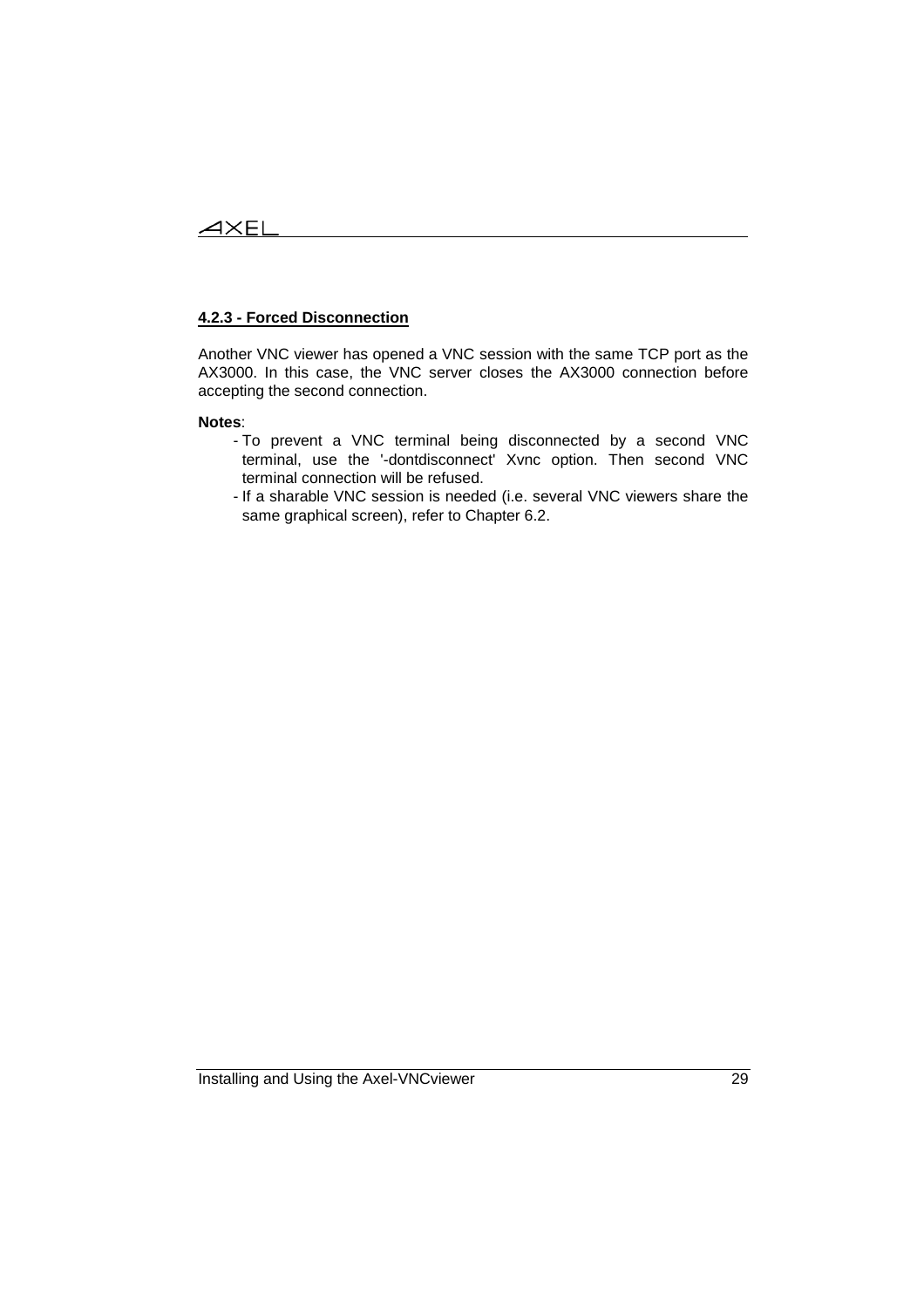$$
\underline{\text{AXEL}}
$$

# **- 5 - TECHNICAL INFORMATION**

30 Installing and Using the Axel-VNCviewer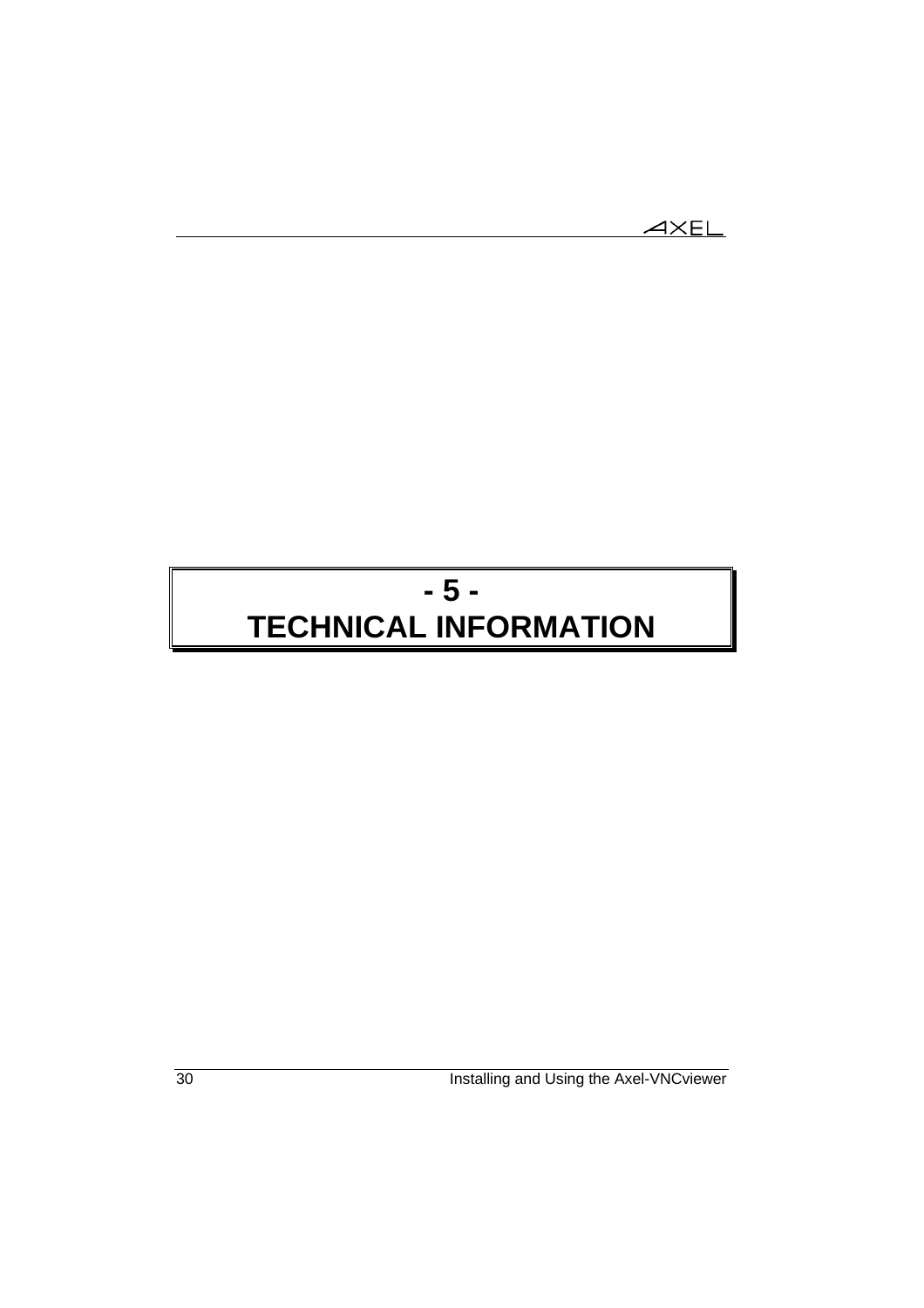## $\angle XEL$

The AX3000 offers 4 independent and concurrent sessions. Each session can be used as:

- a vnc session,

- a text-based session (telnet or tty protocols).

## **5.1 - VNC SESSION**

No specific setting is needed for a VNC session (no emulation or function key set up).

Technical information:

- resolutions: 800x600 and 1024x768 (according to the AX3000 hardware ; see Chapter 6.4),
- colours: 256,
- default VGA frequency: 72 Hertz,
- mouse: a serial 2-button mouse.

For **best performance** the X desktop should be set to:

- background aspect: select a one-colour background (no colour-scale background or picture)
- moving and resizing windows: set for these operations to be performed without displaying the window's contents. (i.e. move the frame only)

## **5.2 - TEXT-BASED SESSION**

There are two techniques used for text-based emulations:

- Standard Text Mode identical to the Ax3000 Models 55 and 55E
- Alpha-GUI Mode (Revamping) which allows the display of GIF files and various shading and shadow effects for characters and semi-graphics characters

**Note**: AX3000 are equipped with the real-text mode firmware. The alpha-GUI mode is an optional firmware. (This option is called AGA, AGV or AGW in the firmware revision)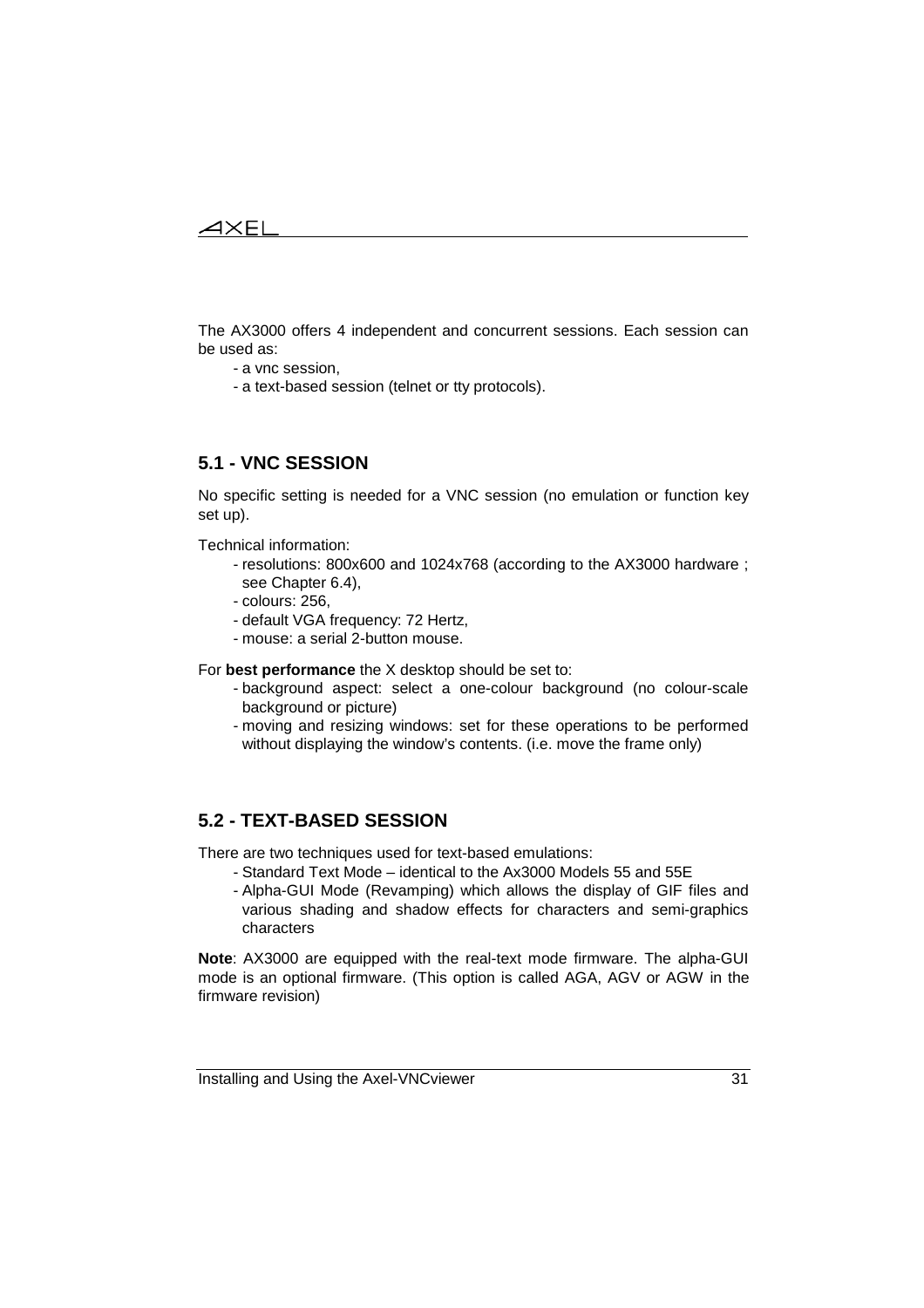The alpha-GUI mode has the following specifications:

- only 80-column mode supported,
- currently only supports ANSI, VT and WYSE emulations,
- scrolling speed is lower,

- blinking attribute not supported,
- underline attribute supported in colour (which is not the case in real text mode).

For more information about this mode, please refer to the Addendum - Alpha-GUI.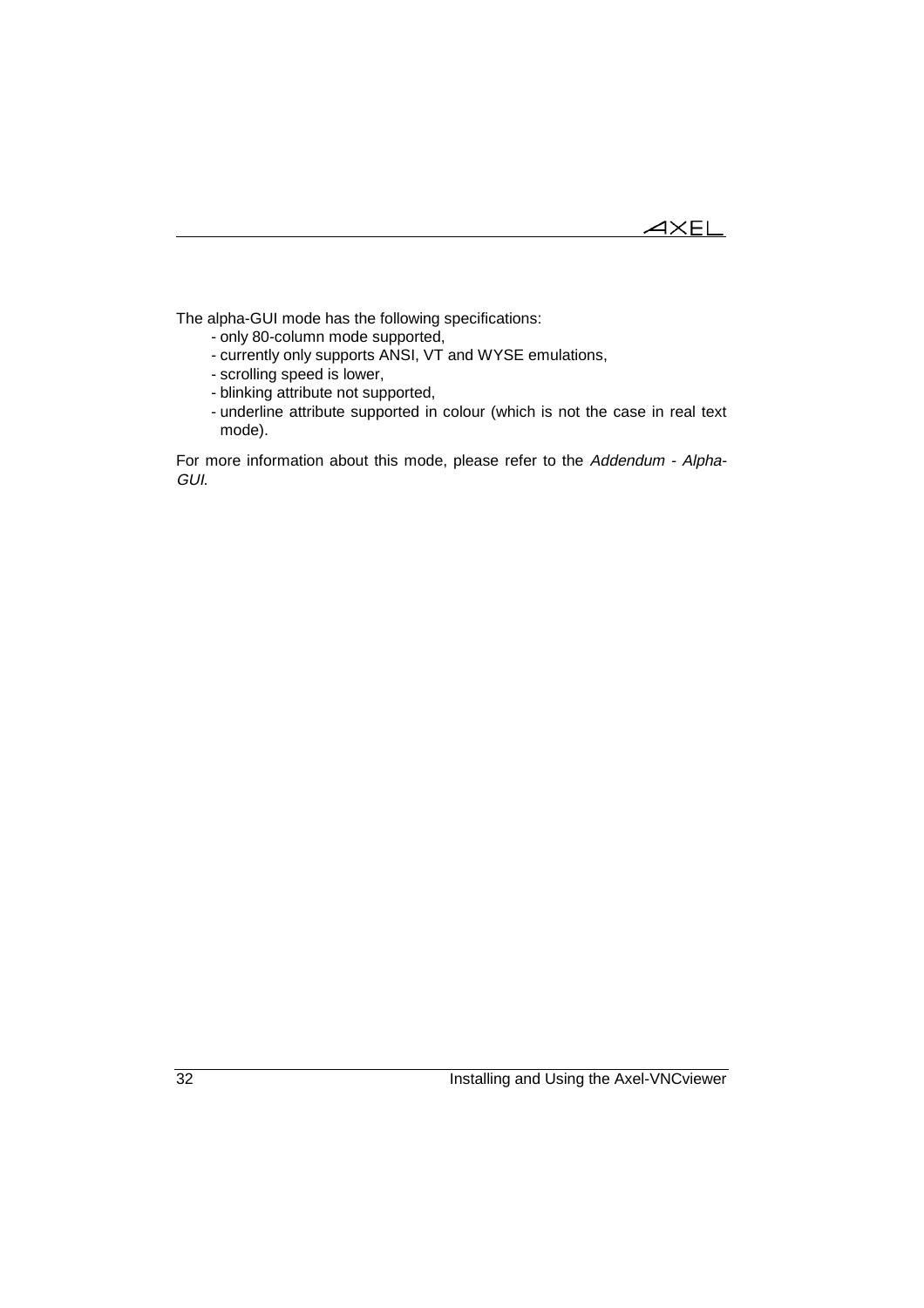# **- 6 - GOING FURTHER WITH VNC**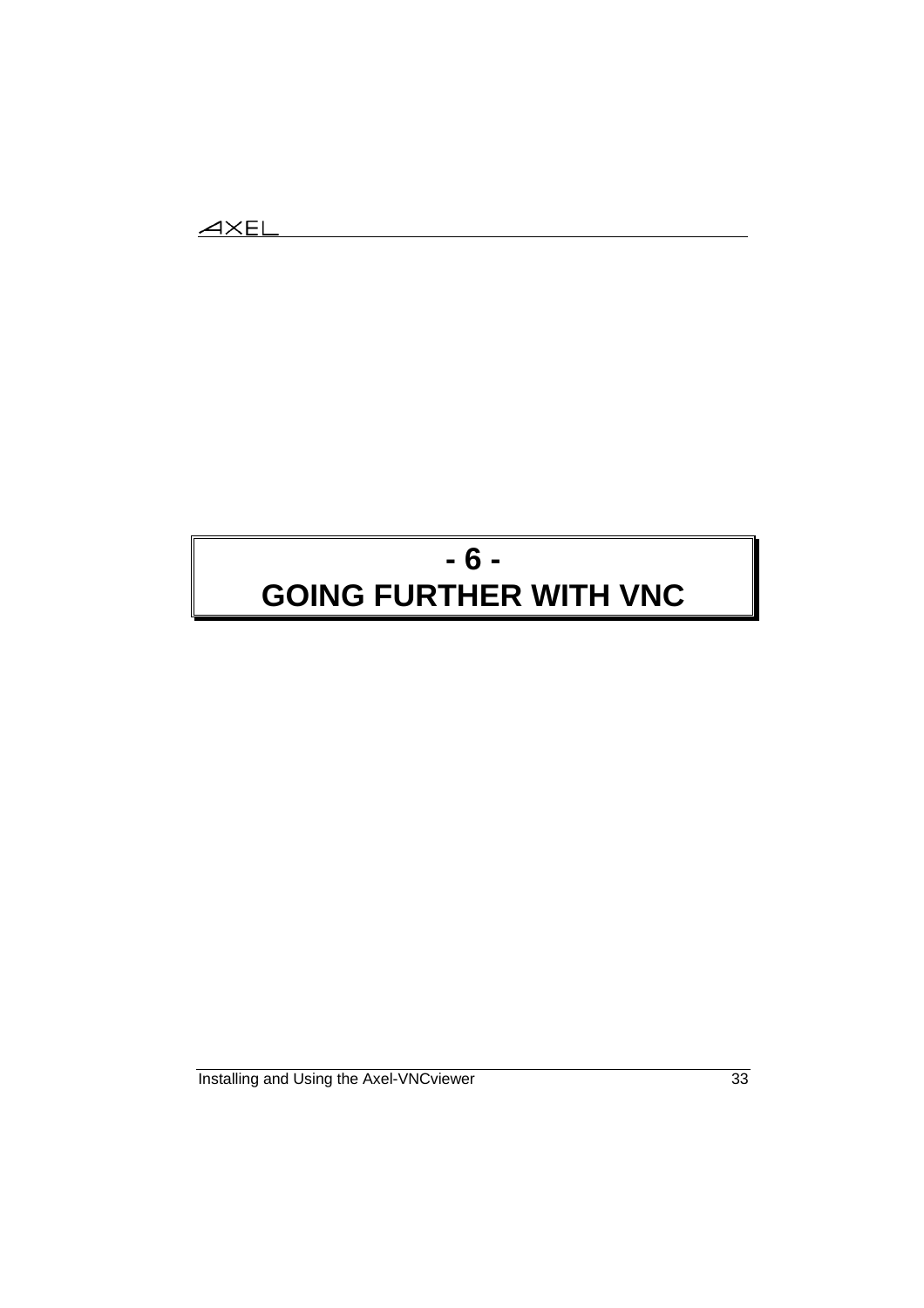$4\times$ el

# **6.1 - VNC AUTHENTICATION**

The VNC protocol makes the AX3000 "stateless". If a user disconnects from a given server and subsequently reconnects to that same server, the state of the user interface is preserved. Furthermore, a different client (terminal) can be used to connect the same VNC server.

This feature has many useful aspects, but also can have security implications. To provide security in this situation authentication can be enabled: ie a password is required when the VNC connection is opened.

**Note**: this password is independent from the Unix log-on password

To create (or modify) a VNC password invoke **vncpasswd**. (The only vncpasswd requirement is the /\$HOME/.vnc directory exists). vncpasswd stores the password (and only one password) in the /\$HOME/.vnc/passwd file.

Before using vncpasswd, check the /\$HOME/.vnc directory exists. If not, create one:

# mkdir /\$HOME/.vnc

### **Creating one or more VNC passwords:**

Invoke vncpasswd. The password must be entered twice (6 characters at least). This password is stored in /.vnc/passwd.

If several VNC passwords are needed, copy /.vnc/passwd to /.vnc/passwd1 (/.vnc/passwd2, /.vnc/passwd3…). Then invoke again vncpasswd to enter another password.

### **Modifying the Xvnc command line:**

To enable the VNC authentication, add the **-rfbauth** option in the Xvnc command line. This option must be followed by the password file.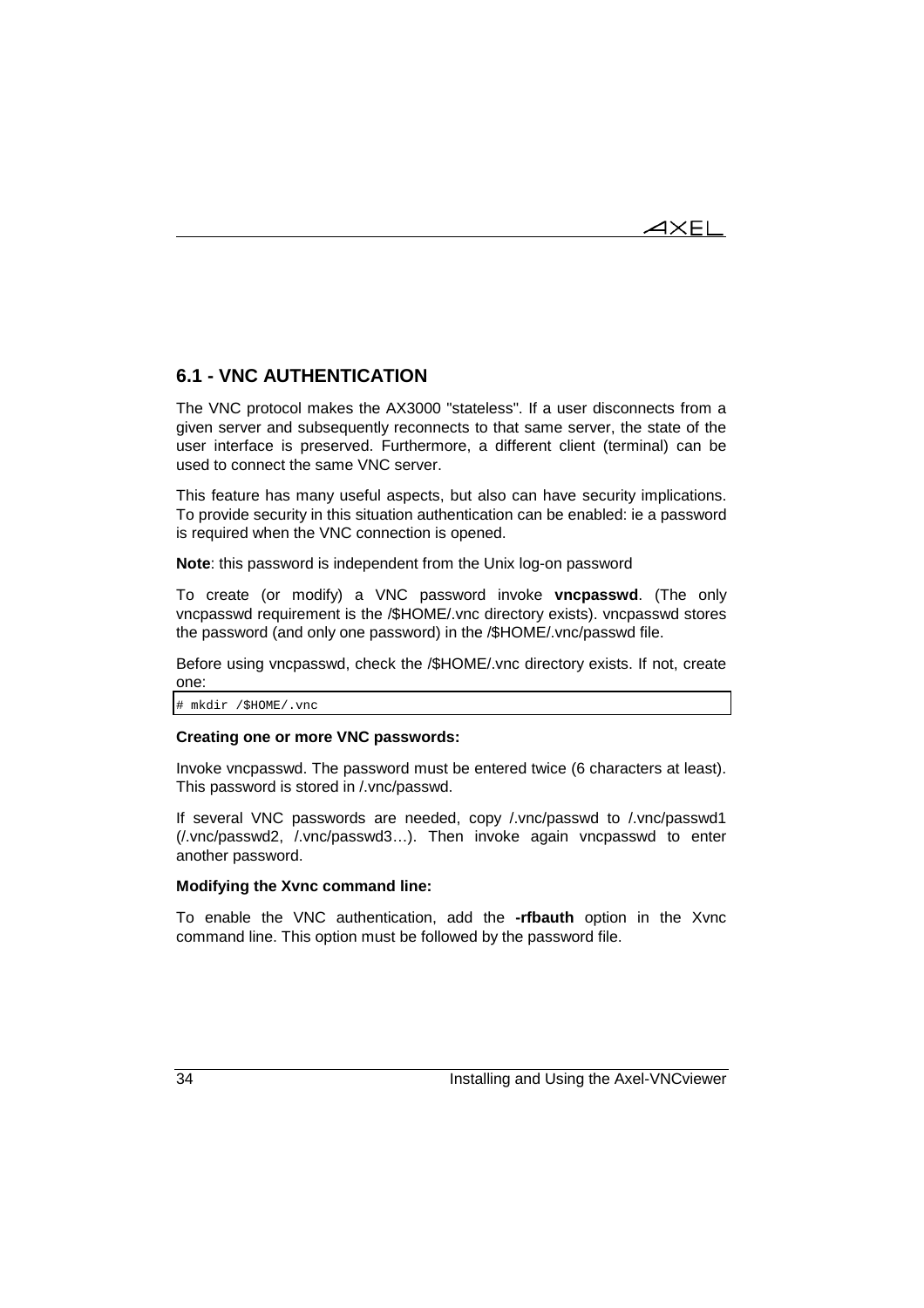## $\overline{\mathcal{A}}$ XEI

#### Examples:

#### Two VNC sessions with the same password:

```
:1 local /usr/local/bin/Xvnc :1 -ac -geometry 800x600 -depth 8 -fp
unix/:-1 -cc 3 -co /usr/lib/X11/rgb -rfbwait 120000 -rfbport 5901 -
rfbauth /.vnc/passwd
```

```
:2 local /usr/local/bin/Xvnc :2 -ac -geometry 800x600 -depth 8 -fp
unix/:-1 -cc 3 -co /usr/lib/X11/rgb -rfbwait 120000 -rfbport 5902 -
rfbauth /.vnc/passwd
```
Two VNC sessions with a different password:

```
:1 local /usr/local/bin/Xvnc :1 -ac -geometry 800x600 -depth 8 -fp
\text{unix} :-1 -cc 3 -co /usr/lib/X11/rgb -rfbwait 120000 -rfbport 5901 -
rfbauth /.vnc/passwd1
:2 local /usr/local/bin/Xvnc :2 -ac -geometry 800x600 -depth 8 -fp
unix/-1 -cc 3 -co /usr/lib/X11/rgb -rfbwait 120000 -rfbport 5902 -
rfbauth /.vnc/passwd2
```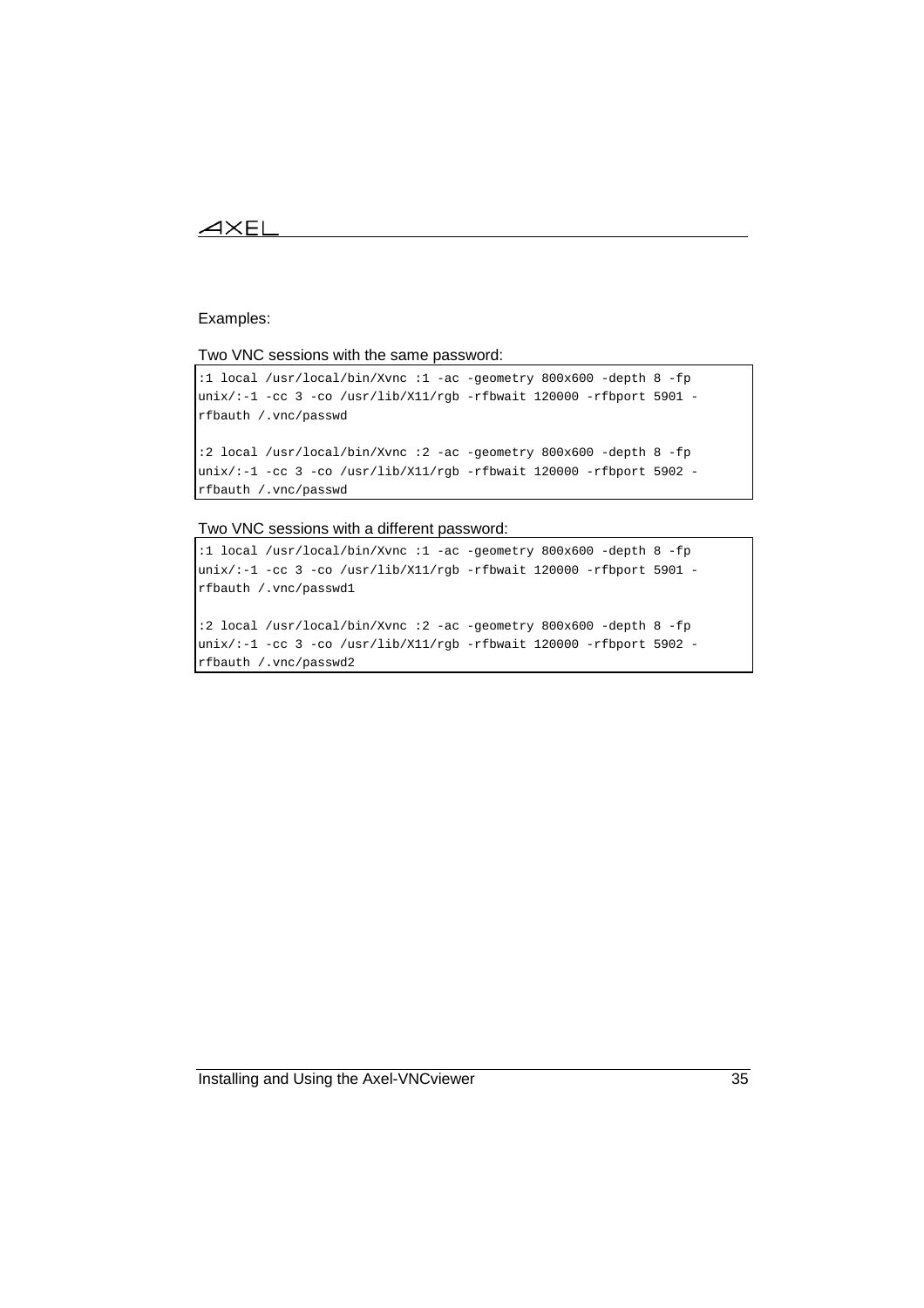## **6.2 - SHARABLE VNC SESSION**

By default, a VNC session is non-sharable. That means only one viewer can be connected to an Xvnc with a specific TCP port. If a second viewer tries to open the same VNC session as the first viewer, the first viewer is disconnected. (This behaviour can be changed by using the '-dontdisconnect' Xvnc option).

It is however possible to share the same graphics session between several VNC viewers.

**Example**: lessons or training. A teacher uses this Axel-VNCviewer and students follow these operations on their own Axel-VNCviewer.

To set a VNC sharable session, enter the AX3000 Set-Up (<Ctrl><Alt><Esc>), select **[Configuration]**→**[Terminal]**→**[Session X]** (where X is the session number). Within this box select **[General Parameters]** and press **<Space>**. A dialog box is displayed. Within this box set the following parameters:

- **Shared Session**: yes
- **Keyboard and Mouse Ignored**: yes or no. In the 'teacher and students' example, select 'no' for the teacher's Platine and select 'yes' for the students' Platine.

**Note**: to prevent a non-sharable VNC session disconnecting these sharable sessions, use the 'dontdisconnect' Xvnc option..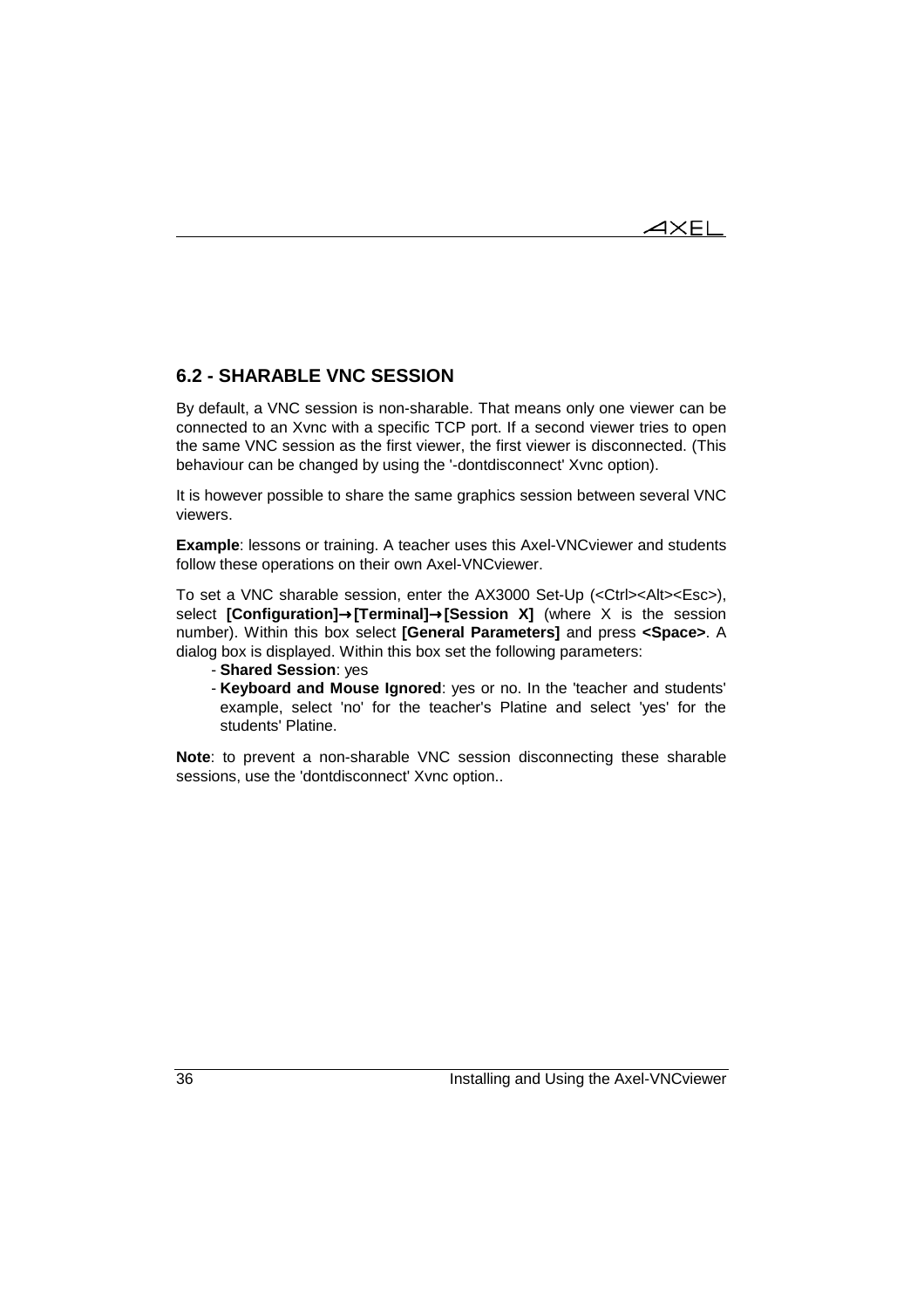## $\overline{\mathcal{A}}$  $\times$ EL

# **6.3 - XVNC DAEMON**

The usage of Xvnc is: **Xvnc :<display> [options]**

| The main options are:  |                                                                                                                                                                                                                                                    |
|------------------------|----------------------------------------------------------------------------------------------------------------------------------------------------------------------------------------------------------------------------------------------------|
| : <display></display>  | : DISPLAY number handled by Xvnc (for example<br>":1")                                                                                                                                                                                             |
| -geometry <lxh></lxh>  | : screen size                                                                                                                                                                                                                                      |
| -depth D               | : number of bits per pixel (8 bits $= 256$ colours)                                                                                                                                                                                                |
| -cc <class></class>    | : colour visual class (for more information, see next<br>chapter)                                                                                                                                                                                  |
| -co <file></file>      | : colour database file                                                                                                                                                                                                                             |
| -fp <file></file>      | : default font path(s). See Chapter 7.2.                                                                                                                                                                                                           |
| -rfbport <port></port> | : TCP port used for the connection. There is a                                                                                                                                                                                                     |
| -query <host></host>   | connection between this value and the DISPLAY<br>number (5901 is DISPLAY ":1", 5902 is ":2")<br>: using XDMCP request to get the "login screen".<br><b><host></host></b> is the name of the Unix box. Invoke<br><b>hostname</b> to know this name. |
| -ac                    | : disable access control restrictions                                                                                                                                                                                                              |
|                        | <b>-once &amp; -terminate</b> : the VNC connection is closed when the login session                                                                                                                                                                |
|                        | is closed                                                                                                                                                                                                                                          |
| -dontdisconnect        | : don't disconnect existing clients when a new non-<br>shared connection comes in (refuse new connection)                                                                                                                                          |

For more information about other options, invoke:

# Xvnc -h 2>&1 | more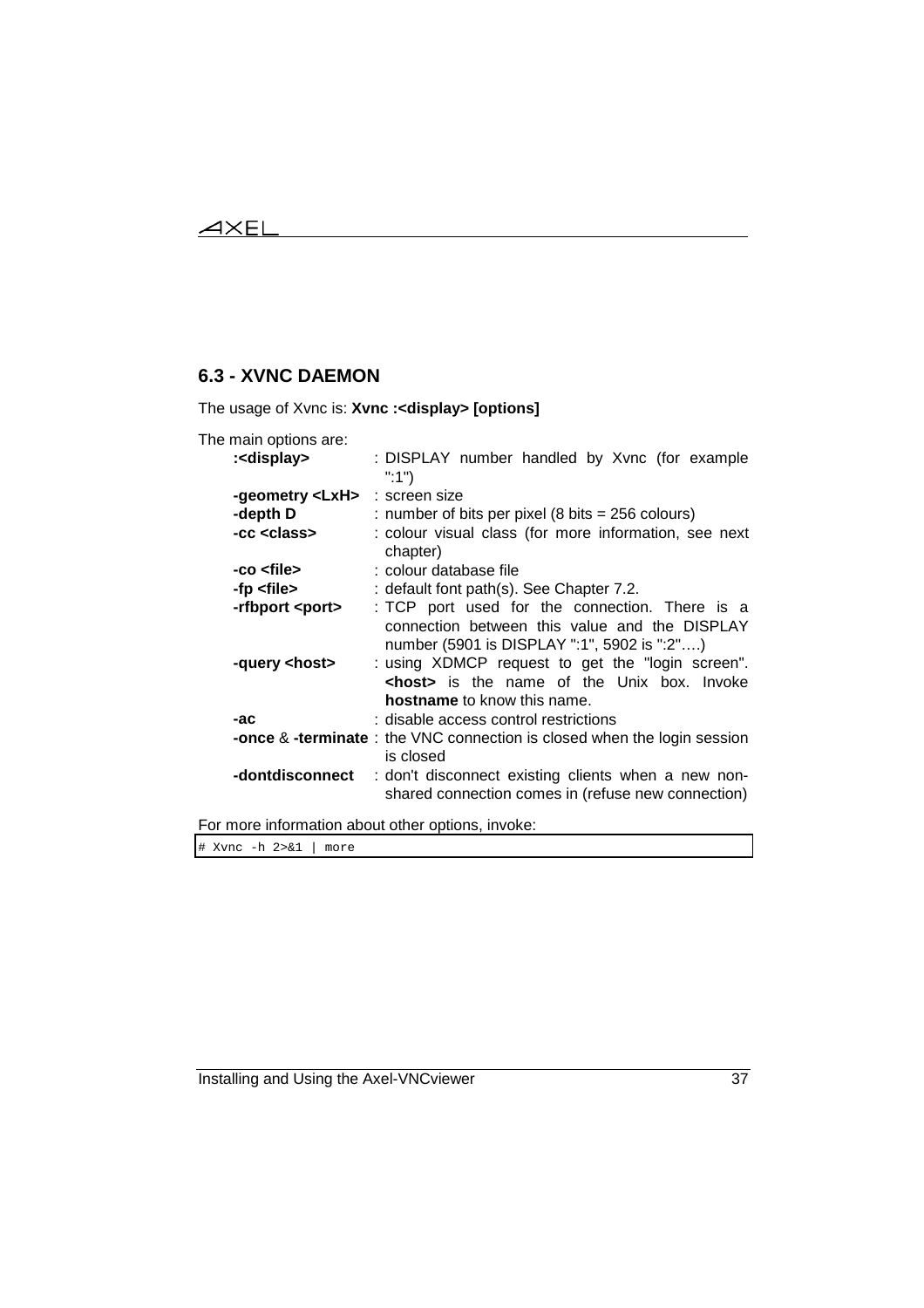$4\times$ EL

## **6.4 - USING A DIFFERENT RESOLUTION**

## **6.4.1 - Checking Available Resolutions**

The minimum resolution supported by the AX3000 is 800x600. A higher resolution of 1024x768 is available for later models (1Mb memory models).

To find out the memory size, press **<Ctrl><Alt><Esc>** and enter the AX3000 Set-Up. Select the **'?'** on the far right and press **<CR>**. Check the VGA parameter value in the displayed dialog box. If this value is followed by **(1Mb)**, 1024x768 resolution is supported. If not only 800x600 is available.

It is not possible to up-grade lower to higher resolution models.

### **6.4.2 - Setting-Up the AX3000**

To set a VNC session in 1024x768, press **<Ctrl><Alt><Esc>** to enter the AX3000 Set-Up. Select **[Configuration]**→**[Terminal]**→**[Session X]** (where X is the session number). A dialog box is displayed. Within this box select '**General Parameters**'. In the displayed box, press **<Space>** to change resolution.

### **6.4.3 - Setting-Up Xvnc**

A Xvnc server must handle the same resolution than the associated AX3000. Then, to handle a different resolution, the Xvnc command line must be modified. The command is generally run through the Xservers file (see Chapter 3).

It's the **geometry** option which is involved. For example, this Xvnc command:

```
:1 local /usr/local/bin/Xvnc :1 -ac -geometry 800x600 -depth 8 -rfbwait
120000 -rfbport 5901 -fp unix/:-1 -cc 3 -co /usr/lib/X11/rgb
```
#### must be replaced by:

:1 local /usr/local/bin/Xvnc :1 **-ac -geometry 1024x768** -depth 8 -rfbwait 120000 -rfbport 5901 -fp unix/:-1 -cc 3 -co /usr/lib/X11/rgb

This modification will take effect after resetting the X server or rebooting Unix.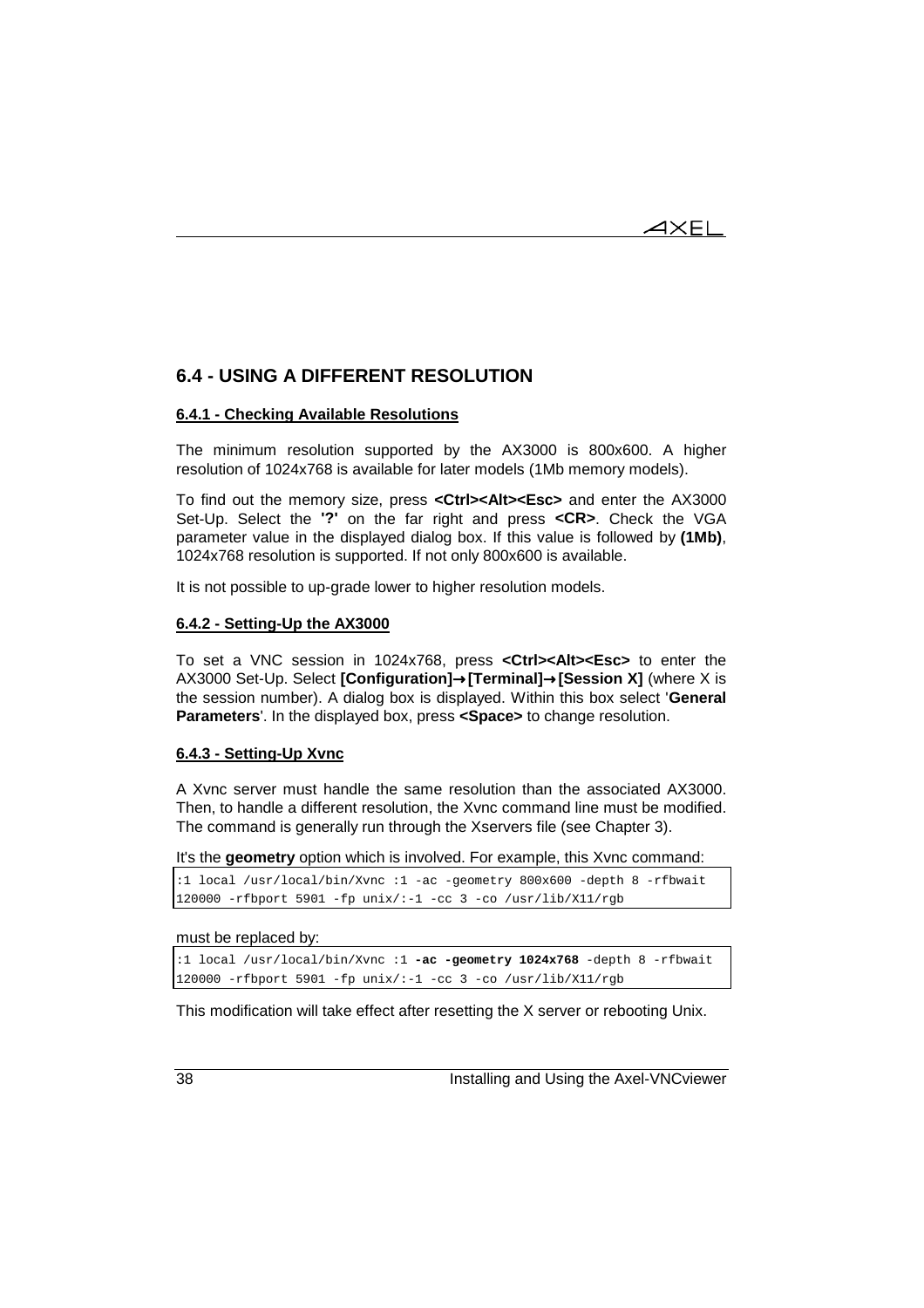# **6.5 - RUNNING SOFTWARE WITHOUT DISPLAY MANAGER OR DESKTOP**

The display manager and desktop processes allow a user to be authenticated (display manager) and run utilities or software through menus or icons (desktop).

The process groups involved by these are mechanisms:



This environment (login + desktop) is both safe and easy to use, but requires a large amount of memory. Below we discuss the option of running an application direct from Xvnc, without the Desktop or Display manager being loaded. This has two benefits, less memory is used, and often the user will not require a Linux/Unix desktop, preferring to launch direct into their application.

- **Example 1**: only one application is run on the graphical terminal (for example Netscape). Once the terminal is powered-on, Nescape is automatically run. No Unix/Linux authentication is needed. Furthermore, the terminal will only run Netscape.
- **Example 2**: the Unix/Linux box is used as a front-end to access a Windows box. Once the terminal is powered-on, an ICA client or a RDP client is automatically run. A Windows "login" screen is automatically displayed. The Unix/Linux box is invisible.

For these configurations, the following architectures can be used:



**Note**: depending of the application, a window manager (twm) may be required. For example Netscape needs a window manager (several windows can be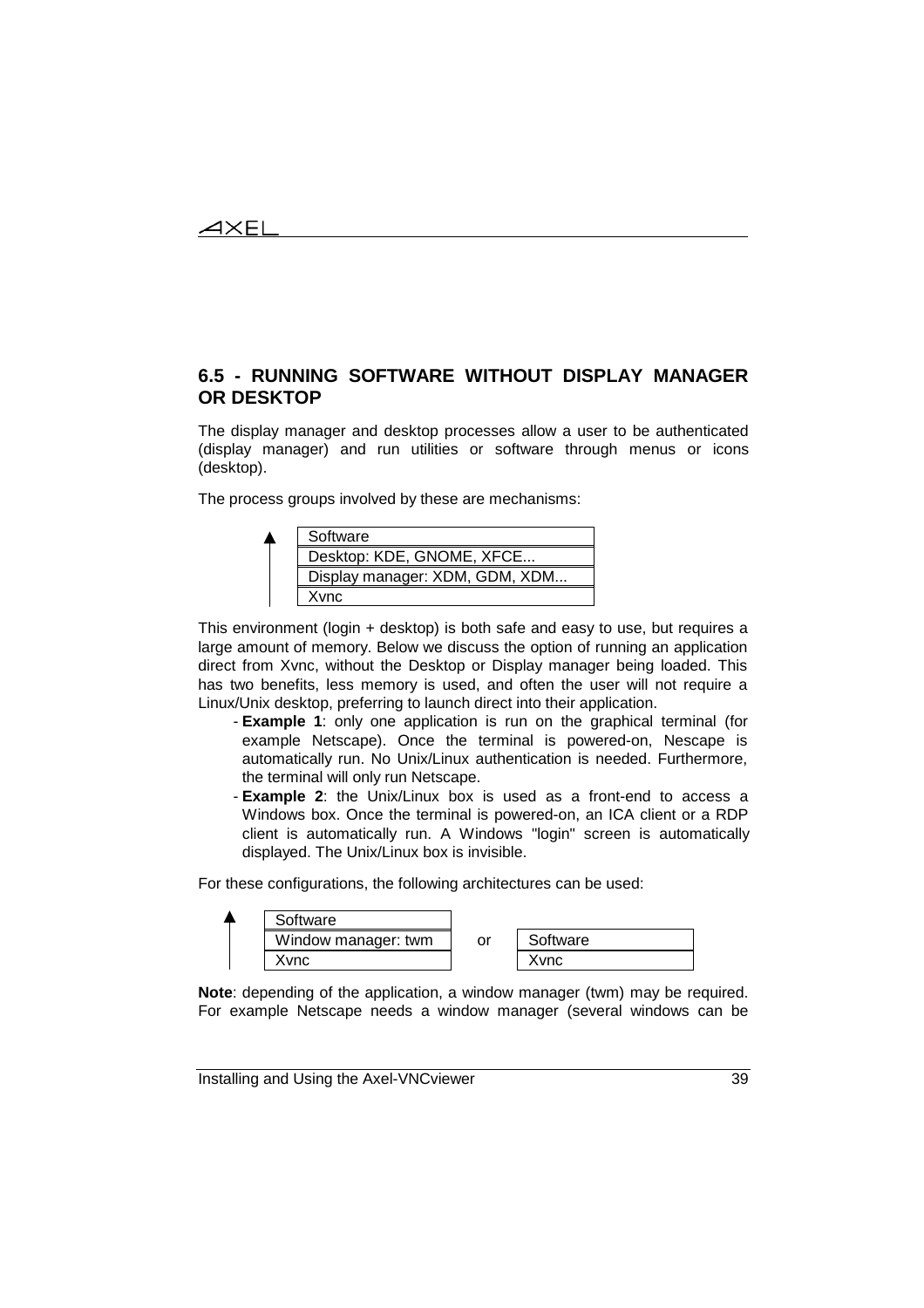created during the use of Netscape). Alternatively rdesktop software (RDP client) doesn't need a window manager.

### **6.5.1 - The RunScriptVNC Script**

The RunScriptVNC script first runs the Xvnc daemon, then runs (in a loop) the dedicated application (binary or script).

The axvnc utility (see Chapter 3.2) automatically creates RunScriptVNC in /etc. The following gives the content of this script:

```
DISPLAY=":"$1
export DISPLAY
PORT=`expr 5900 + $1`
GEOMETRY=$2
if [ "$3" = "8" ]; then
  BPP=" -depth 8 -cc 3" else
   BPP="-depth 16"
   fi
/usr/local/bin/Xvnc $DISPLAY -ac -geometry $GEOMETRY $BPP -rfbwait 120000 -rfbport
$PORT -fp unix/:-1 -co /usr/lib/X11/rgb 1>/tmp/axvnclog$1 2>&1 &
sleep 1
/usr/bin/X11/xsetroot -solid grey
shift
shift
shift
CMD = S*
TYPE=`/usr/bin/file $1`
TEXT=`echo $TYPE | grep "text"`
if [ ! -z "$TEXT" ]; then
   CMD="/usr/bin/X11/xterm -geometry 170x60-0+0 -e "$CMD
    fi
while :
    do
 REP=`ps -ef | grep "Xvnc $DISPLAY" | grep -v grep`
 if [ -z "$REP" ]; then
      exit
       fi
    $CMD
```
RunScriptVNc is run by **/etc/inittab**. The **/etc/inittab** file is modified to launch a script for each VNC terminal. Example:

```
axv1:5:respawn:/etc/RunScriptVNC 1 1024x768 8 /usr/local/bin/runRDP 1>/tmp/axvnclog1
2 > 21axv2:5:respawn:/etc/RunScriptVNC 2 800x600 8 /usr/local/bin/runNS 2 800x600
1>/tmp/axvnclog2 2>&1
```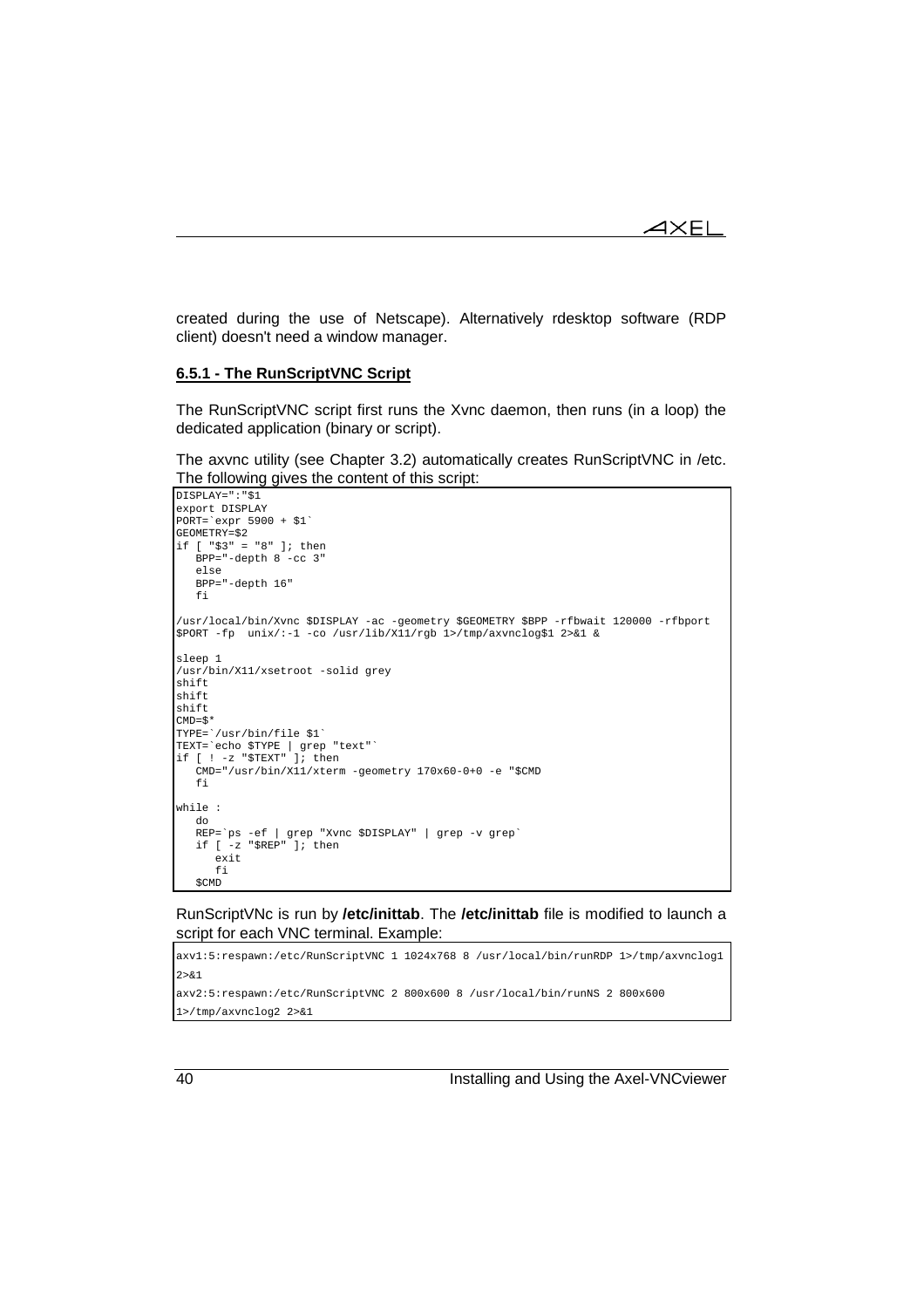## $\boldsymbol{\mathcal{A}}\times \mathsf{EL}$

**Note**: the RunScriptVNC parameters are the screen number, the resolution, the number of colours (bits/pixel) and the dedicated application (absolute pathname and parameters).

### **6.5.2 - Internet Terminal: Automatically Running Netscape**

Instead of running the Netscape binary, it's better to run a script which performs the following operations:

- running a window manager (twm). As Netscape generally creates windows whilst browsing a windows manager is required.
- setting environment variables to allow Netscape to use different locations for its resources (cache, historic files, etc.) according the display number. In this case the following users are created: axel1, axel2, axel3, etc.

This is the runNS script (two parameters are needed, the screen number and the resolution):

| $\sharp$ !/bin/sh                                                           |
|-----------------------------------------------------------------------------|
| MYUSER="axel"\$1                                                            |
| HOME=/home/\$MYUSER                                                         |
| LOGNAME=SMYUSER                                                             |
| USER=\$MYUSER                                                               |
| USERNAME=\$MYUSER                                                           |
| $DISPLAY = " " $1$                                                          |
| export DISPLAY                                                              |
| ### IMPORTANT: add these 2 parameters in /usr/lib/X11/twm/system.twmrc      |
| ###<br>RandomPlacement                                                      |
| ###<br>"UsePPosition "on                                                    |
| /usr/bin/X11/twm -display \$DISPLAY &                                       |
| //usr/bin/netscape -display \$DISPLAY -qeometry \$2+0+0 http://www.axel.com |

#### This script is run through **/etc/inittab**. Example:

axv1:5:respawn:/etc/RunScriptVNC 1 800x600 8 /usr/local/bin/runNS 1 800x600 1>/tmp/axvnclog1 2>&1

### **6.5.3 - Windows Terminal: Automatically Running Rdesktop**

**Note**: rdesktop is a Unix/Linux "RDP 4" client. The rdesktop source code is available at **http://www.rdesktop.org**. This software allows a Unix/Linux client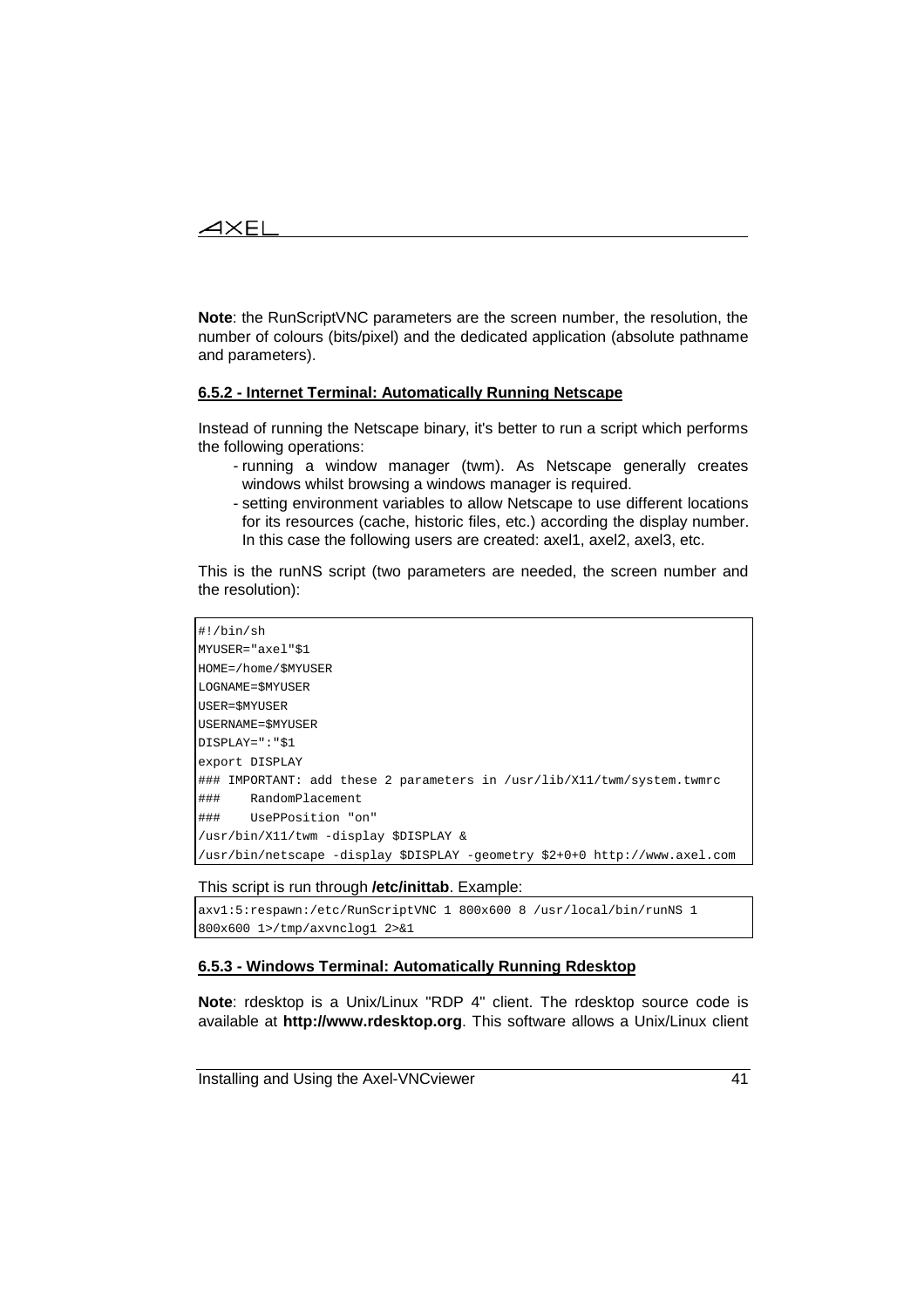$\blacktriangleleft\times$ EL

to attach to a Windows server (TSE or 2000 Advanced Server) using the "RDP 4" protocol.

Rather than running the rdesktop binary, there are benefits in running a script which asks the user to press a key before running rdesktop (i.e. opening an RDP connection). This avoids the continual respawning of RDP connections, which are automatically killed by Windows if nobody logs in.

This is the runRDP script which runs rdesktop:

| $\sharp$ !/bin/sh                                                         |                 |  |  |
|---------------------------------------------------------------------------|-----------------|--|--|
| clear                                                                     |                 |  |  |
| echo "                                                                    | RDP CONNECTION" |  |  |
| echo "                                                                    |                 |  |  |
| echo ""                                                                   |                 |  |  |
| echo ""                                                                   |                 |  |  |
| echo ""                                                                   |                 |  |  |
| echo ""                                                                   |                 |  |  |
| echo ""                                                                   |                 |  |  |
| echo ""                                                                   |                 |  |  |
| echo "PRESS <cr> TO BEGIN"</cr>                                           |                 |  |  |
| read key                                                                  |                 |  |  |
| /usr/bin/X11/xmodmap -e "keycode any = EuroSign"                          |                 |  |  |
| /usr/bin/X11/xmodmap -e "keycode any = Caps Lock"                         |                 |  |  |
| $\frac{1}{\sqrt{2}}$ /usr/local/bin/rdesktop -v -V -k fr -F 192.168.1.160 |                 |  |  |

### This script is run through **/etc/inittab**. Example:

axv1:5:respawn:/etc/RunScriptVNC 1 1024x768 8 /usr/local/bin/runRDP 1>/tmp/axvnclog1 2>&1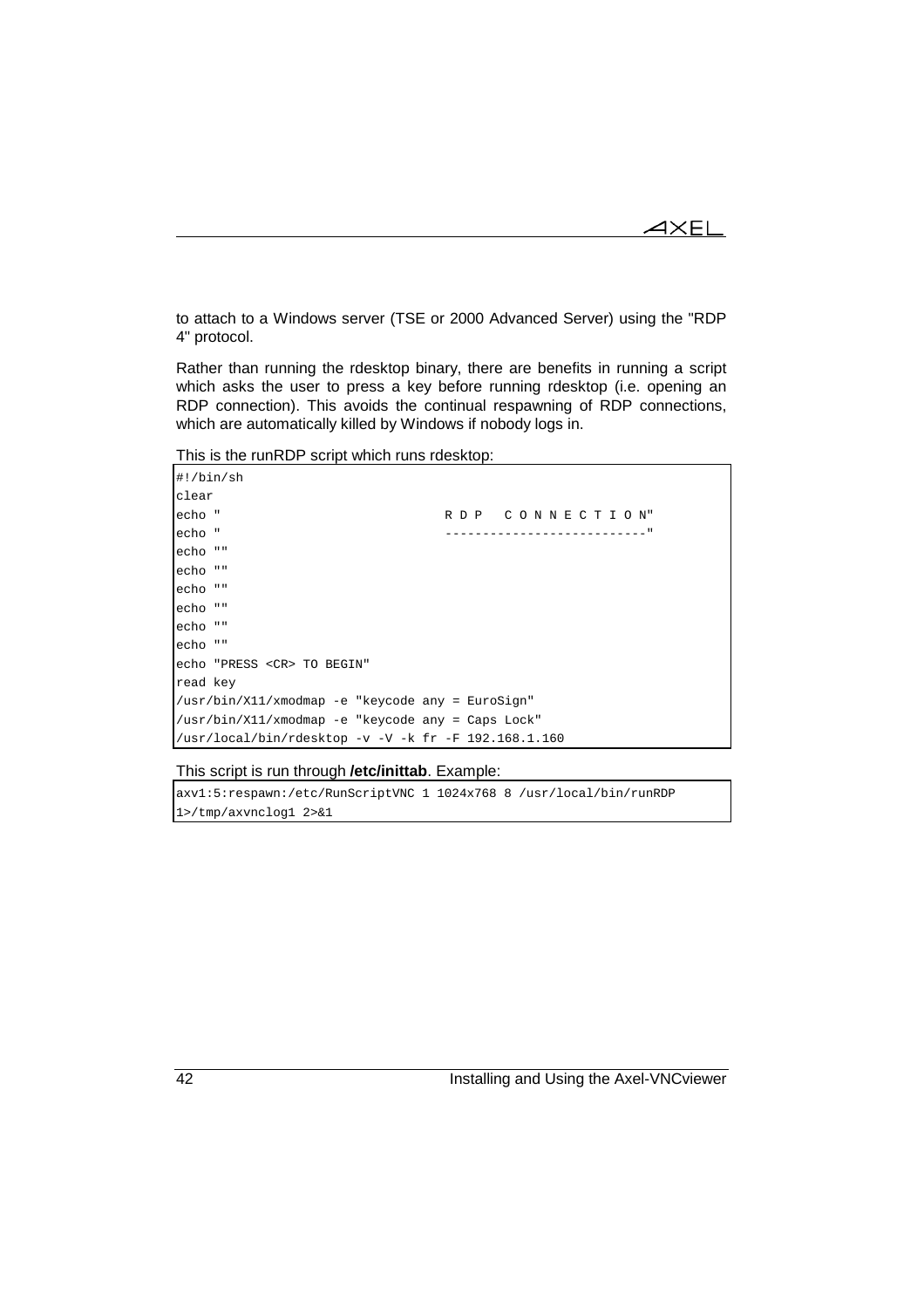## **6.6 - USING (X)INETD WITH KDE 2.2**

Under a Linux KDE 2.2 environment, the installation method described in Chapter 3.3.1 is based on /etc/inittab. But Xvnc daemons can also be run through inetd (or xinetd).

The configuration shown below enables 2 VNC connection ports:

- 5950 for 800x600 and 256-colour terminals,
- 5952 for 1024x768 and 256-colour terminals.

This allows all the 800x600/256-colour terminals to open a VNC connection on the same TCP port (5950). Similarly 1024x768/256-colour terminals can be configured to use port 5952).

The main differences between the 'inittab' method and the '(x)inetd' method are:

|                          | /etc/inittab          | (x)inetd                  |
|--------------------------|-----------------------|---------------------------|
| Number of Xvnc daemon    | one per terminal      | none                      |
| run at the Linux boot-up |                       |                           |
| <b>TCP Ports</b>         | one per terminal      | the same of all           |
| <b>Display Numbers</b>   | fixed                 | dynamic                   |
| In event of incident     | graphical context can | graphical context is lost |
| (Terminal power loss)    | be retrieved          | (come back to login)      |
| Sharable session         | ves                   | no                        |

**Note**: installing Xvnc through inetd can be compared with the server telnet daemon: a telnet daemon is only run when a telnet connection is established, tty are dynamically allocated and the context (screen) is lost in event of incident.

The inetd method is a three-step installation:

- updating the inetd or xinetd environment,
- checking access rights,
- enabling XDMCP.

### **6.6.1 - Updating the inetd or xinetd Environment**

The first operation is modifying the file **/etc/services**. Add the following lines at the end of the file: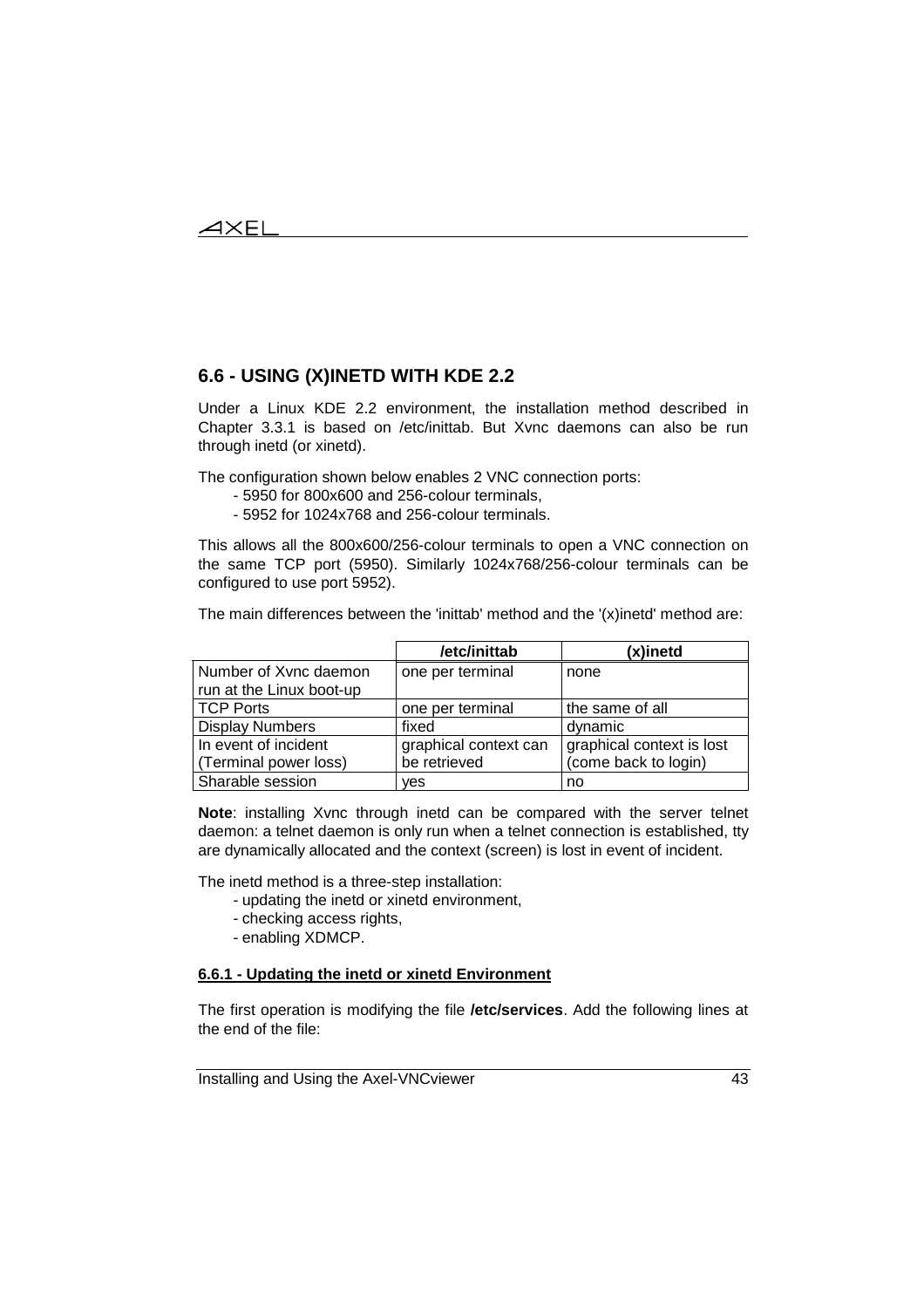```
\blacktriangleleft\times EL
```

```
vnc-800x600-8 5950/tcp
vnc-1024x768-8 5952/tcp
```
Then, check if **inetd** or **xinetd** is running. The next operation depends on the daemon.

### **a) xinetd Daemon**

If the directory **/etc/xinetd.d** exists, create the file **/etc/xinetd.d/vnc** and add the following lines. If **/etc/xinetd.d** does not exist add these lines at the end of **/etc/xinetd.conf**:

```
service vnc-800x600-8
   {
   disable = no
   protocol = tcp
   socket_type = stream
   wait = no
   user = nobody
   server = /usr/local/bin/Xvnc
   server_args = -inetd -query localhost -once -geometry 800x600 -depth 8 -cc 3
   }
service vnc-1024x768-8
   {
   disable = no
   protocol = tcp
   socket_type = stream
   wait = no
   user = nobody
   server = /usr/local/bin/Xvnc
   server_args = -inetd -query localhost -once -geometry 1024x768 -depth 8 -cc 3
   }
```
These modifications will take effect after sending the signal USR2 to xinetd (**kill -USR2 ...**).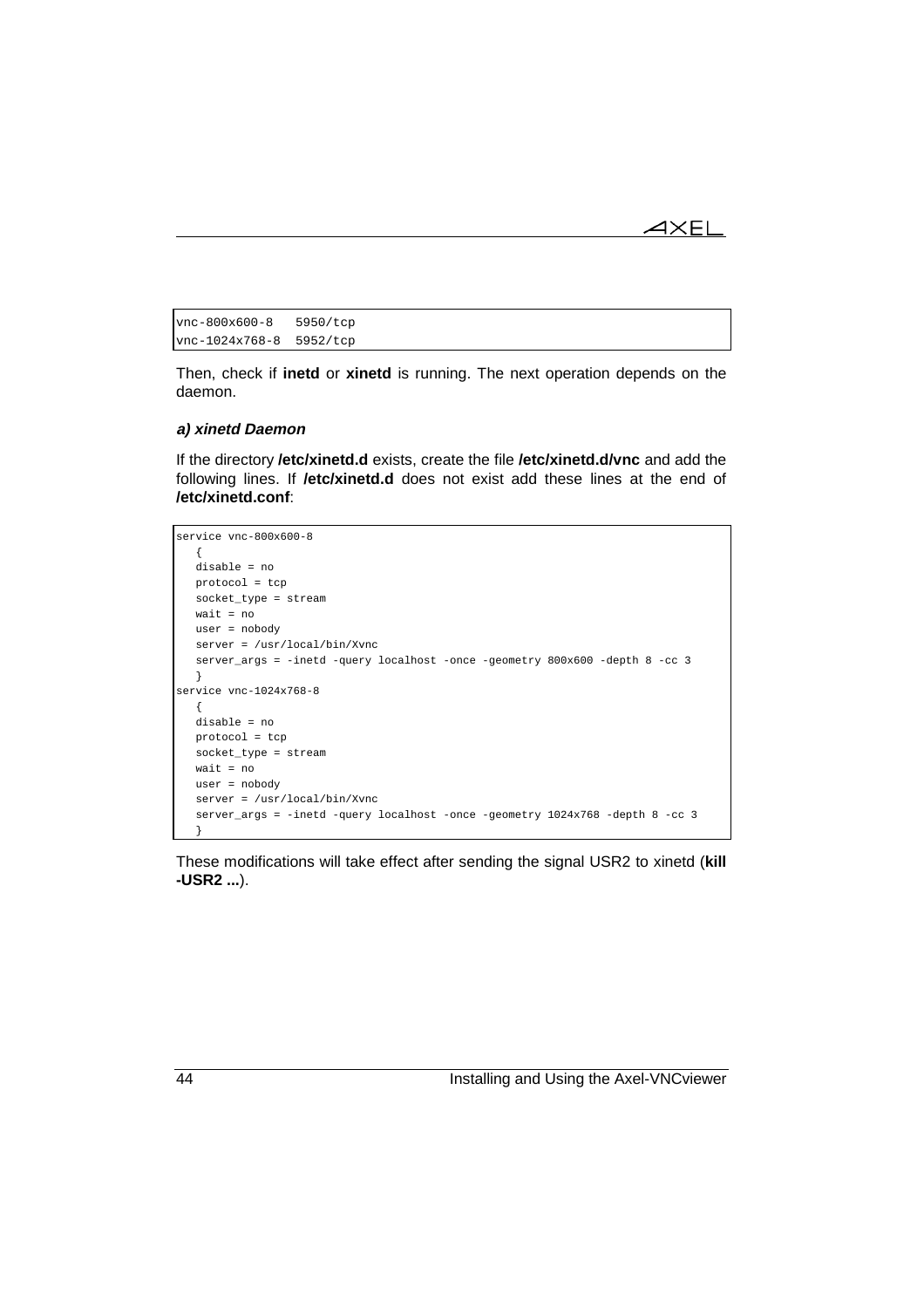## $\boldsymbol{\mathcal{A}}\times \mathsf{EL}$

### **b) inetd Daemon**

If the directory **/etc/inet.d** exists, create the file **/etc/inet.d/vnc** and add the following lines. If **/etc/inet.d** does not exist add these lines at the end of **/etc/inetd.conf**:

vnc-800x600-8 stream tcp nowait nobody /usr/local/bin/Xvnc Xvnc -inetd -query localhost -once -geometry 800x600 -depth 8 -cc 3 vnc-1024x768-8 stream tcp nowait nobody /usr/local/bin/Xvnc Xvnc -inetd -query localhost -once -geometry 1024x768 -depth 8 -cc 3

These modifications will take effect after sending the signal HUP to inetd (**kill -HUP ...**).

## **6.6.2 - Checking Access Rights**

The access rights are listed in the file Xaccess.

Check if VNC terminals are allowed to be connected. For example, comment out this line:

\* #any host can get a login window

If this file is modified, reboot Linux.

#### **6.6.3 - Enabling XDMCP**

First, XDMCP must be enabled. This is done through the file **kdmrc**. The location of kdmrc depends on the operating system. Possible locations are /etc/kde/kdm, /usr/share/config/kdm or /opt/kde2/share/config/kdm.

This file is divided into sections. In the xdmcp section, set the 'Enable' parameter to 'true':

[xdmcp] Enable=true

This modification will take effect after rebooting Linux.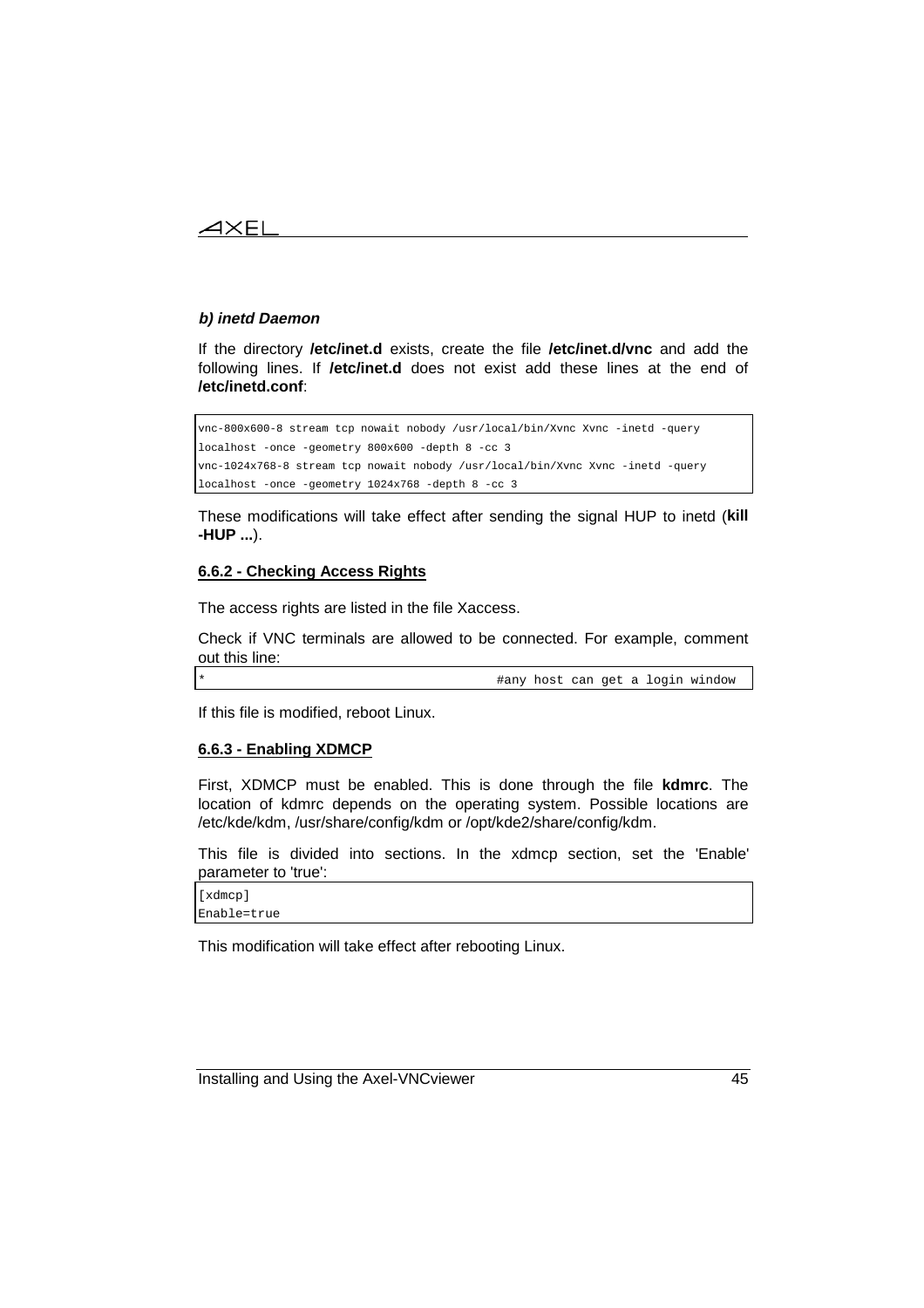## **6.7 - COLOUR CLASS**

The Axel-VNCviewer supports 256 colours, but some software may display pictures with more than 256 colours, i.e. a website with 16-bit per pixel pictures.

To handle this many colours the Xvnc daemon must modify the 'colour class' and this may change the appearance of the picture.

This colour modification strategy is controlled by the Xvnc option '-cc' (colour class). Two values for this option can be used depending on the use of the Platine:

-cc 2 (default) -cc 3

If the colour management is not satisfactory, test these two values by modifying the Xvnc command.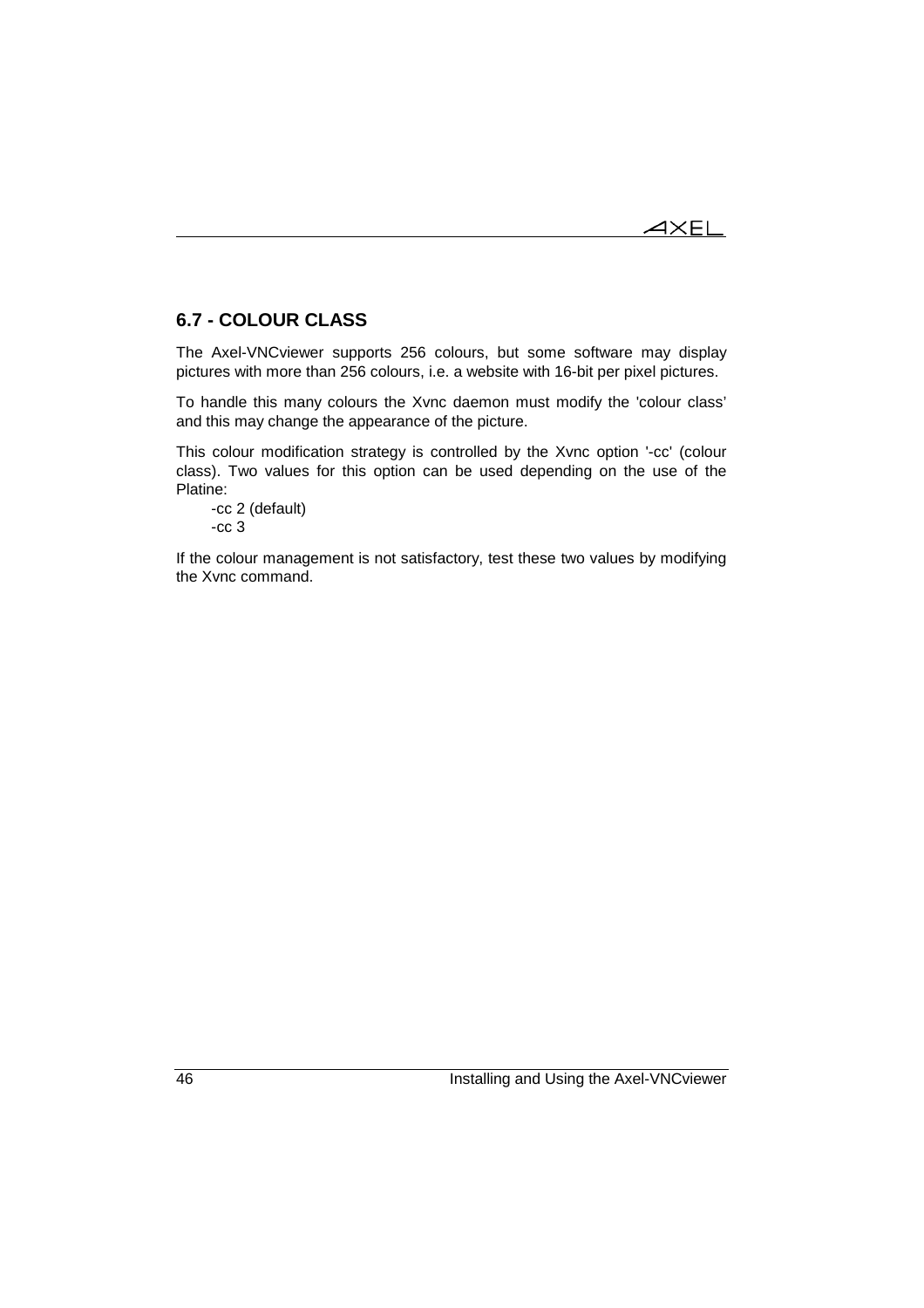# **- 7 - TROUBLESHOOTING**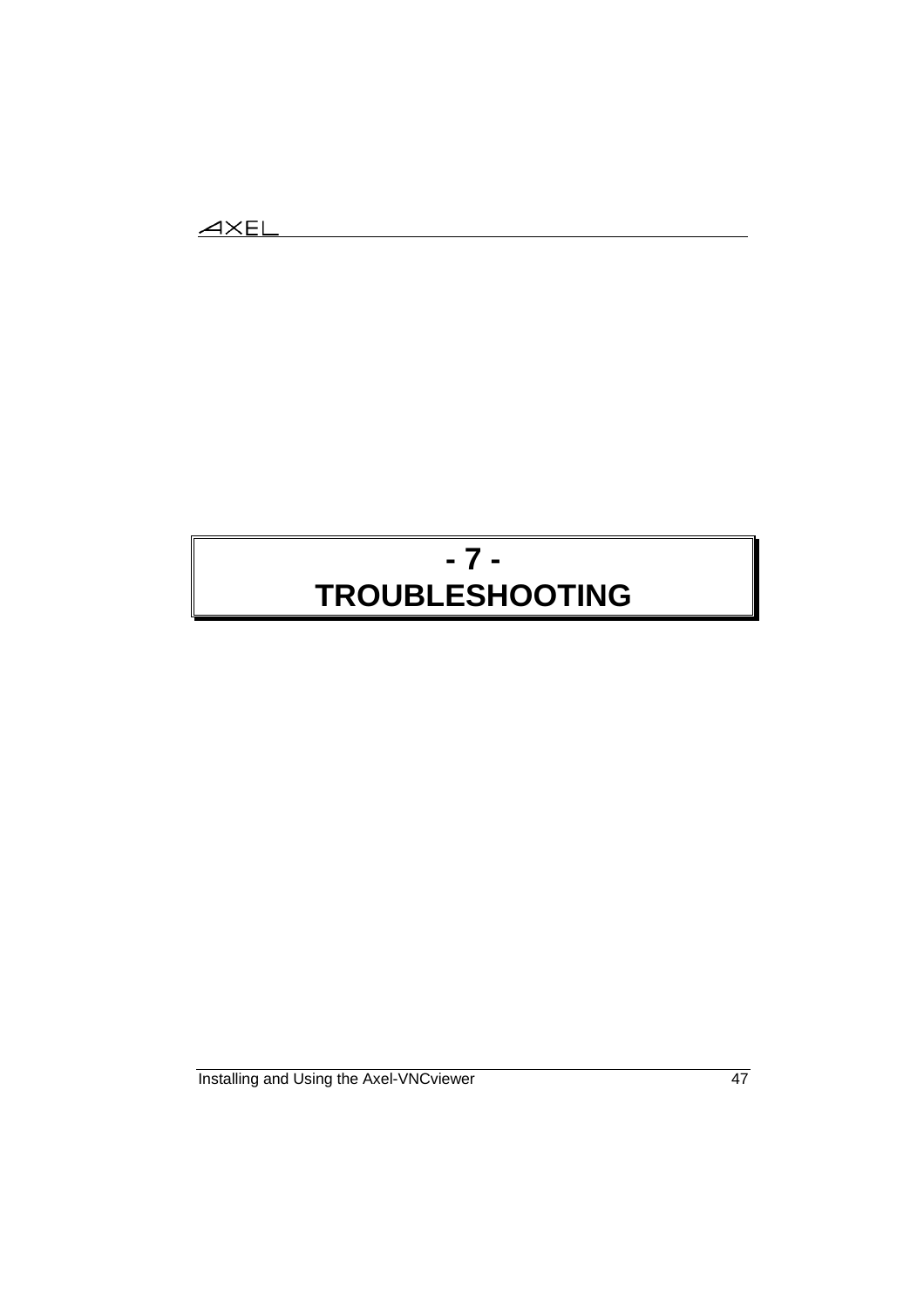## **7.1 - THE AX3000 DISPLAY IS BLACK OR DISTORTED**

The default VGA frequency used by the AX3000 is 70 Hertz. If the VGA monitor does not support this frequency the display will be black or distorted (vertical sync is lost).

To fix this problem either use a more modern monitor (SVGA) or perform one of the following operations depending on the AX3000 mode (see Chapter 5.3):

### **a) Real Text Mode**

Enter the AX3000 Set up (<Ctrl><Alt><Esc>) and select the **[Configuration]**→ **[Advanced]**→**[Tunings]** menu. Within the dialog box select the 'Scan frequency (VNC)' parameter and press <spacebar> to select the minimum frequency (60 Hertz).

### **b) Alpha-GUI Mode**

Enter the AX3000 Set up (<Ctrl><Alt><Esc>) and press **<F12>**. The VGA frequency is set to 60 Hertz and the display becomes visible (this emergency procedure modifies the VGA frequency only during the set up stage). Then select the **[Configuration]**→**[Advanced]**→**[Tunings]** menu. Within the dialog box select the 'Scan frequency' parameter and press <spacebar> to enter the associated dialog box. The minimum frequency value can be selected (60 Hertz).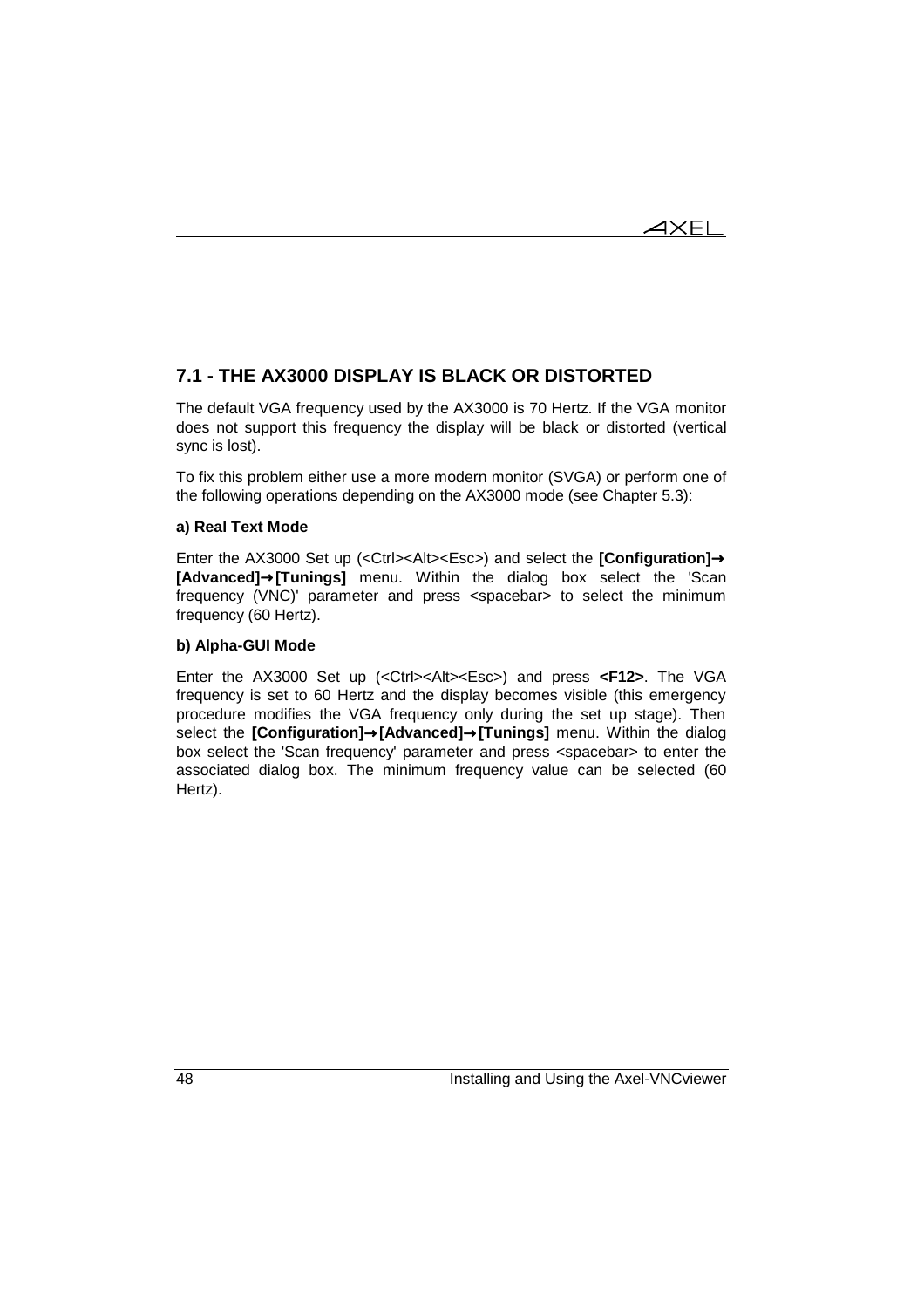## **7.2 - AX3000 FONTS ARE NOT AS EXCEPTED**

The X server (either the main console or the Xvnc daemon) locates the available fonts through the '-fp' option (see Chapter 6.3).

The '-fp' option lists

- the font path names (ex.: /usr/lib/X11/font/misc)
- the available font servers. A font server can be located anywhere on the network (ex.: tcp/mysf:5701) or local (ex.: unix/:-1).

```
Example:
```
-fp unix/:-1,/usr/lib/X11/font/misc/,/usr/lib/X11/font/Type1/

**Caution**: Be careful of the argument's order .

If the AX3000 fonts are not the same as those of the main console or if the Xvnc fails, perform the following:

- Log on the main console
- Invoke **'xset -q'**. This command lists the X resources. The **font path** section lists the available fonts. Use the same information for the Xvnc -**fp** option. Example for SuSE 7.0:

```
:1 local /usr/local/bin/Xvnc :1 -ac -geometry 800x600 -depth 8 -rfbwait
120000 -rfbport 5901 -fp usr/X11R6/lib/X11/fonts/75dpi:unscaled,
/usr/X11R6/lib/X11/fonts/local,/usr/X11R6/lib/X11/fonts/misc:unscaled,/us
r/X11R6/lib/X11/fonts/100dpi:unscaled,/usr/X11R6/lib/X11/fonts/Type1,/usr
/X11R6/lib/X11/fonts/URW,/usr/X11R6/lib/X11/fonts/Speedo,/usr/X11R6/lib/X
11/fonts/misc,/usr/X11R6/lib/X11/fonts/75dpi,/usr/X11R6/lib/X11/fonts/100
dpi,/usr/X11R6/lib/X11/fonts/latin2/75dpi,/usr/X11R6/lib/X11/fonts/latin2
/100dpi,/usr/X11R6/lib/X11/fonts/uni -cc 3 -co /usr/lib/X11/rgb
```
- Reset the Xvnc daemon for this modification to take effect.

**Note about the font servers**: if a font server is used, check the number of clients supported by this server (this is the 'client-limit' capability in **/etc/X11/fs/config**). For 4 Axel-VNCviewers, 'client-limit' must be set to 5 (4 Platine + the main console).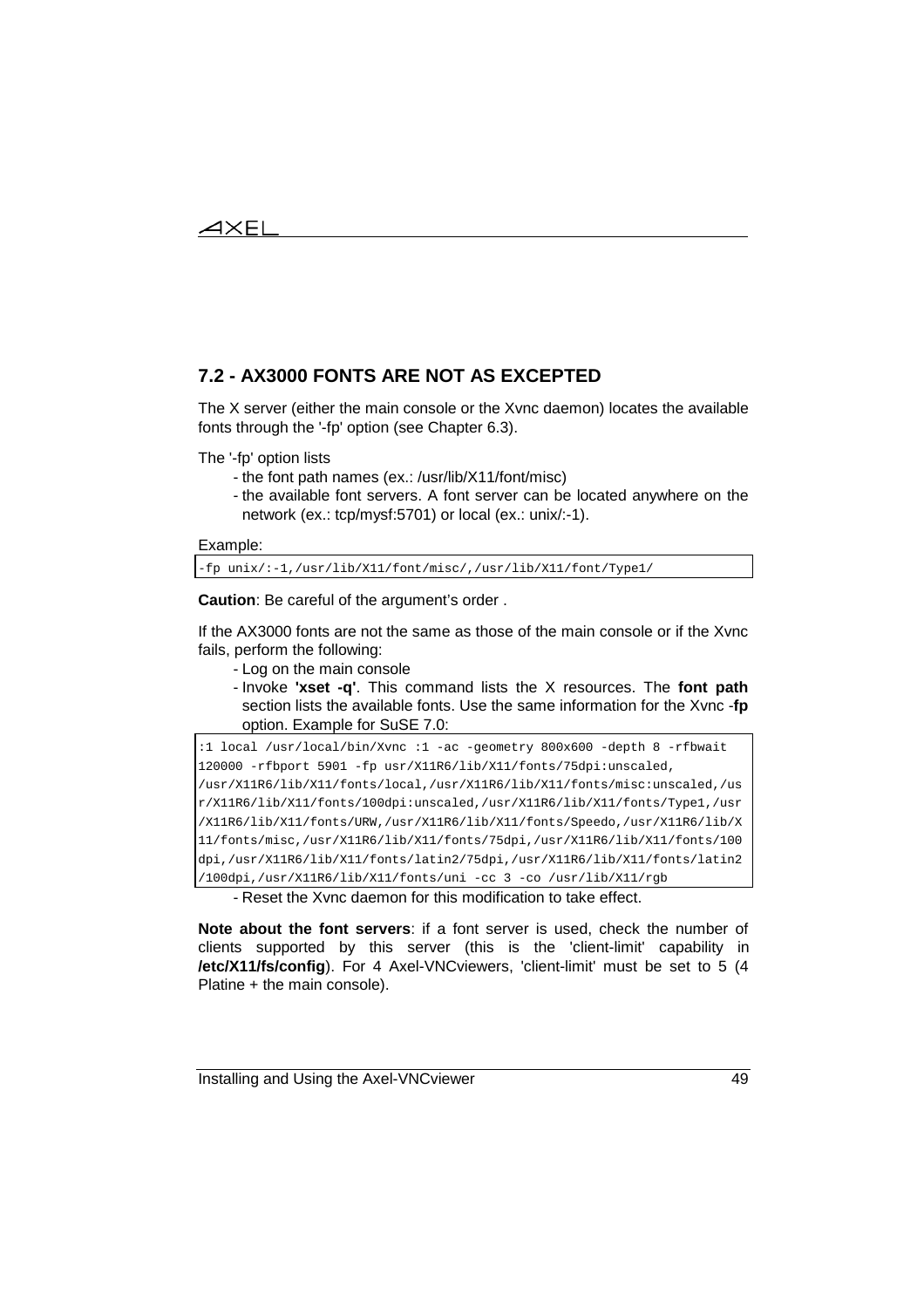$\overline{\mathsf{4}\mathsf{XEL}}$ 

## **7.3 - LINUX: 'WHO' COMMAND DOESN'T LIST VNC USERS**

The 'who' command (used to list connected users) does not show users connected via a VNC session.

This problem is common to all X terminals using xdm, as xdm does not update utmp/wtmp entries.

To fix this problem two scripts must be created. One to add a utmp/wtmp entry and the other to remove the entry. These utmp/wtmp modifications are performed by the system command **sessreg**. See examples below of these two scripts (they are available on the CD-Rom):

#### **addvncsess**

/usr/X11R6/bin/sessreg -a -l \$DISPLAY -x /usr/lib/X11/xdm/Xservers \$USER

#### **delvncsess**

/usr/X11R6/bin/sessreg -d -l \$DISPLAY -x /usr/lib/X11/xdm/Xservers \$USER

Copy these scripts in /usr/lib/X11/xdm.

The addvncsess script must be run at the X session start-up and the delvncsess script must be run at the X session reset (close). This is done by the **/usr/lib/X11/xdm/xdm-config** file.

In this file, for each VNC session, add the following lines (below two Platine VNC sessions are configured):

| DisplayManager._1.xstartup: | /usr/lib/X11/xdm/addvncsess |
|-----------------------------|-----------------------------|
| DisplayManager._1.reset:    | /usr/lib/X11/xdm/delvncsess |
| DisplayManager._2.xstartup: | /usr/lib/X11/xdm/addvncsess |
| DisplayManager._2.reset:    | /usr/lib/X11/xdm/delvncsess |

The 'who' command will show all subsequent user connections.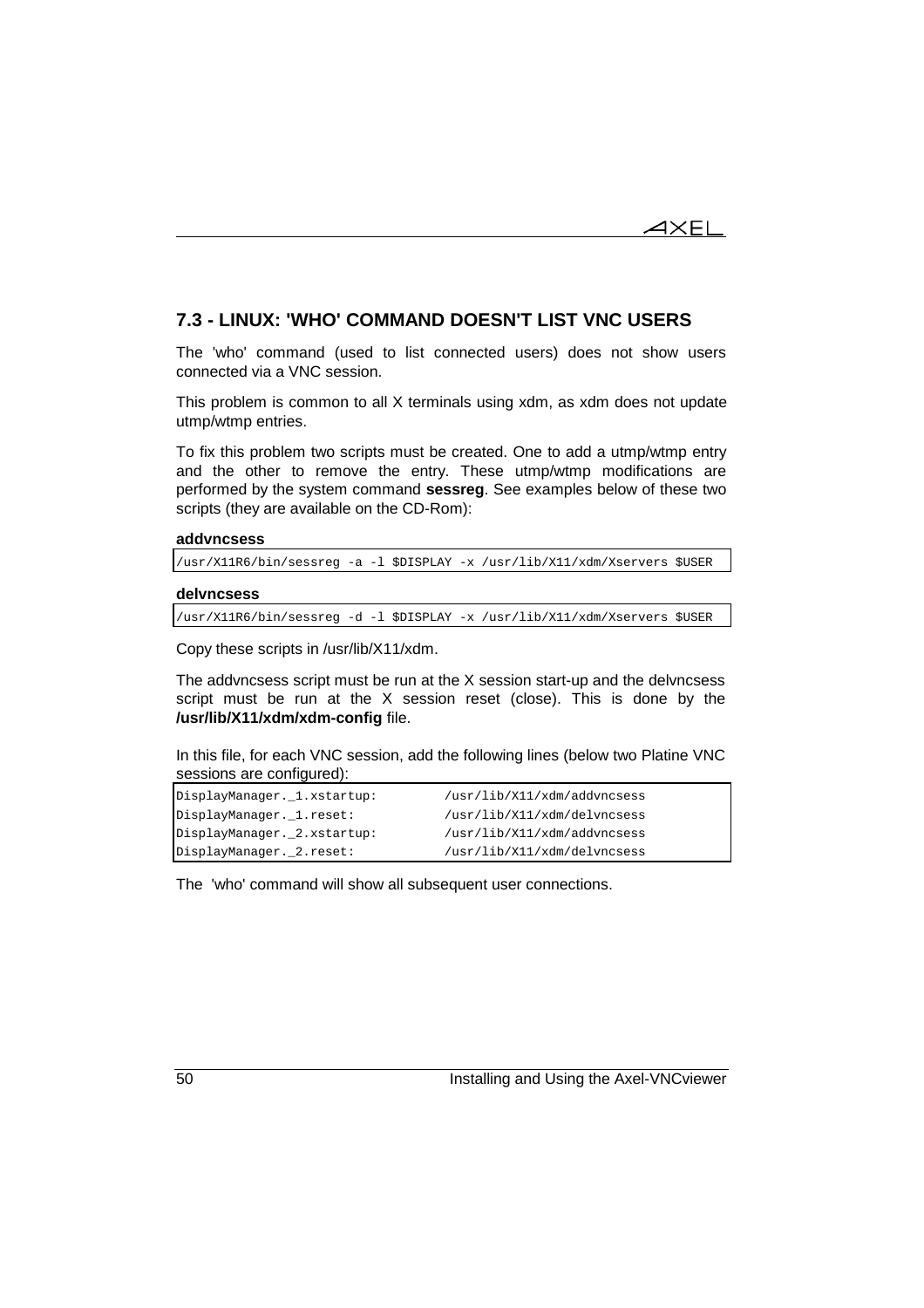# **7.4 - RED HAT: DPMS ERROR MESSAGE**

After entering your username and password, the message "X11 server lacks DPMS support" may be displayed. To prevent this invoke the following command:

# rm -f /usr/share/applnk/Settings/Desktop/kcmdpms.kdelnk

## **7.5 - SCO: KEYBOARD DIFFICULTIES WITH SCOTERM**

The ScoTerm application is the default 'graphical' shell offered by SCO. Within the ScoTerm box sometimes the keyboard management is not correct. (There is no problem with other shell boxes, for example XTerm).

To fix this, edit the /usr/lib/X11/app-defaults/ScoTerm file. In this file, comment out the keyboard capabilities in the **'Keyboard resources'** section.

If needed, a mapchan file can be specified:

\*mapchan: /usr/lib/mapchan/cons.ibm

# **7.6 - XVNC: ERROR MESSAGE "HOST UNWILLING"**

When the VNC server displays this type of message:

XDMCP fatal error: Manager unwilling Host unwilling

That means the XDMCP process is not authorised to run a login onto this VNC server.

The access restrictions are listed in the file **Xaccess**. Modify this file to authorise Xvnc terminals access and reboot the Linux system.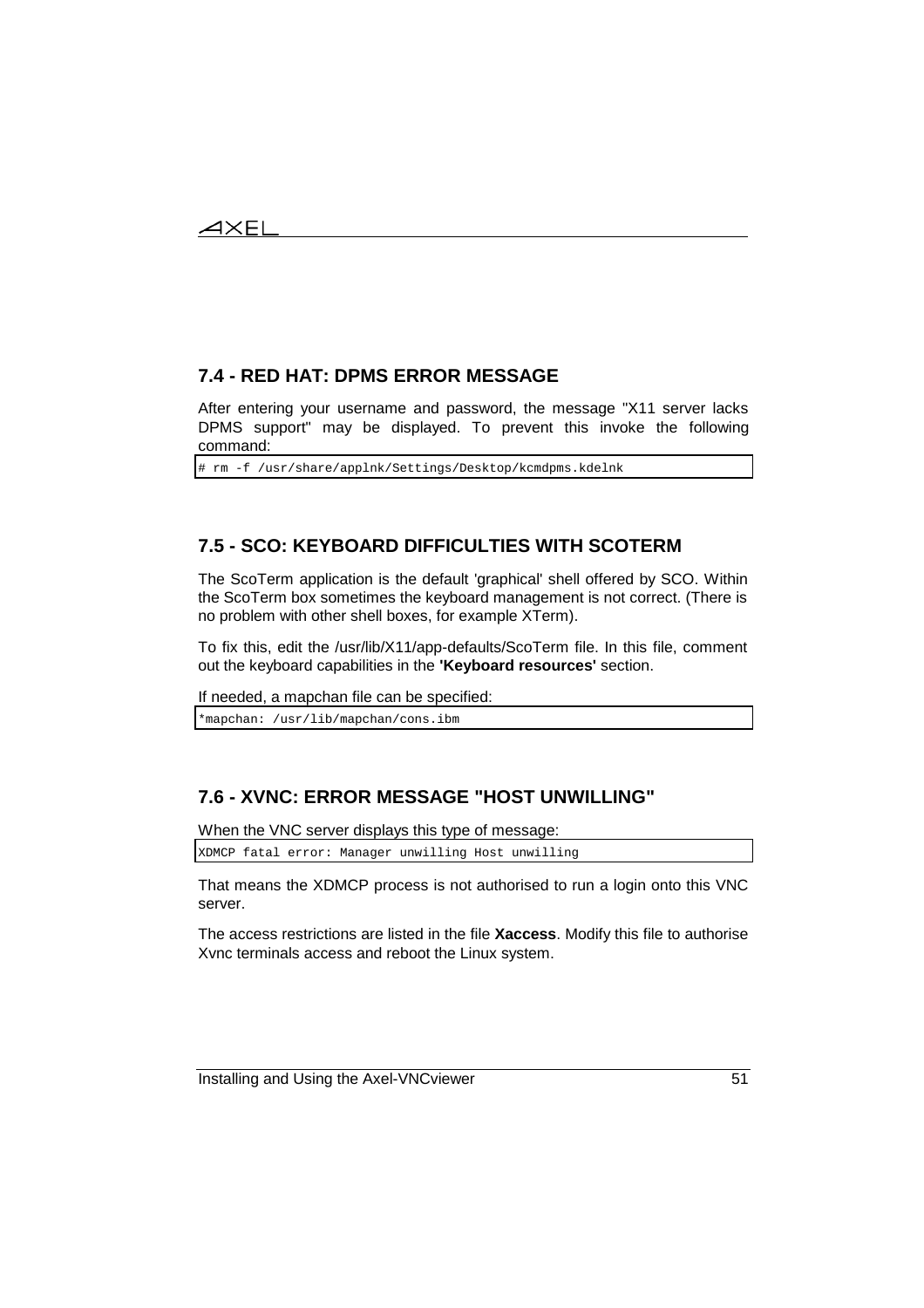

# **7.7 - XVNC: ERROR MESSAGE "FONT FIXED"**

When the VNC server displays this type of message:

Could not open default font 'fixed'.

That means no fixed font is available.

**Note**: the font paths handled by Xvnc are given by the '-fp' option.

Three methods are available to fix this problem:

- 1 -Check if your Linux is consistent (for instance, are there directories on the Xvnc font path which don't actually exist on your system). To fix that use the 'mkfontdir' command or update Linux by installing packages.
- 2 -Modify the '-fp' option value. Add or remove font paths.
- 3 Remove the '-fp' option from the Xvnc command. Then, Xvnc will use default font path.

**Note**: if the Axel VNC utility (axvnc) is used, run '**axvnc -nofp**'. This will prevent Xvnc to use customised font paths.